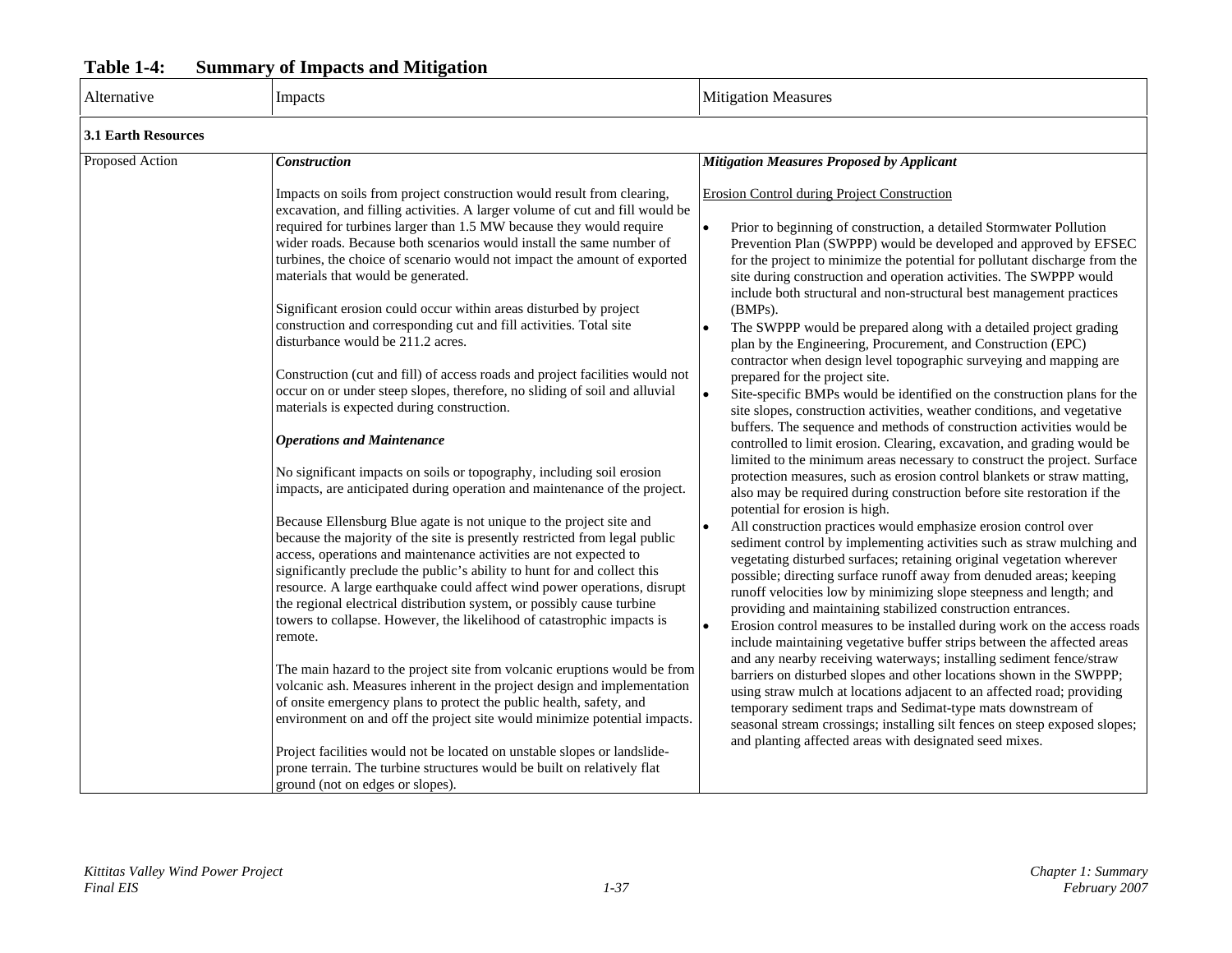| Alternative | Impacts                                                                                                                                                                                                                                                                                                                                                                                                                                                                                                                                                                                                                                                                                                                                                                                                                                                                                                                                                                                                                                                                                                                                                                    | <b>Mitigation Measures</b>                                                                                                                                                                                                                                                                                                                                                                                                                                                                                                                                                                                                                                                                                                                                                                                                                                                                                                                                                                                                                                                                                                                                                                                                                                                                                                                                                                                                                                                                                                                                                                                                                                                                                                                                                                                                                                             |
|-------------|----------------------------------------------------------------------------------------------------------------------------------------------------------------------------------------------------------------------------------------------------------------------------------------------------------------------------------------------------------------------------------------------------------------------------------------------------------------------------------------------------------------------------------------------------------------------------------------------------------------------------------------------------------------------------------------------------------------------------------------------------------------------------------------------------------------------------------------------------------------------------------------------------------------------------------------------------------------------------------------------------------------------------------------------------------------------------------------------------------------------------------------------------------------------------|------------------------------------------------------------------------------------------------------------------------------------------------------------------------------------------------------------------------------------------------------------------------------------------------------------------------------------------------------------------------------------------------------------------------------------------------------------------------------------------------------------------------------------------------------------------------------------------------------------------------------------------------------------------------------------------------------------------------------------------------------------------------------------------------------------------------------------------------------------------------------------------------------------------------------------------------------------------------------------------------------------------------------------------------------------------------------------------------------------------------------------------------------------------------------------------------------------------------------------------------------------------------------------------------------------------------------------------------------------------------------------------------------------------------------------------------------------------------------------------------------------------------------------------------------------------------------------------------------------------------------------------------------------------------------------------------------------------------------------------------------------------------------------------------------------------------------------------------------------------------|
|             | The risk of seismic or precipitation-induced landslide in the soils and rock Erosion Control during Project Operations<br>at the project site is minimal.<br>Decommissioning<br>Decommissioning would consist of removing aboveground equipment<br>such as turbine and meteorological towers and their associated<br>foundations to a depth of 3 feet below ground. If the overhead power lines<br>could not be used by the applicable utility (PSE or Bonneville), all<br>structures, conductors, and cables would also be removed. The Applicant<br>proposes to leave the underground electrical collection system in place<br>subject to landowner approval. The substations could revert to the<br>ownership of the applicable utility. At the time of decommissioning, the<br>Applicant would consult with the applicable landowner to determine the<br>appropriate disposition of the O&M facility. The soil surface would be<br>restored as close as reasonably possible to its original condition.<br>Reclamation procedures would be based on site-specific requirements and<br>would include regrading, adding topsoil, and revegetating all disturbed<br>areas. | Operational BMPs would be adopted, as part of the SWPPP, to<br>$\bullet$<br>implement good housekeeping, preventive and corrective maintenance<br>procedures, steps for spill prevention and emergency cleanup, employee<br>training programs, and inspection and record keeping practices, as<br>necessary, to prevent stormwater pollution.<br>Earthquakes<br>Prior to final project design, a detailed geotechnical investigation and<br>field survey would be performed to ensure that no turbine locations or<br>other project components lie immediately above a high-risk fault.<br>The wind turbines would be equipped with vibration sensors that would<br>automatically shut down the turbine in the event of a severe earthquake<br>and current engineering standards applicable in Kittitas County (that is,<br>the 1997 Uniform Building Code) would be used in the design of project<br>facilities.<br>The Applicant would develop detailed emergency plans prior to project<br>construction and operation to mitigate for potential hazards during an<br>earthquake.<br>Volcanic Hazards<br>In the event of damage from a volcanic eruption, the project facilities<br>would be shut down until safe operating conditions return.<br>The Applicant would prepare onsite emergency plans to protect the<br>public health, safety and environment on and off the project site in case<br>of a major natural disaster such as a volcanic eruption.<br><b>Decommissioning Plans</b><br>The Applicant would provide adequate financial assurances to cover all<br>anticipated costs associated with decommissioning the project, including<br>the costs of preparing and implementing a restoration plan. This plan,<br>and the process for its funding, would be developed and submitted to<br>EFSEC for review and approval prior to project construction. |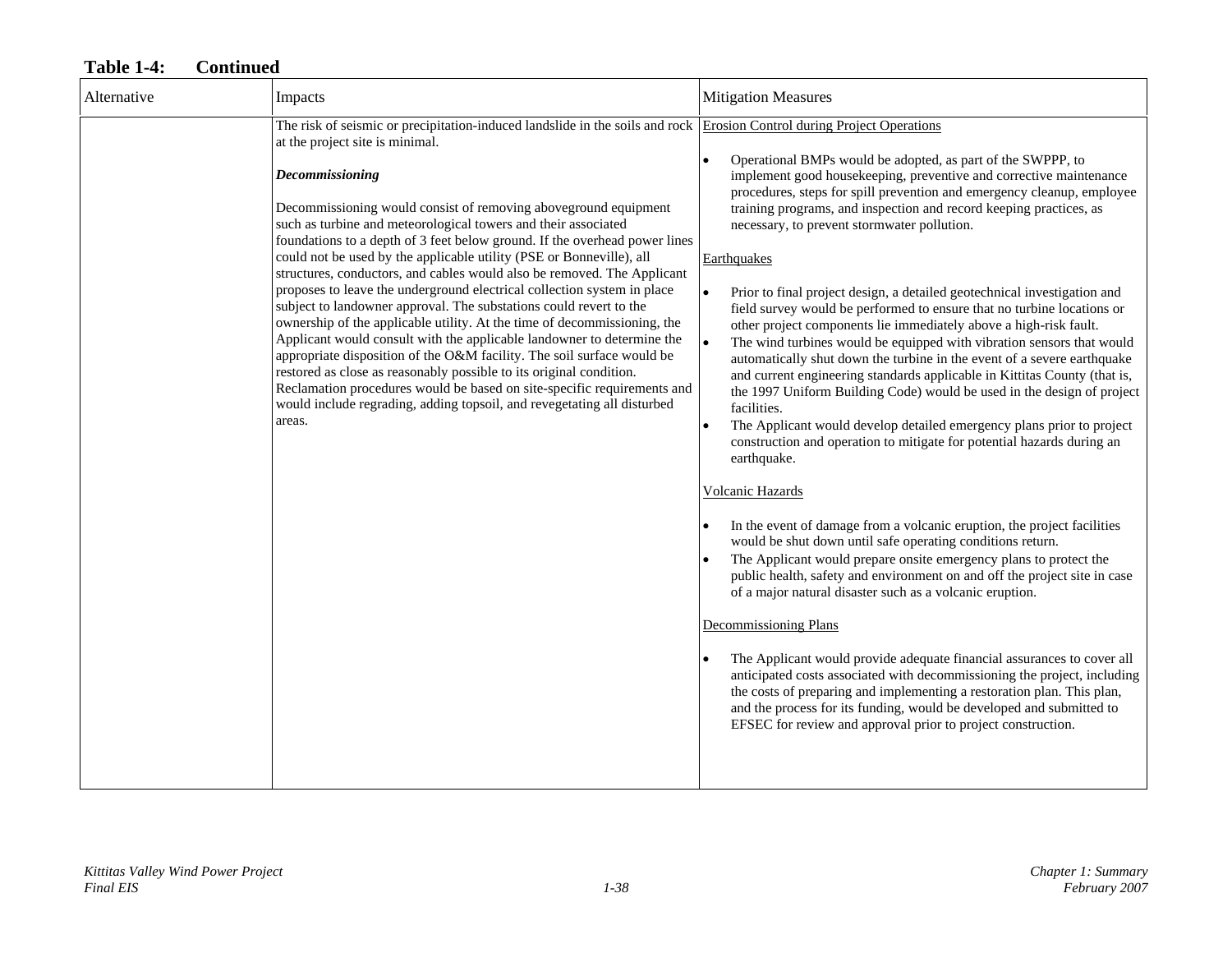| Alternative           | Impacts                                                                                                                                                                                                                                                                                                                                                                                                                                                                                                                                                                                                                                                                                                                                                                                                                                                                                                                                                                                                                                                                                                                    | <b>Mitigation Measures</b>                                                                                                                                                      |
|-----------------------|----------------------------------------------------------------------------------------------------------------------------------------------------------------------------------------------------------------------------------------------------------------------------------------------------------------------------------------------------------------------------------------------------------------------------------------------------------------------------------------------------------------------------------------------------------------------------------------------------------------------------------------------------------------------------------------------------------------------------------------------------------------------------------------------------------------------------------------------------------------------------------------------------------------------------------------------------------------------------------------------------------------------------------------------------------------------------------------------------------------------------|---------------------------------------------------------------------------------------------------------------------------------------------------------------------------------|
| No Action Alternative | Under the No Action Alternative, the project would not be constructed or<br>operated and the impacts described above would not occur. For example,<br>if the project is not developed, prospector access to Ellensburg Blue agate<br>at the project site would remain unchanged. However, development by<br>others, and of a different nature, including residential development, could<br>occur at the project site in accordance with Kittitas County's existing<br>Comprehensive Plan and zoning regulations. Depending on the location,<br>type, and extent of future development at the project site, impacts on earth<br>resources could be similar to or even greater than the proposed action.<br>If long-term energy needs are to be met, development of new renewable<br>and nonrenewable generation sources might be required. It is estimated<br>that a base load combustion turbine facility generating 60 average<br>megawatts (aMW) of power could require approximately 14 acres for the<br>plant site. Renewable generation sources might require substantially<br>greater land area for a facility site. |                                                                                                                                                                                 |
|                       | Construction of a base load gas-fired combustion turbine projects may<br>result in greater disturbance of earth resources compared to the KVWPP<br>because of the possible need to establish a gas pipeline to the facility and<br>electrical transmission interconnections; each facility would result in<br>potential earth resources impacts. The specific type, nature, and extent of<br>earth resource impacts under the No Action Alternative, such as erosion<br>and risk of earthquakes and volcanic eruption, would depend on the site-<br>specific location of the energy plant and its associated facilities.                                                                                                                                                                                                                                                                                                                                                                                                                                                                                                   |                                                                                                                                                                                 |
|                       | 3.2 Vegetation, Wetlands, Wildlife and Habitat, Fisheries, and Threatened and Endangered Species                                                                                                                                                                                                                                                                                                                                                                                                                                                                                                                                                                                                                                                                                                                                                                                                                                                                                                                                                                                                                           |                                                                                                                                                                                 |
| Proposed Action       | <b>Construction</b>                                                                                                                                                                                                                                                                                                                                                                                                                                                                                                                                                                                                                                                                                                                                                                                                                                                                                                                                                                                                                                                                                                        | <b>Mitigation Measures Proposed by Applicant</b>                                                                                                                                |
|                       | Vegetation<br>Impacts during construction would involve direct disturbance to<br>vegetation. Construction-related impacts on vegetation would result in                                                                                                                                                                                                                                                                                                                                                                                                                                                                                                                                                                                                                                                                                                                                                                                                                                                                                                                                                                    | <b>Thorough Study and Analysis</b><br>The Applicant has commissioned extensive studies by qualified<br>biologists of plants and animals at the project site to avoid impacts on |

Lithosol habitat is unique and sensitive and difficult to restore, therefore, loss of this habitat type would be considered an adverse effect of the project.

temporary habitat disturbance of 211.2 acres.

sensitive populations, including: rare plant surveys; habitat mapping; avian use surveys; aerial raptor nest surveys; wintering bald eagle surveys; non-avian wildlife surveys; biological assessment for threatened

and endangered species; and stream and wetland surveys.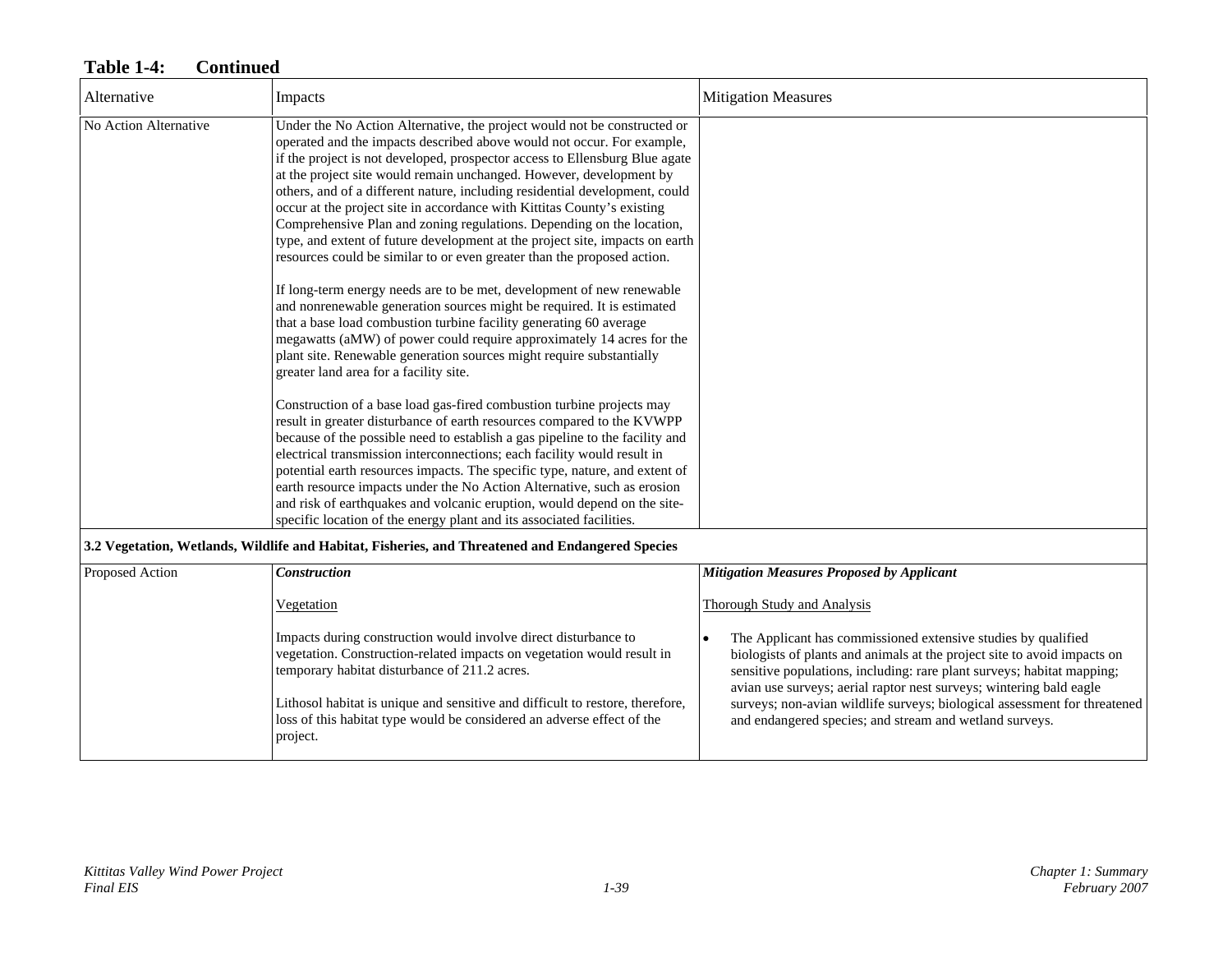| Alternative | Impacts                                                                                                                                                                                                                                                                                                                                                                                                                                                                                                                                                                                                                                                                                                                                                                                                                                                                                                                                                                                                                                                                                                                                                                                                                                                                                                                                                                                                  | <b>Mitigation Measures</b>                                                                                                                                                                                                                                                                                                                                                                                                                                                                                                                                                                                                                                                                                                                                                                                                                                                                                                                                                                                                                                                                                                                                                                                                                                                                                                                                                                                                                                                                                                                                                                                                                                                                                                                                                                                                                                                                                                                                                                                                                                                                                                     |
|-------------|----------------------------------------------------------------------------------------------------------------------------------------------------------------------------------------------------------------------------------------------------------------------------------------------------------------------------------------------------------------------------------------------------------------------------------------------------------------------------------------------------------------------------------------------------------------------------------------------------------------------------------------------------------------------------------------------------------------------------------------------------------------------------------------------------------------------------------------------------------------------------------------------------------------------------------------------------------------------------------------------------------------------------------------------------------------------------------------------------------------------------------------------------------------------------------------------------------------------------------------------------------------------------------------------------------------------------------------------------------------------------------------------------------|--------------------------------------------------------------------------------------------------------------------------------------------------------------------------------------------------------------------------------------------------------------------------------------------------------------------------------------------------------------------------------------------------------------------------------------------------------------------------------------------------------------------------------------------------------------------------------------------------------------------------------------------------------------------------------------------------------------------------------------------------------------------------------------------------------------------------------------------------------------------------------------------------------------------------------------------------------------------------------------------------------------------------------------------------------------------------------------------------------------------------------------------------------------------------------------------------------------------------------------------------------------------------------------------------------------------------------------------------------------------------------------------------------------------------------------------------------------------------------------------------------------------------------------------------------------------------------------------------------------------------------------------------------------------------------------------------------------------------------------------------------------------------------------------------------------------------------------------------------------------------------------------------------------------------------------------------------------------------------------------------------------------------------------------------------------------------------------------------------------------------------|
|             | Temporary disturbance to lithosol habitat would be approximately 85.4<br>acres while permanent disturbance would be approximately 33.1 acres.<br>Potential impacts on vegetation include colonization by invasive species,<br>dust effects (i.e., particulate material coating plant leaves), and increased<br>potential to ignite wildfires.<br>Wetlands<br>Road improvements would result in filling or grading approximately 165<br>square feet of wetlands. Impacts assume that all road crossing areas in the<br>vicinity of wetlands would be no wider than 24 feet.<br><b>Wildlife and Habitat</b><br>The primary effect to wildlife from project construction would be the<br>fragmentation, alteration, and removal of wildlife habitat. Overall, with<br>implementation of proposed mitigation measures, impacts associated with<br>project construction are not expected to result in a significant impact on<br>native wildlife.<br>Fisheries<br>No direct impacts on fish associated with project construction would<br>occur. Potential construction impacts on the stream channels, estimated at<br>approximately 1,105 square feet, are expected to be short term and<br>negligible with proper management.<br><b>Threatened and Endangered Species</b><br>No rare plant species were identified in the KVWPP area; therefore, there<br>would be no impacts during project construction. | <b>Project Design Features</b><br>Avoiding when possible, construction in sensitive areas such as riparian<br>zones, wetlands, forests, etc.<br>Minimizing new road construction by improving and using existing<br>$\bullet$<br>roads and trails instead of constructing new roads.<br>Choosing underground (versus overhead) electrical lines wherever<br>feasible to minimize perching and electrocution hazards to birds.<br>Choosing turbines with low rotations per minute and using tubular<br>towers to minimize risk of bird collision with turbine blades and towers.<br>Using unguyed (freestanding) permanent meteorological towers to<br>minimize potential for avian collisions with guy wires.<br>Equipping all overhead power lines with raptor perch guards to minimize<br>risks to raptors.<br>Spacing all overhead power line conductors to minimize potential for<br>raptor electrocution.<br>Construction Techniques and BMPs to Minimize Impacts<br>Using BMPs to minimize construction-related surface water runoff and<br>soil erosion.<br>Using certified "weed free" straw bales during construction to avoid<br>introduction of noxious or invasive weeds.<br>Flagging sensitive habitat areas (e.g., raptor nests, wetlands, etc.) near<br>proposed areas of construction activity and designation of such areas as<br>"off limits" to all construction personnel.<br>Developing and implementing a fire control plan, in coordination with<br>local fire districts, to minimize risk of accidental fire during construction<br>and respond effectively to any fire that does occur.<br>Establishing and enforcing reasonable driving speed limits during<br>construction to minimize potential for road kills.<br>Properly storing and managing all wastes generated during construction.<br>Requiring construction personnel to avoid driving over or otherwise<br>disturbing areas outside the designated construction areas.<br>Monitoring raptor nests on site for activity prior to construction and<br>modifying construction timing and activities to avoid impacts on nesting<br>raptors. |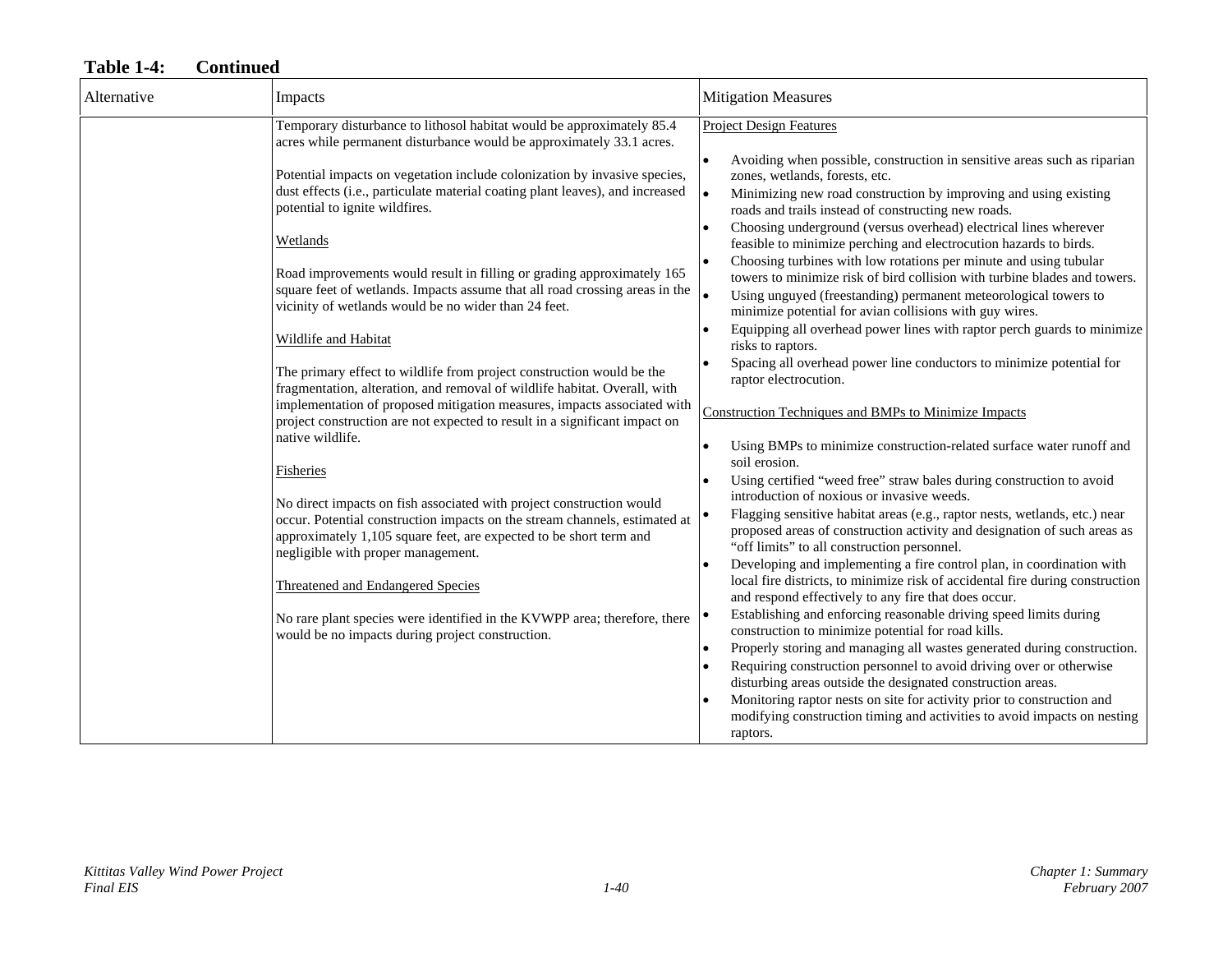| Alternative | Impacts                                                                                                                                                                                                                                                                                                                                                                                                                                                                                                                                                      | <b>Mitigation Measures</b>                                                                                                                                                                                                                                                                                                                                                                                                                                                                                                                                                   |
|-------------|--------------------------------------------------------------------------------------------------------------------------------------------------------------------------------------------------------------------------------------------------------------------------------------------------------------------------------------------------------------------------------------------------------------------------------------------------------------------------------------------------------------------------------------------------------------|------------------------------------------------------------------------------------------------------------------------------------------------------------------------------------------------------------------------------------------------------------------------------------------------------------------------------------------------------------------------------------------------------------------------------------------------------------------------------------------------------------------------------------------------------------------------------|
|             | Bald eagles in the area during the construction period are unlikely to<br>occur within the construction zones due to disturbances and therefore are<br>unlikely to be at risk of construction-related mortality. In addition, most<br>construction is likely to take place during late spring, summer and fall<br>months when bald eagles occur rarely or not at all in the area. The<br>possibility of mortality effects to other bird species with state or federal<br>protected status is considered negligible and very unlikely.                        | Designating an environmental monitor during construction to monitor<br>construction activities and ensure compliance with mitigation measures.<br>Implementing a trenching protocol during the installation of<br>$\bullet$<br>underground electrical facilities to allow for conservation of surface<br>soils.<br>Post-Construction Restoration of Temporarily Disturbed Areas                                                                                                                                                                                              |
|             | Some suitable habitat for white-tailed and black-tailed jackrabbits and<br>Merriam's shrew would be lost to turbine pads and road construction, but<br>overall total impacts on habitat are relatively small and no significant<br>impacts on these species are expected to occur.<br>Bat species would likely avoid construction activity and no disturbance to<br>roosting habitat would occur.<br>Suitable habitat for amphibians is very limited in the project area and no<br>significant impacts on protected amphibian species are expected to occur. | All temporarily disturbed areas would be reseeded with an appropriate<br>$\bullet$<br>mix of native plant species as soon as possible after construction is<br>completed to accelerate the revegetation of these areas and to prevent the<br>spread of noxious weeds.<br>Temporary erosion control measures would be implemented, as<br>appropriate, both during and after construction.<br>The Applicant would consult with the Washington Department of Fish<br>$\bullet$<br>and Wildlife (WDFW) and the TAC regarding the appropriate seed<br>mixes for the project area. |
|             | Construction activity may affect protected reptiles (striped whipsnake and<br>sharptail snake) through loss of habitat and direct mortality of individuals<br>occurring in construction zones. The level of mortality associated with<br>construction would be based on the abundance of these species on site.<br>No impacts on fish species would occur under either of the scenarios.<br><b>Operations and Maintenance</b><br>Vegetation                                                                                                                  | <b>Noxious Weed Control</b><br>Cleaning construction vehicles prior to bringing them into the project<br>area from outside areas.<br>Quickly revegetating habitats temporarily disturbed during construction<br>$\bullet$<br>with native species.<br>Actively controlling noxious weeds that have established themselves as a<br>result of the project in consultation with the Kittitas County Weed<br>Control Board.<br>Developing a noxious weed control plan prior to construction, and<br>implementing the plan over the life of the project as mitigation.             |
|             | The project would result in permanent vegetation removal. The extent of<br>impact would be greatest under the lower end scenario, which would<br>result in permanent habitat disturbance of 108 acres.<br>Operation impacts on vegetation communities would include shading<br>associated with the turbine towers, as well as impacts caused by increased<br>dust generated by travel on graveled roadways, potential changes in fire<br>frequency patterns, and potential introduction of invasive species.                                                 | <b>Dust Control</b><br>The Applicant proposes to implement a comprehensive dust control program.<br>See Section 3.11, Air Quality, for a detailed description of mitigation<br>measures to minimize fugitive dust emissions.                                                                                                                                                                                                                                                                                                                                                 |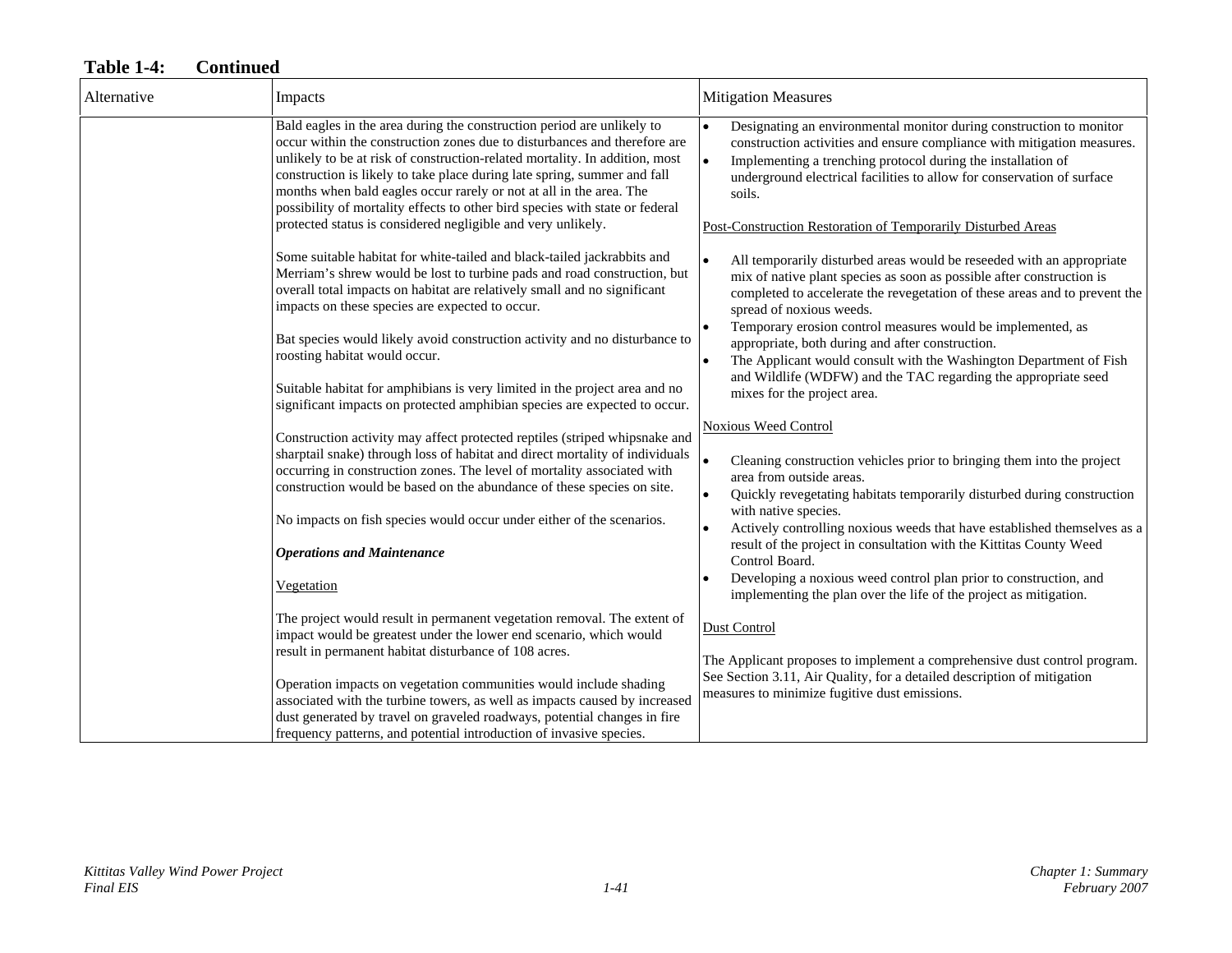| Alternative | Impacts                                                                                                                                                                                                                                                                                                                                                                                                                                                                                                                                                                                                                                                                                                                                                                                                                                                                                                                                                               | <b>Mitigation Measures</b>                                                                                                                                                                                                                                                                                                                                                                                                                                                                                                                                                                                                                                                                                                                                                                                                                                                                                                                                                                                                                                                                                               |
|-------------|-----------------------------------------------------------------------------------------------------------------------------------------------------------------------------------------------------------------------------------------------------------------------------------------------------------------------------------------------------------------------------------------------------------------------------------------------------------------------------------------------------------------------------------------------------------------------------------------------------------------------------------------------------------------------------------------------------------------------------------------------------------------------------------------------------------------------------------------------------------------------------------------------------------------------------------------------------------------------|--------------------------------------------------------------------------------------------------------------------------------------------------------------------------------------------------------------------------------------------------------------------------------------------------------------------------------------------------------------------------------------------------------------------------------------------------------------------------------------------------------------------------------------------------------------------------------------------------------------------------------------------------------------------------------------------------------------------------------------------------------------------------------------------------------------------------------------------------------------------------------------------------------------------------------------------------------------------------------------------------------------------------------------------------------------------------------------------------------------------------|
|             | Wetlands                                                                                                                                                                                                                                                                                                                                                                                                                                                                                                                                                                                                                                                                                                                                                                                                                                                                                                                                                              | Fire Protection                                                                                                                                                                                                                                                                                                                                                                                                                                                                                                                                                                                                                                                                                                                                                                                                                                                                                                                                                                                                                                                                                                          |
|             | Project operations are not expected to have impacts on wetland resources<br>if proper drainage, erosion-control plans, and stormwater management<br>practices are implemented.                                                                                                                                                                                                                                                                                                                                                                                                                                                                                                                                                                                                                                                                                                                                                                                        | Prior to construction, a comprehensive fire control plan would be<br>$\bullet$<br>developed, and implemented project-wide over the life of the project.<br>See Section 3.4, Health and Safety.                                                                                                                                                                                                                                                                                                                                                                                                                                                                                                                                                                                                                                                                                                                                                                                                                                                                                                                           |
|             | Wildlife and Habitat                                                                                                                                                                                                                                                                                                                                                                                                                                                                                                                                                                                                                                                                                                                                                                                                                                                                                                                                                  | Monitoring and Adaptive Management Measures                                                                                                                                                                                                                                                                                                                                                                                                                                                                                                                                                                                                                                                                                                                                                                                                                                                                                                                                                                                                                                                                              |
|             | Potential impacts on wildlife species associated with project operation<br>include disturbance associated with vehicle traffic, avoidance of turbines,<br>and collisions with turbines and meteorological towers.<br>It is probable that some turbine avoidance effects may occur to the<br>grassland/shrub-steppe avian species occupying the project area. The<br>extent of these effects and their significance is unknown and hard to<br>predict. Avoidance by avian species is expected to range from several<br>hundred feet to no avoidance behavior. Impacts on avian species would be<br>considered low.<br>Operation of the proposed project would not affect raptor nests unless<br>there were avoidance effects that caused raptors to not return to the nests<br>close to the project site. Impacts would be considered low given the low<br>density of nests observed in close proximity to the turbines and the<br>species involved (red-tailed hawk). | The Applicant proposes to convene a Technical Advisory Committee<br>(TAC) to evaluate the mitigation and monitoring program and determine<br>the need for further studies or mitigation measures. The role of the TAC<br>would be to coordinate appropriate mitigation measures, monitor impacts<br>on wildlife and habitat, and address issues that arise regarding wildlife<br>impacts during construction and operation of the wind power project.<br>The post-construction monitoring plan would be developed in<br>coordination with the TAC and approved by EFSEC prior to<br>construction.<br>The TAC would evaluate the mitigation and monitoring program and<br>determine the need for further studies and mitigation measures in<br>accordance with the Wind Project Habitat Mitigation Draft Guidance<br>Document. In accordance with WDFW's 2003 Wind Power Guidelines,<br>the Applicant has proposed a minimum of one year of post-construction<br>monitoring, which will be reviewed by the TAC. Following that period,<br>the TAC would recommend to EFSEC whether additional monitoring is<br>warranted. |
|             | Based on the level of raptor use within the project area, raptor mortality is<br>expected to be slightly higher compared to other wind projects with<br>similar turbine types. Given that passerines make up the vast majority of<br>the avian observations onsite, it is expected that passerines would make<br>up the largest proportion of fatalities.<br>Bat research at other wind power projects indicates that bat species are at<br>some risk of collision with wind turbines, mostly during the fall migration<br>season. It is likely that some bat fatalities would occur at the proposed<br>project site.<br>Due to the lack of knowledge regarding the potential impacts of wind<br>energy development on big game, it is difficult to predict with certainty                                                                                                                                                                                            | Acquisition and Enhancement of Onsite Habitat<br>The Applicant proposes to protect and restore replacement habitat for<br>$\bullet$<br>habitat temporarily and permanently disturbed by the project at an<br>approximate 550-acre area between proposed turbine strings B and C.<br>Overall, the parcel is in fair to good condition. However, there are<br>several opportunities for enhancement at the mitigation parcel that would<br>be expected to further raise habitat quality. These measures include<br>implementing a grazing management plan and noxious weed control<br>efforts, replanting shrubs in burned areas, and implementing a riparian<br>replanting program.                                                                                                                                                                                                                                                                                                                                                                                                                                       |
|             | the project's effects on mule deer and elk. Given the amount of<br>disturbance within the project area associated with existing residential<br>development and roads, disturbance levels after project operation begins<br>would not be greatly increased.                                                                                                                                                                                                                                                                                                                                                                                                                                                                                                                                                                                                                                                                                                            |                                                                                                                                                                                                                                                                                                                                                                                                                                                                                                                                                                                                                                                                                                                                                                                                                                                                                                                                                                                                                                                                                                                          |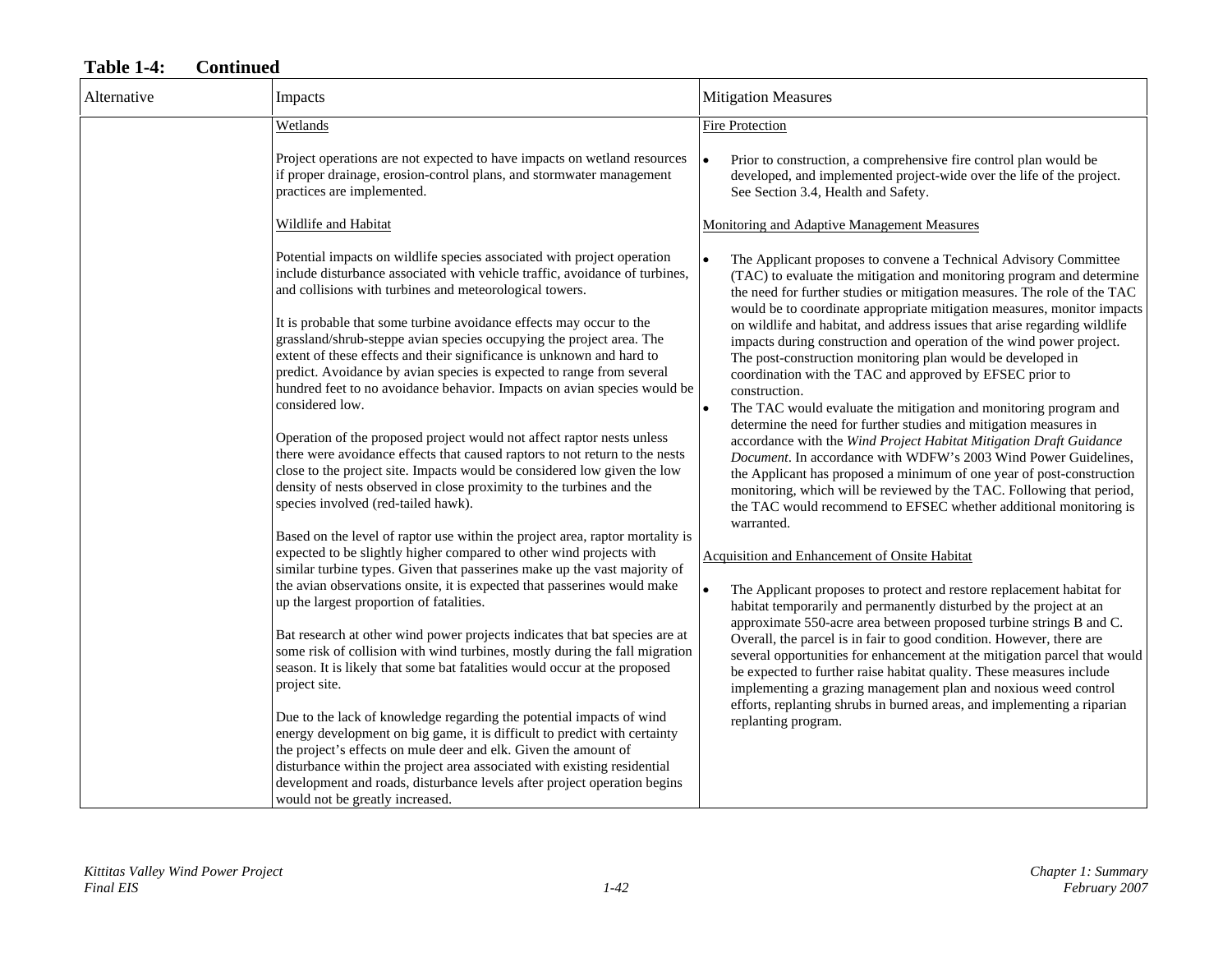| Alternative | Impacts                                                                                                                                                                                                                                                                                                                                                                                                                                                                                                                                                                                                                                                                                                                                                                                                                                                                                                                                                                                                                                                                                                                                                                                                                                                                                                                                                                                                                                                                                                                                                                                                                                                                                                                                                                                                                                                                                                                                                                                                                                                                                                                                                                                                                                                                                               | <b>Mitigation Measures</b>                                                                                                                                                                                                                                                                                                                                                                                                                                                                                                                                                                                                                                                                                                                                                                                                                                                                                                                                                                                                                                                                                                                                                                                                                                                                                                                                                                                                                                                                                                                                                                                                                                                                                                                                                                                                                                                                                                                                                                                                                                                                                                                                                    |
|-------------|-------------------------------------------------------------------------------------------------------------------------------------------------------------------------------------------------------------------------------------------------------------------------------------------------------------------------------------------------------------------------------------------------------------------------------------------------------------------------------------------------------------------------------------------------------------------------------------------------------------------------------------------------------------------------------------------------------------------------------------------------------------------------------------------------------------------------------------------------------------------------------------------------------------------------------------------------------------------------------------------------------------------------------------------------------------------------------------------------------------------------------------------------------------------------------------------------------------------------------------------------------------------------------------------------------------------------------------------------------------------------------------------------------------------------------------------------------------------------------------------------------------------------------------------------------------------------------------------------------------------------------------------------------------------------------------------------------------------------------------------------------------------------------------------------------------------------------------------------------------------------------------------------------------------------------------------------------------------------------------------------------------------------------------------------------------------------------------------------------------------------------------------------------------------------------------------------------------------------------------------------------------------------------------------------------|-------------------------------------------------------------------------------------------------------------------------------------------------------------------------------------------------------------------------------------------------------------------------------------------------------------------------------------------------------------------------------------------------------------------------------------------------------------------------------------------------------------------------------------------------------------------------------------------------------------------------------------------------------------------------------------------------------------------------------------------------------------------------------------------------------------------------------------------------------------------------------------------------------------------------------------------------------------------------------------------------------------------------------------------------------------------------------------------------------------------------------------------------------------------------------------------------------------------------------------------------------------------------------------------------------------------------------------------------------------------------------------------------------------------------------------------------------------------------------------------------------------------------------------------------------------------------------------------------------------------------------------------------------------------------------------------------------------------------------------------------------------------------------------------------------------------------------------------------------------------------------------------------------------------------------------------------------------------------------------------------------------------------------------------------------------------------------------------------------------------------------------------------------------------------------|
|             | The Applicant has agreed that controlled hunting at the project site,<br>including the mitigation parcel, would be allowed, if necessary, to manage<br>big game herds and minimize animal damage. The Applicant has also<br>agreed that its activities on leased State lands would not restrict or<br>otherwise preclude controlled hunting on these parcels.<br>No impacts are expected from the project to big game or reptile and<br>amphibian movement or migration.<br>Potential impacts on fish or fish habitat is unlikely due to the absence of<br>potential fish habitat in the proposed project area.<br>Threatened and Endangered Species<br>Potential bald eagle mortality due to project operation would be confined<br>to the winter and early spring seasons. Bald eagles are not expected to<br>frequently occur within the project area and project operation should have<br>minimal disturbance on bald eagles. The possibility of mortality effects to<br>other federal and/or state protected bird species is considered very low or<br>negligible. Per the requirements of Section 10 of the Endangered Species<br>Act, a Habitat Conservation Plan (HCP) is being developed for potential<br>impacts to bald eagles from the project. Through approval of the HCP, the<br>USFWS can issue an incidental take permit for possible take of bald<br>eagles at the project site.<br>Some individuals of white-tailed and black-tailed jackrabbits and<br>Merriam's shrew could be killed by vehicles on roads, but impacts should<br>be minimal due to the limited nature of traffic expected within the project<br>area.<br><b>Decommissioning</b><br>Impacts on vegetation from decommissioning would be similar to but<br>lower than impacts identified for construction, assuming that all access<br>roads remain in place. Decommissioning vehicles would travel on<br>established roadways, which would not impact vegetation, except for the<br>possible introduction and/or spread of noxious weeds. Vegetation around<br>project facilities (i.e., turbine, meteorological, and transmission towers) to<br>be removed would likely be impacted to the same extent as described for<br>construction.<br>Potential impacts on wetlands resulting from decommissioning of the | Loss of Wetlands and Streams<br>The impact to 0.03 acres of wetlands would be mitigated by preservation<br>and enhancement of 8.0 acres of riparian land in the proposed mitigation<br>parcel. Although this parcel has been determined to be in "fair" to<br>"good" condition, there are several opportunities for enhancement that<br>would be expected to raise habitat quality further. A grazing<br>management plan will be developed that eliminates cattle pressure on the<br>most sensitive portions, and allows for reestablishment of native<br>vegetation in specific problem areas.<br>In the spring of 2004, the U.S. Army Corps of Engineers determined that<br>to mitigate for the project's expected loss of jurisdictional wetlands and<br>waters of the United States, the project is eligible for coverage under<br>Nationwide Permit (NWP) 12 (Utility Line Discharges). NWP 12 (if<br>applied) would authorize the KVWPP to place dredged or fill material<br>into waters of the United States to construct utility line crossings and<br>road crossings. The Corps extended this authorization in March 2006 for<br>an additional two eyars.<br>WDFW provided to EFSEC recommendations a Hydraulic Project Approval<br>(HPA) for the proposed project on June 28, 2004 (Renfrow, pers. comm.,<br>2004). WDFW recommends that the HPA provisions be incorporated into the<br>Site Certification Agreement. The HPA specifies that proposed construction<br>of road and utility crossings at intermittent streams in the project area may be<br>conducted provided that:<br>Work is only undertaken during the period June- July to November<br>15th; and<br>Work is done only during a period when there is no surface flow in the<br>watercourses or flow is so minimal that sediment cannot be transported<br>downstream from the immediate work area of each crossing.<br>The HPA also requires that temporary erosion control measures shall be<br>implemented as necessary to prevent the discharge of earth and fine<br>sediments to the stream channel at each work site.<br>WDFW recommended a Hydraulic Project Approval (HPA) for the proposed |
|             | proposed project are unlikely.                                                                                                                                                                                                                                                                                                                                                                                                                                                                                                                                                                                                                                                                                                                                                                                                                                                                                                                                                                                                                                                                                                                                                                                                                                                                                                                                                                                                                                                                                                                                                                                                                                                                                                                                                                                                                                                                                                                                                                                                                                                                                                                                                                                                                                                                        | project on June 28, 2004. WDFW recommended to EFSEC that the provisions<br>of the HPA be incorporated into the Site Certification Agreement.                                                                                                                                                                                                                                                                                                                                                                                                                                                                                                                                                                                                                                                                                                                                                                                                                                                                                                                                                                                                                                                                                                                                                                                                                                                                                                                                                                                                                                                                                                                                                                                                                                                                                                                                                                                                                                                                                                                                                                                                                                  |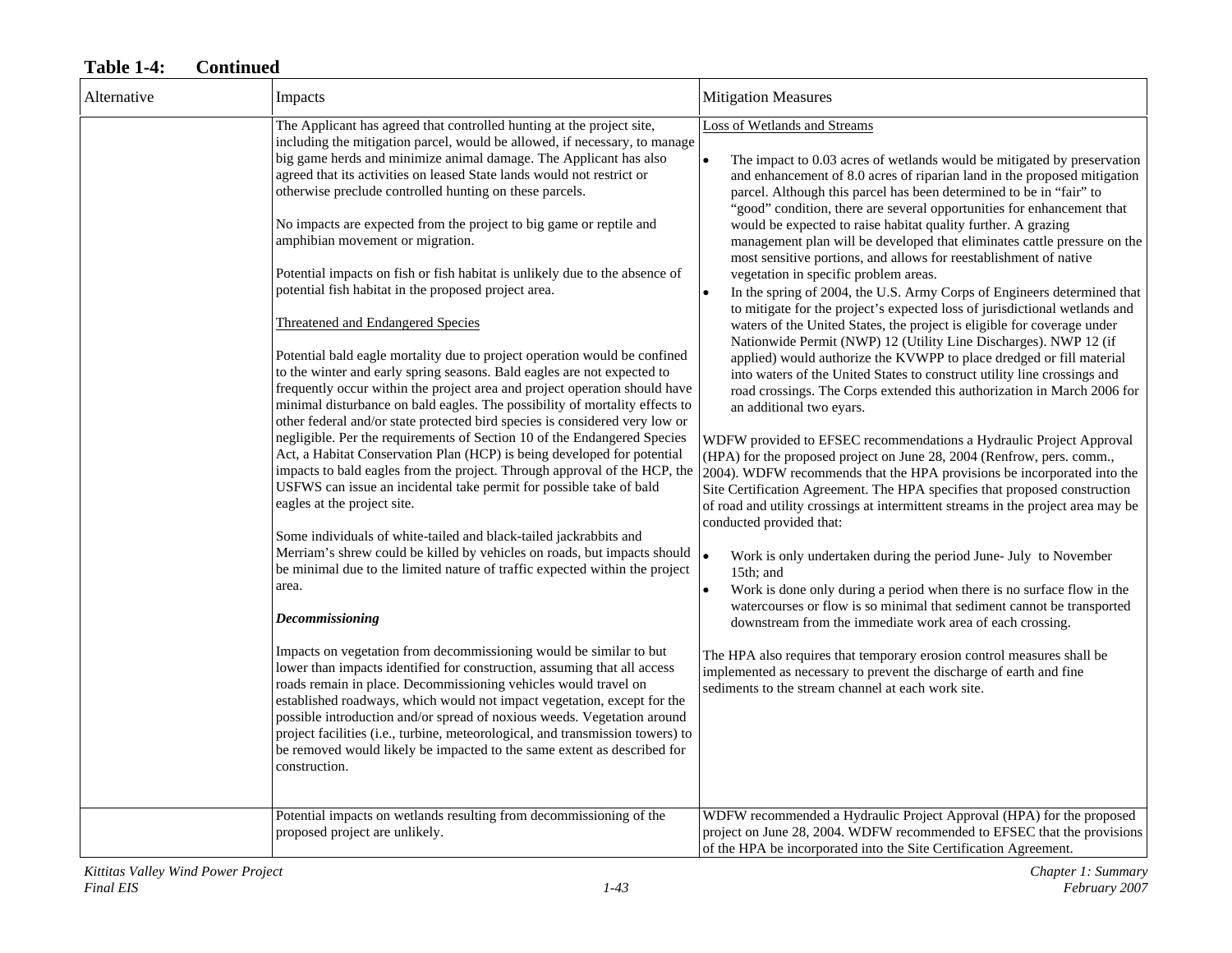| Alternative | Impacts                                                                                                                                                                                                                                                                                                                                                                                                                                                                                                                                                                                                                                                                                           | <b>Mitigation Measures</b>                                                                                                                                                                                                                                                                                                                                                                                                                                                                                                                                                                                                                                                                                                                                                                                                                                                                                                                                                                                                                                                                                                                                                                                                                                                                                                                                                                                                                                                                                                                                                                                                                                                                                                                                                                                                                                                                                                                                  |
|-------------|---------------------------------------------------------------------------------------------------------------------------------------------------------------------------------------------------------------------------------------------------------------------------------------------------------------------------------------------------------------------------------------------------------------------------------------------------------------------------------------------------------------------------------------------------------------------------------------------------------------------------------------------------------------------------------------------------|-------------------------------------------------------------------------------------------------------------------------------------------------------------------------------------------------------------------------------------------------------------------------------------------------------------------------------------------------------------------------------------------------------------------------------------------------------------------------------------------------------------------------------------------------------------------------------------------------------------------------------------------------------------------------------------------------------------------------------------------------------------------------------------------------------------------------------------------------------------------------------------------------------------------------------------------------------------------------------------------------------------------------------------------------------------------------------------------------------------------------------------------------------------------------------------------------------------------------------------------------------------------------------------------------------------------------------------------------------------------------------------------------------------------------------------------------------------------------------------------------------------------------------------------------------------------------------------------------------------------------------------------------------------------------------------------------------------------------------------------------------------------------------------------------------------------------------------------------------------------------------------------------------------------------------------------------------------|
|             | Impacts on wildlife and habitat, fisheries, and threatened and endangered<br>species from decommissioning would be lower than during construction,<br>assuming that all access roads remain in place. Dismantling the project<br>would eliminate avian mortality caused by the presence of wind turbines.<br>Wildlife habitat would have the potential to return to pre-project<br>conditions over time; therefore, impacts from decommissioning would be<br>low. Vehicles would travel on established roadways which would not<br>impact habitat for federal or state protected species. Mitigation for<br>impacts on wildlife would follow procedures in use at the time of<br>decommissioning. | The HPA specifies that proposed construction of road and utility crossings at<br>intermittent streams in the project area may begin July 1, 2004 and shall be<br>completed by November 15, 2006, provided that :<br>$\bullet$<br>Work is only undertaken during the period from July 1st to November<br>15th in 2004, and from June 1st to November 15th of calendar years<br>2005 and 2006; and<br>Work is done only during a period when there is no surface flow in the<br>$\bullet$<br>watercourses or flow is so minimal that sediment cannot be transported<br>downstream from the immediate work area of each crossing.<br>The HPA also requires that temporary erosion control measures shall be<br>implemented as necessary to prevent the discharge of earth and fine<br>sediments to the stream channel at each work site.<br><b>Additional Recommended Mitigation Measures</b><br>Post-Construction Restoration of Temporarily Disturbed Areas<br>Existing project design minimizes both permanent and temporary impacts<br>from facilities construction. The Applicant proposes to reseed temporarily<br>disturbed areas with an appropriate mix of native plant species as soon as<br>possible after construction is completed (see Mitigation Measures Proposed<br>by the Applicant, above).<br>WDFW recommends that reseeding occurs at the next suitable planting<br>window after construction is completed and that a broadcast application<br>(4 to 6 pounds per acre) of a lithosol origin biotype such as native<br>Sandberg Bluegrass should be applied to restored areas.<br>The specific type of appropriate seed mixes to be used during site<br>restoration, including within the sweep zone of each turbine, should be<br>determined through consultation with WDFW and the TAC.<br>Consideration should be given to seed mix that minimizes prey species<br>use (i.e., rodents, rabbits, etc.) in the vicinity of the turbines. |
|             |                                                                                                                                                                                                                                                                                                                                                                                                                                                                                                                                                                                                                                                                                                   | Acquisition and Enhancement of Onsite Habitat                                                                                                                                                                                                                                                                                                                                                                                                                                                                                                                                                                                                                                                                                                                                                                                                                                                                                                                                                                                                                                                                                                                                                                                                                                                                                                                                                                                                                                                                                                                                                                                                                                                                                                                                                                                                                                                                                                               |
|             |                                                                                                                                                                                                                                                                                                                                                                                                                                                                                                                                                                                                                                                                                                   | WDFW has encouraged the Applicant to avoid and minimize the impact on<br>lithosols as much as possible. Lithosol habitat is difficult to restore. In lieu of<br>direct avoidance, the following measure is recommended to minimize impacts<br>on this unique and sensitive habitat:                                                                                                                                                                                                                                                                                                                                                                                                                                                                                                                                                                                                                                                                                                                                                                                                                                                                                                                                                                                                                                                                                                                                                                                                                                                                                                                                                                                                                                                                                                                                                                                                                                                                         |
|             |                                                                                                                                                                                                                                                                                                                                                                                                                                                                                                                                                                                                                                                                                                   | Implement measures to protect and restore existing lithosol habitat along<br>ridge tops in the mitigation parcel. If the appropriate amount of lithosol<br>habitat is not identified at the mitigation parcel to mitigate for the loss of                                                                                                                                                                                                                                                                                                                                                                                                                                                                                                                                                                                                                                                                                                                                                                                                                                                                                                                                                                                                                                                                                                                                                                                                                                                                                                                                                                                                                                                                                                                                                                                                                                                                                                                   |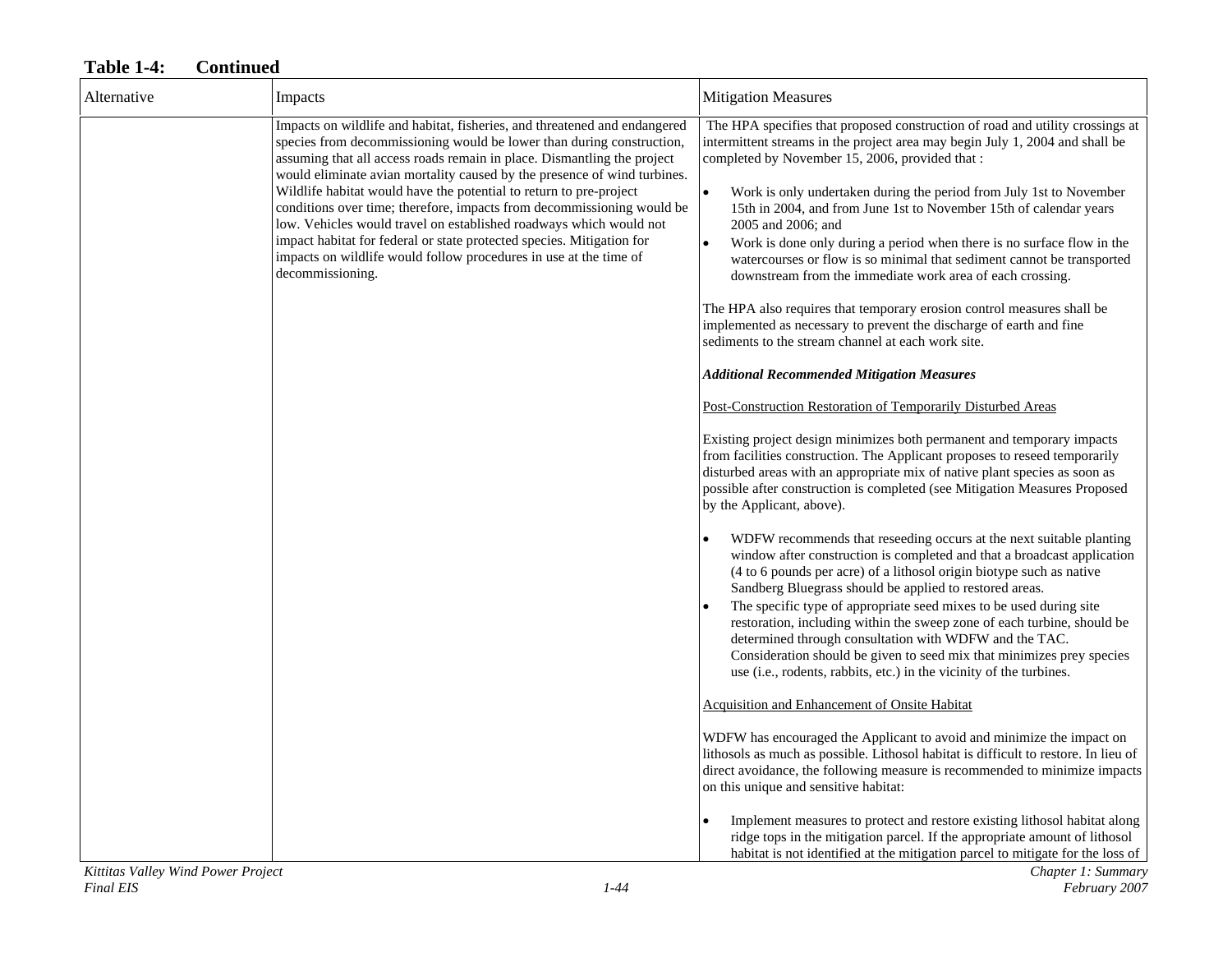| Alternative           | Impacts                                                                                                                                                                                                                                                                                                                                                                                                                                                                                                                                                                                                                                                                       | <b>Mitigation Measures</b>                                                                                                                                                                                                                                                                                                                                                                                                                                                                                                                                                      |
|-----------------------|-------------------------------------------------------------------------------------------------------------------------------------------------------------------------------------------------------------------------------------------------------------------------------------------------------------------------------------------------------------------------------------------------------------------------------------------------------------------------------------------------------------------------------------------------------------------------------------------------------------------------------------------------------------------------------|---------------------------------------------------------------------------------------------------------------------------------------------------------------------------------------------------------------------------------------------------------------------------------------------------------------------------------------------------------------------------------------------------------------------------------------------------------------------------------------------------------------------------------------------------------------------------------|
|                       |                                                                                                                                                                                                                                                                                                                                                                                                                                                                                                                                                                                                                                                                               | lithosols, the TAC should study and consider whether any, additional<br>lithosol habitat should be identified and acquired for preservation.                                                                                                                                                                                                                                                                                                                                                                                                                                    |
|                       |                                                                                                                                                                                                                                                                                                                                                                                                                                                                                                                                                                                                                                                                               | Lighting                                                                                                                                                                                                                                                                                                                                                                                                                                                                                                                                                                        |
|                       |                                                                                                                                                                                                                                                                                                                                                                                                                                                                                                                                                                                                                                                                               | The FAA has jurisdictional authority over tower structure lighting<br>requirements and the project must comply with FAA rules. Nonetheless, the<br>following mitigation measures to reduce lighting effects on avian species are<br>recommended by WDFW:                                                                                                                                                                                                                                                                                                                        |
|                       |                                                                                                                                                                                                                                                                                                                                                                                                                                                                                                                                                                                                                                                                               | The use of lights on towers, in accordance with federal, state and local<br>requirements, should be minimized whenever possible, because they<br>may attract birds and bats to the vicinity of the turbines in certain<br>conditions. Further, the US Fish and Wildlife Service recommends that<br>only white (preferable) or red strobe lights be used at night, and that<br>these should be the minimum number, minimum intensity, and minimum<br>number of flashes per minutes (longest duration between flashes)<br>allowable by the Federal Aviation Administration (FAA). |
| No Action Alternative | Under the No Action Alternative, the project would not be constructed or<br>operated. However, development of a different nature could occur under<br>Kittitas County's existing Comprehensive Plan and zoning regulations for<br>the project area. Depending on the location, type, and magnitude of future<br>developments at the project site, impacts on vegetation, wetlands, or to<br>threatened or endangered plant and animal species could be similar to or<br>even greater than the proposed action. However, potential impacts on<br>birds would be expected to be less under the No Action Alternative<br>assuming that no tower-like structures are constructed. |                                                                                                                                                                                                                                                                                                                                                                                                                                                                                                                                                                                 |
|                       | Other power generation facilities could be constructed and operated in the<br>region to meet the long-term need for power. Constructing a base load<br>gas-fired turbine generator, developing and extracting natural gas, and<br>constructing natural gas pipelines to provide fuel to the generating facility<br>could create impacts on vegetation, wetlands, wildlife, and threatened and<br>endangered species. The significance of such impacts would depend on<br>the site-specific location and design of the facility.                                                                                                                                               |                                                                                                                                                                                                                                                                                                                                                                                                                                                                                                                                                                                 |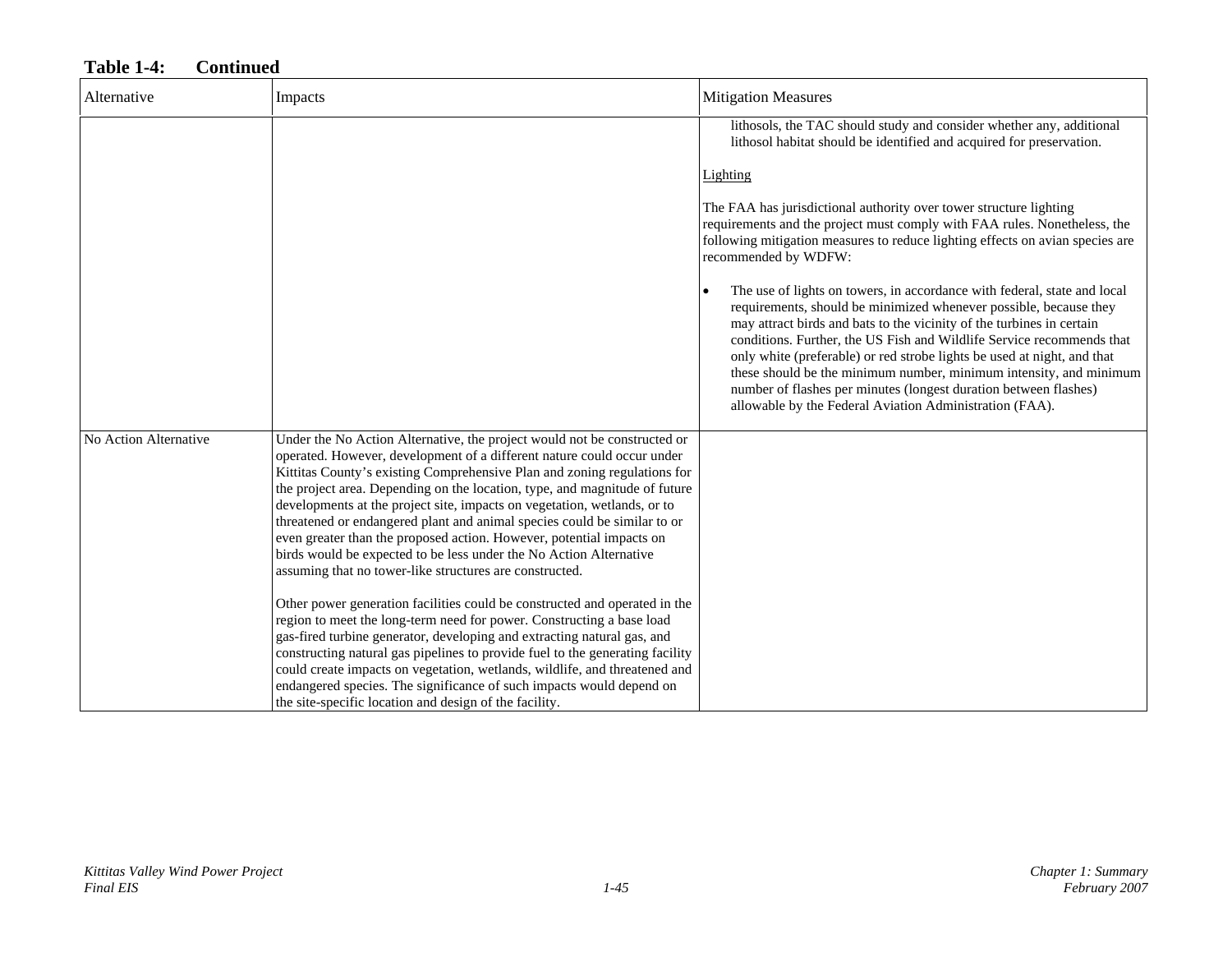| Alternative         | Impacts | <b>Mitigation Measures</b> |
|---------------------|---------|----------------------------|
| 3.3 Water Resources |         |                            |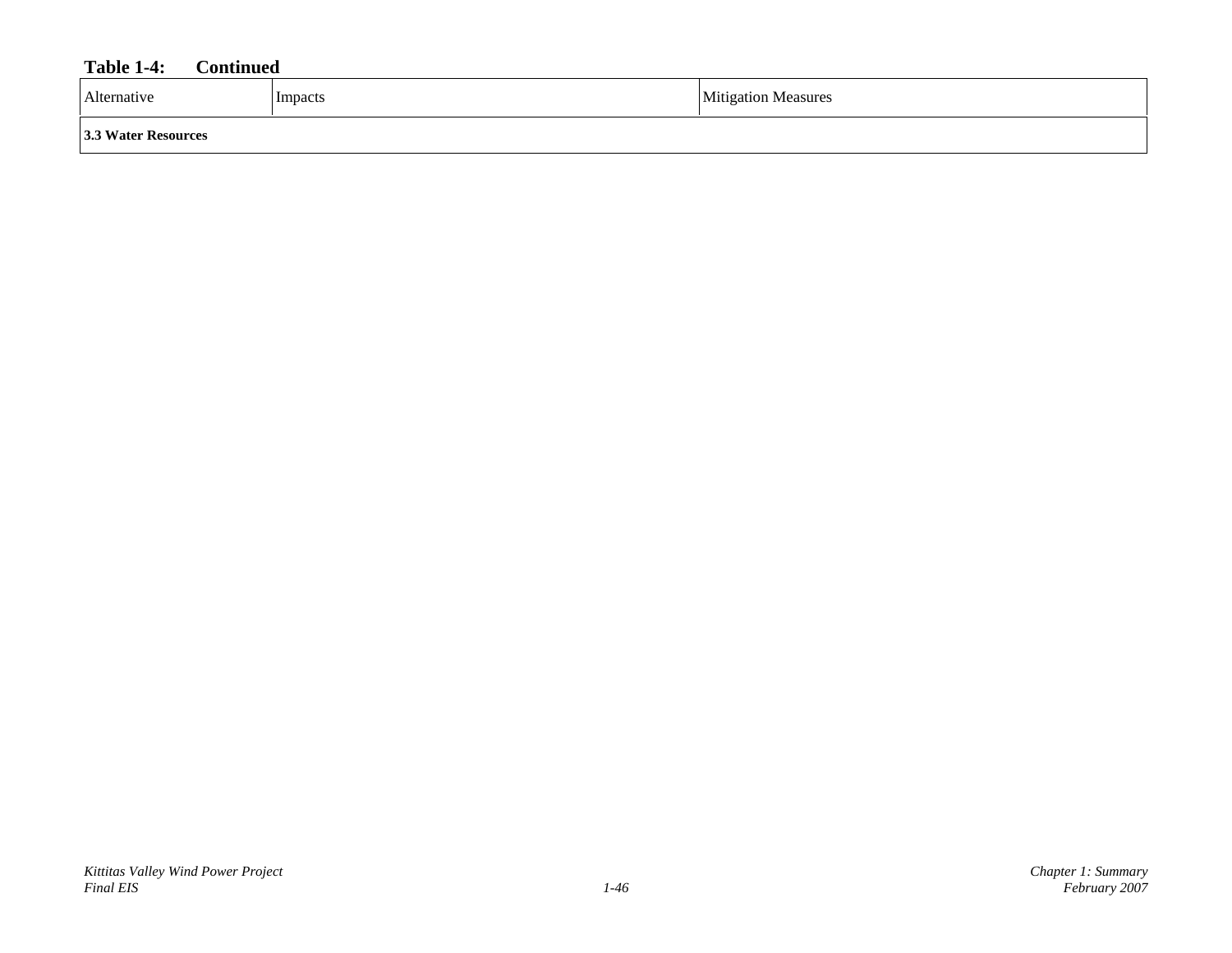| Alternative     | Impacts                                                                                                                                                                                                                                                                                                                                                                                                                            | <b>Mitigation Measures</b>                                                                                                                                                                                                                                                                                                                                                                                                                                                                                                                                                                                   |
|-----------------|------------------------------------------------------------------------------------------------------------------------------------------------------------------------------------------------------------------------------------------------------------------------------------------------------------------------------------------------------------------------------------------------------------------------------------|--------------------------------------------------------------------------------------------------------------------------------------------------------------------------------------------------------------------------------------------------------------------------------------------------------------------------------------------------------------------------------------------------------------------------------------------------------------------------------------------------------------------------------------------------------------------------------------------------------------|
| Proposed Action | <b>Construction</b>                                                                                                                                                                                                                                                                                                                                                                                                                | <b>Mitigation Measures Proposed by Applicant</b>                                                                                                                                                                                                                                                                                                                                                                                                                                                                                                                                                             |
|                 | Precipitation during construction could result in sediment laden surface<br>runoff because of ground disturbance and exposed soils.                                                                                                                                                                                                                                                                                                | <b>Surface Runoff Pollution during Construction</b>                                                                                                                                                                                                                                                                                                                                                                                                                                                                                                                                                          |
|                 | Construction of the project would require water for road construction,<br>concrete preparation, dust control, and other activities. The amount of<br>water use during construction is not expected to vary significantly under<br>any of the scenarios because of the temporary nature of the impact and the<br>availability of adequate water supplies.<br>Encountering significant amounts of groundwater during construction of | The Applicant proposes to develop and implement, as required by the<br>National Pollutant Discharge Elimination System (NPDES) General<br>Stormwater Permit for Construction Activities, a detailed SWPPP to<br>minimize the potential for discharge of pollutants from the site during<br>construction. See Section 3.1, Earth Resources, for a detailed description<br>of proposed SWPPP activities and measures to be implemented during<br>construction.                                                                                                                                                 |
|                 | the turbine foundations is not expected. The overall impact on<br>groundwater is expected to be temporary and unlikely to affect water                                                                                                                                                                                                                                                                                             | <b>Surface Runoff Pollution during Operations</b>                                                                                                                                                                                                                                                                                                                                                                                                                                                                                                                                                            |
|                 | wells in the project area.<br>Because of the differences in depth between the majority of existing<br>groundwater wells and proposed foundation sites, proposed blasting<br>activities during construction are not anticipated to cause significant well<br>damage. However, mitigation is recommended to ensure that project<br>construction does not adversely affect the continued operation of these<br>wells.                 | The Applicant proposes to develop and implement, as required by the<br>NPDES Industrial Stormwater General Permit, a detailed SWPPP to<br>minimize the potential for discharge of pollutants from the site during<br>operations and maintenance activities. See Section 3.1, Earth Resources,<br>for a description of proposed SWPPP activities and measures to be<br>implemented during project operations and maintenance.<br><b>Water Supply</b>                                                                                                                                                          |
|                 | <b>Operations and Maintenance</b>                                                                                                                                                                                                                                                                                                                                                                                                  | A licensed well driller would install a potable water well to serve the                                                                                                                                                                                                                                                                                                                                                                                                                                                                                                                                      |
|                 | No significant erosion or sedimentation impacts on project-area surface<br>waters are expected as a result of operation and maintenance of the                                                                                                                                                                                                                                                                                     | O&M facility. The well would be installed consistent with Kittitas<br>County Environmental Health Department and Ecology requirements.                                                                                                                                                                                                                                                                                                                                                                                                                                                                       |
|                 | KVWPP.                                                                                                                                                                                                                                                                                                                                                                                                                             | <b>Additional Recommended Mitigation Measure</b>                                                                                                                                                                                                                                                                                                                                                                                                                                                                                                                                                             |
|                 | Operation of the project would require a domestic well to serve the<br>limited needs of the O&M facility. No significant impacts on groundwater                                                                                                                                                                                                                                                                                    | <b>Disruption to Existing Groundwater Wells</b>                                                                                                                                                                                                                                                                                                                                                                                                                                                                                                                                                              |
|                 | supplies are expected because of facility operations.<br><b>Decommissioning</b>                                                                                                                                                                                                                                                                                                                                                    | To ensure that project construction does not adversely affect the continued<br>operation of local groundwater wells, the following measures, to be<br>implemented by the Applicant, are recommended:                                                                                                                                                                                                                                                                                                                                                                                                         |
|                 | Impacts on water resources and water quality from decommissioning of<br>the project would be similar to those described for construction. Water<br>would be needed for dust control. There would be potential for soil<br>erosion and impacts on stormwater quality. Impacts are expected to be<br>minimal, however, because appropriate construction BMPs would be<br>followed during decommissioning.                            | $\bullet$<br>Develop a groundwater well monitoring plan. The plan should: 1)<br>identify potentially disturbed wells in the vicinity of proposed<br>construction activities; 2) identify monitoring parameters (e.g., timing of<br>monitoring, length of monitoring, monitoring methodology); 3) record<br>the results of baseline monitoring (i.e., the condition of wells before<br>construction commences); and 4) record the results of construction<br>monitoring. The Applicant should be responsible for repairing any well<br>damage caused by blasting or other disruptive construction activities. |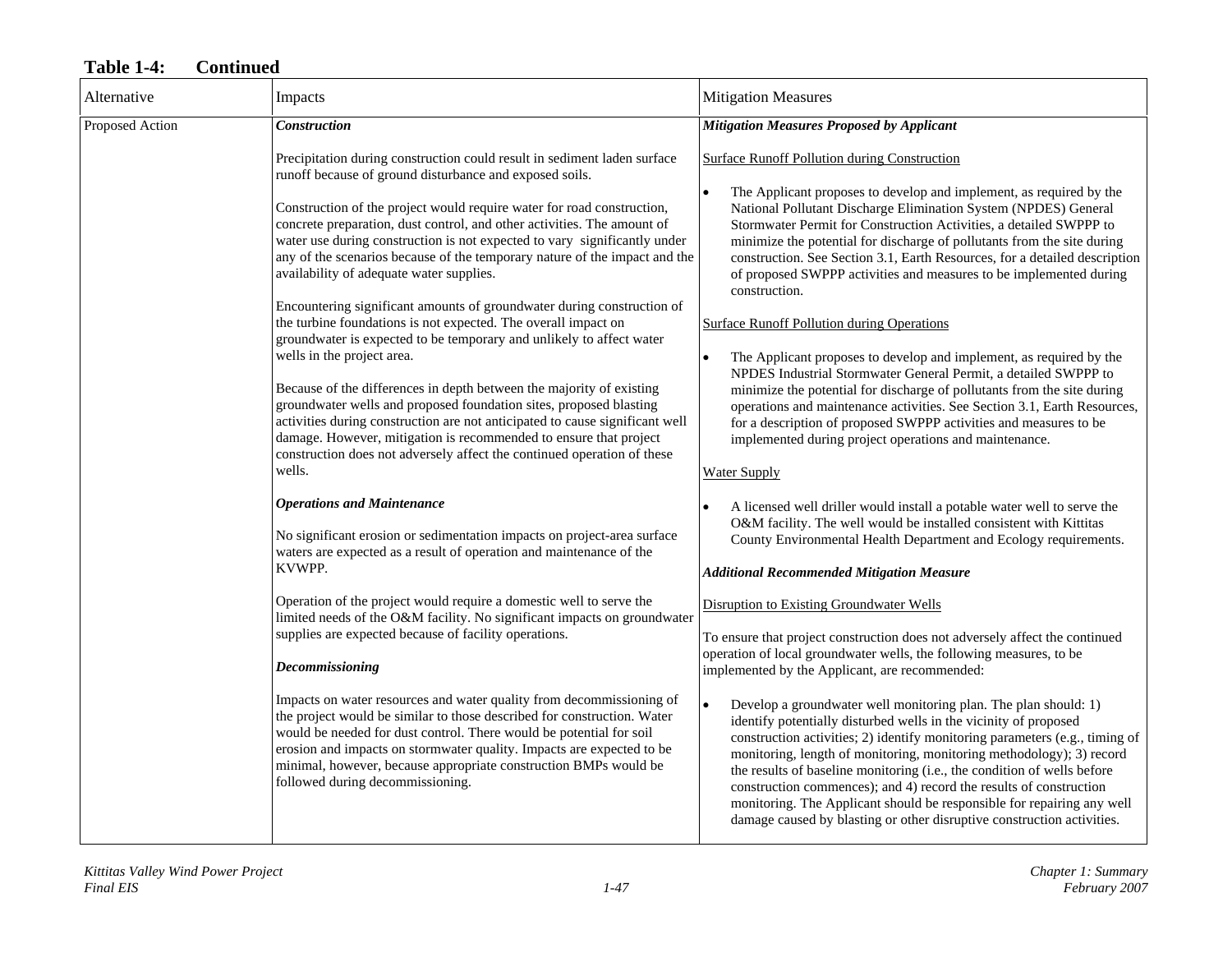| Alternative           | Impacts                                                                                                                                                                                                                                                                                                                                                                                                                                                                                                                                                                                                                                                                                                                 | <b>Mitigation Measures</b>                                                                                                                                                                                                                                                                                                                                                                                                                                                                    |
|-----------------------|-------------------------------------------------------------------------------------------------------------------------------------------------------------------------------------------------------------------------------------------------------------------------------------------------------------------------------------------------------------------------------------------------------------------------------------------------------------------------------------------------------------------------------------------------------------------------------------------------------------------------------------------------------------------------------------------------------------------------|-----------------------------------------------------------------------------------------------------------------------------------------------------------------------------------------------------------------------------------------------------------------------------------------------------------------------------------------------------------------------------------------------------------------------------------------------------------------------------------------------|
| No Action Alternative | Under the No Action Alternative, the project would not be constructed or<br>operated. However, development by others, and of a different nature,<br>including residential development, could occur at the project site in<br>accordance with Kittitas County's existing Comprehensive Plan and<br>zoning regulations. Depending on the location, type, and extent of future<br>developments at the project site, impacts on water resources could be<br>similar to or even greater than the proposed action.                                                                                                                                                                                                            |                                                                                                                                                                                                                                                                                                                                                                                                                                                                                               |
|                       | If the proposed project were not constructed, the region's base load power<br>needs could de delivered through development of other generation<br>facilities, most likely a gas-fired combustion turbine. Gas-fired<br>combustion turbine projects could expose more soil to potential erosion<br>because of the possible need to establish a gas pipeline to the facility and<br>electrical transmission interconnections. Also, substantial amounts of<br>water, estimated at 200 acre-feet (65 million gallons) per year, would be<br>needed for cooling water during plant operation. Operation of a water-<br>cooled combustion turbine facility would also result in discharge of large<br>volumes of wastewater. |                                                                                                                                                                                                                                                                                                                                                                                                                                                                                               |
|                       | Development of other wind energy projects would result in impacts<br>similar to those of the proposed action.                                                                                                                                                                                                                                                                                                                                                                                                                                                                                                                                                                                                           |                                                                                                                                                                                                                                                                                                                                                                                                                                                                                               |
| 3.4 Health and Safety |                                                                                                                                                                                                                                                                                                                                                                                                                                                                                                                                                                                                                                                                                                                         |                                                                                                                                                                                                                                                                                                                                                                                                                                                                                               |
| Proposed Action       | <b>Construction</b>                                                                                                                                                                                                                                                                                                                                                                                                                                                                                                                                                                                                                                                                                                     | <b>Mitigation Measures Proposed by Applicant</b>                                                                                                                                                                                                                                                                                                                                                                                                                                              |
|                       | There is a risk of unintentional or accidental fire or explosion during<br>project construction. The highest expected fire risks are grass fires during<br>the hot, dry summer season. Natural risk of unintentional fire or<br>explosion, such as from a lightning strike would be the same regardless of<br>proposed action scenario.                                                                                                                                                                                                                                                                                                                                                                                 | <b>General Measures to Protect Health and Safety</b><br>The Applicant and its subcontractors would comply with all applicable<br>$\bullet$<br>local, state and federal safety, health, and environmental laws,<br>ordinances, regulations, and standards.                                                                                                                                                                                                                                     |
|                       | Fuel and lubricating oils from construction vehicles and equipment are<br>potential sources of hazardous materials that could accidentally leak or be<br>spilled during project construction. Mineral oil used to fill substation<br>transformers is another potential source of hazardous materials.<br><b>Operations and Maintenance</b>                                                                                                                                                                                                                                                                                                                                                                              | Fire and Explosion Risk Mitigation Plan (Construction and Operations)<br>All onsite service vehicles would be fitted with fire extinguishers.<br>$\bullet$<br>$\bullet$<br>Fire station boxes with shovels, water tank sprayers, etc. would be<br>installed at multiple locations onsite along roadways during summer fire<br>season.                                                                                                                                                         |
|                       | There is a risk of unintentional or accidental fire or explosion during<br>project operations and maintenance. Accidental fires could result from<br>human activities such as cigarette smoking, use of vehicles off<br>established roadways, and mechanical fires.<br>Lubricating oils and hydraulic fluids used in the individual wind turbine<br>generators and mineral oil used to fill pad-mounted and substation<br>transformers are potential sources of hazardous materials that could                                                                                                                                                                                                                          | A minimum of one water truck with sprayers would be present on each<br>$\bullet$<br>turbine string road with construction activities during fire season.<br>No gasoline-powered vehicles would be allowed outside graveled areas.<br>$\bullet$<br>Mainly diesel vehicles (i.e., w/o catalytic converters) would be used on<br>$\bullet$<br>site.<br>High clearance vehicles would be used on site if used offroad.<br>Smoking would be restricted to designated areas (outdoor gravel covered |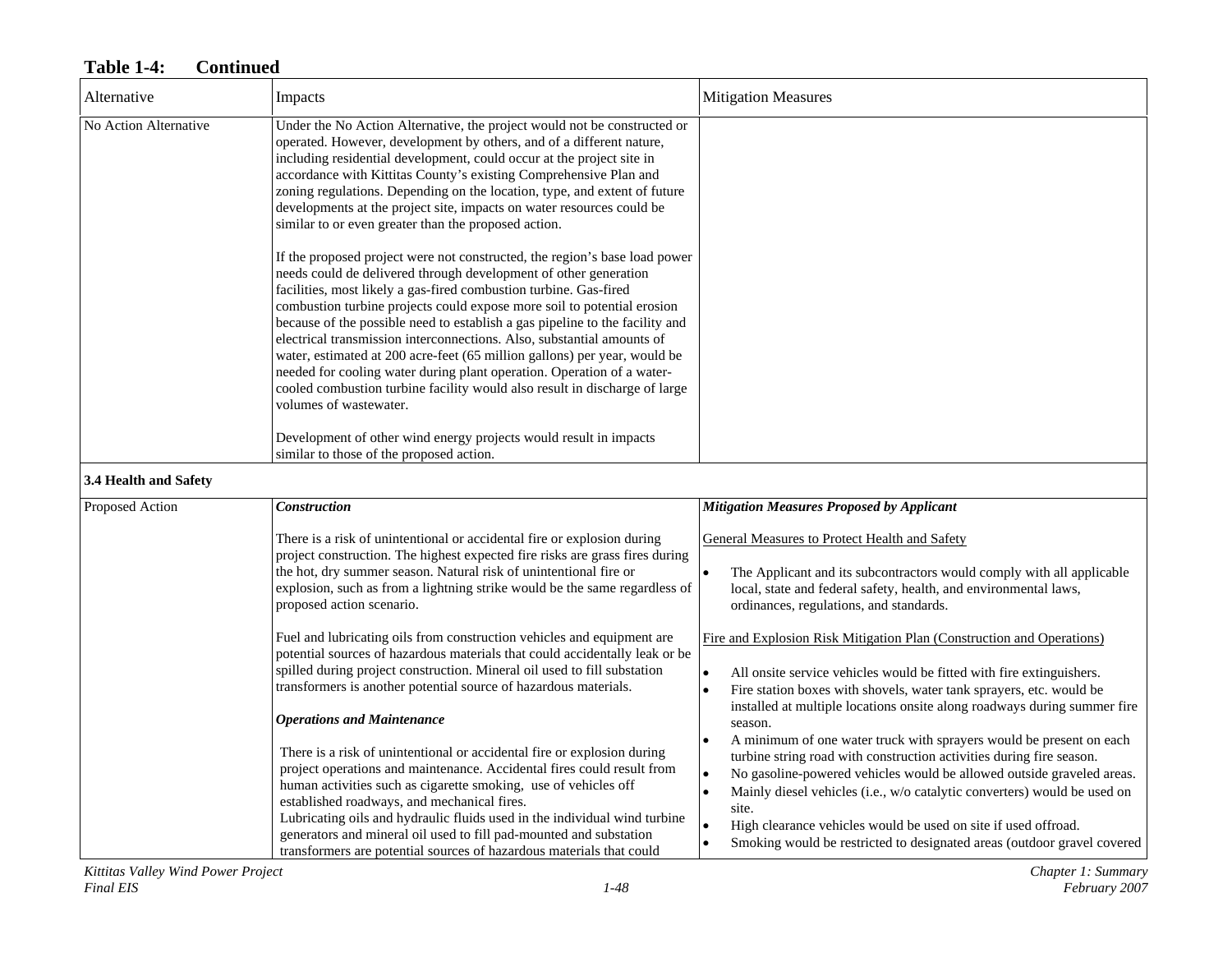| Alternative | Impacts                                                                                                                                                                                                                                                                                                                                                                                                                                                                        | <b>Mitigation Measures</b>                                                                                                                                                                                                                                                                                                                                                                                                                                                                                                                                                                                             |
|-------------|--------------------------------------------------------------------------------------------------------------------------------------------------------------------------------------------------------------------------------------------------------------------------------------------------------------------------------------------------------------------------------------------------------------------------------------------------------------------------------|------------------------------------------------------------------------------------------------------------------------------------------------------------------------------------------------------------------------------------------------------------------------------------------------------------------------------------------------------------------------------------------------------------------------------------------------------------------------------------------------------------------------------------------------------------------------------------------------------------------------|
|             | accidentally be spilled during project operations.<br>A risk assessment evaluated the potential for serious injury or death from<br>ice throws, blade throw, or tower collapse. The risk assessment revealed<br>that the probability of a wind turbine at the proposed project killing or<br>seriously injuring a member of the public as a result of ice throw (or<br>blade throw or tower collapse) is less than 1 in 1 billion (Kammen,<br>Prefiled Testimony, Exhibit 39). | areas).<br>Only state-licensed explosive specialist contractors would be allowed to<br>perform blasting work.<br>Vegetation from the general footprint area surrounding the excavation<br>zone to be blasted would be cleared.<br>Standby water spray trucks and fire suppression equipment would be<br>present during blasting activities.<br>All equipment would be designed to meet National Electric Code and<br>National Fire Protection Association standards.<br>Graveled areas with no vegetation would surround substations, fused<br>switch risers on overhead pole lines, junction boxes, and pad switches. |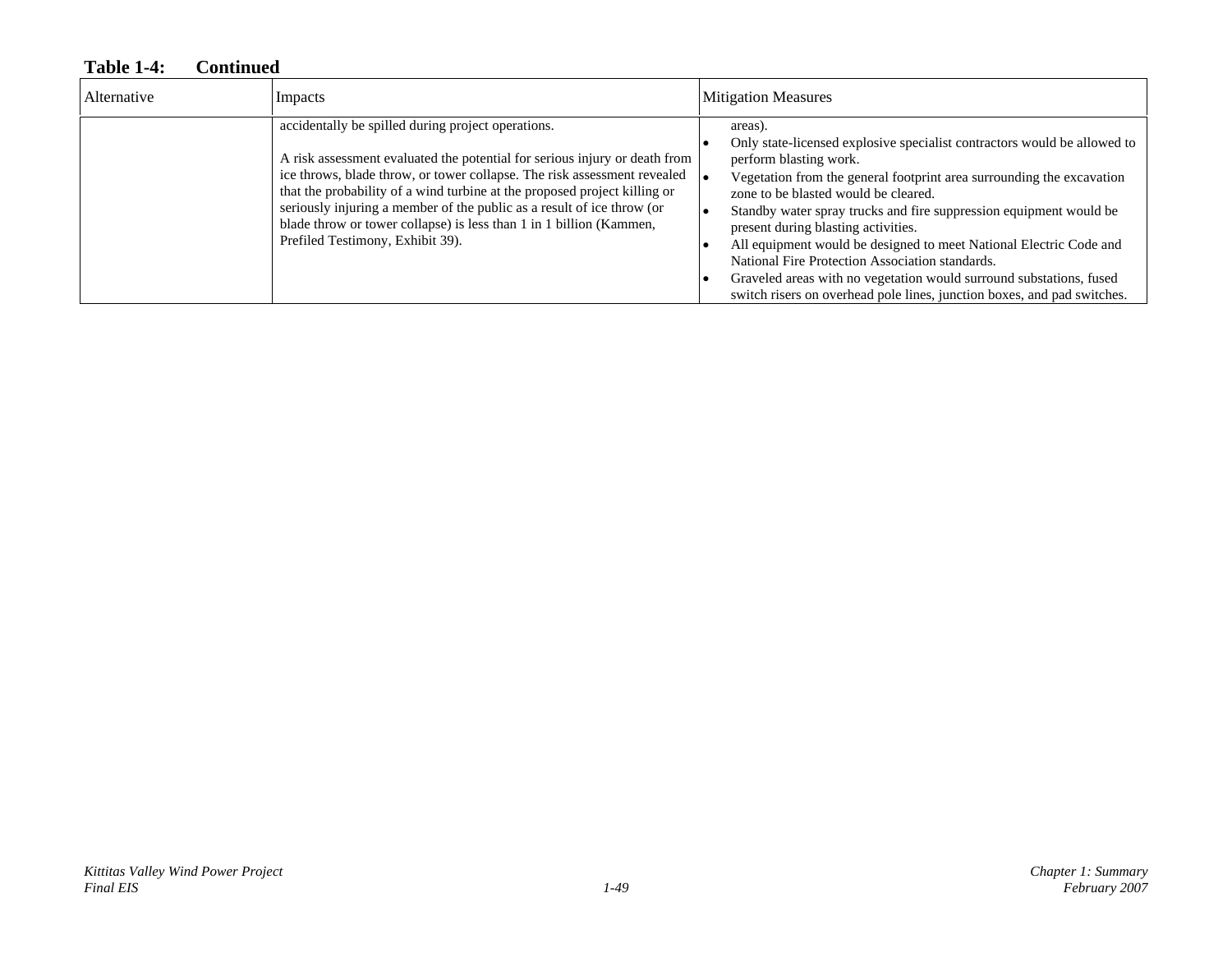| Alternative | Impacts                                                                                                                                                                                                                                                                                                                                                                                                                                                                                                                                                                                                                                                                                                                                                                                                                                                                                                                                                                                                                                                                                                                                                                                                                                                                                                                                                                                                                                                                                                                                                                                                                                                                                                                                                                            | <b>Mitigation Measures</b>                                                                                                                                                                                                                                                                                                                                                                                                                                                                                                                                                                                                                                                                                                                                                                                                                                                                                                                                                                                                                                                                                                                                                                                                                                                                                                                                                                                                                                                                                                                                                                                                                                                                                                                                                                                                                                                                                                                                                                                                                                                                                                                                                                                                                                                                                    |
|-------------|------------------------------------------------------------------------------------------------------------------------------------------------------------------------------------------------------------------------------------------------------------------------------------------------------------------------------------------------------------------------------------------------------------------------------------------------------------------------------------------------------------------------------------------------------------------------------------------------------------------------------------------------------------------------------------------------------------------------------------------------------------------------------------------------------------------------------------------------------------------------------------------------------------------------------------------------------------------------------------------------------------------------------------------------------------------------------------------------------------------------------------------------------------------------------------------------------------------------------------------------------------------------------------------------------------------------------------------------------------------------------------------------------------------------------------------------------------------------------------------------------------------------------------------------------------------------------------------------------------------------------------------------------------------------------------------------------------------------------------------------------------------------------------|---------------------------------------------------------------------------------------------------------------------------------------------------------------------------------------------------------------------------------------------------------------------------------------------------------------------------------------------------------------------------------------------------------------------------------------------------------------------------------------------------------------------------------------------------------------------------------------------------------------------------------------------------------------------------------------------------------------------------------------------------------------------------------------------------------------------------------------------------------------------------------------------------------------------------------------------------------------------------------------------------------------------------------------------------------------------------------------------------------------------------------------------------------------------------------------------------------------------------------------------------------------------------------------------------------------------------------------------------------------------------------------------------------------------------------------------------------------------------------------------------------------------------------------------------------------------------------------------------------------------------------------------------------------------------------------------------------------------------------------------------------------------------------------------------------------------------------------------------------------------------------------------------------------------------------------------------------------------------------------------------------------------------------------------------------------------------------------------------------------------------------------------------------------------------------------------------------------------------------------------------------------------------------------------------------------|
|             | Potential public health and safety risks caused by ice falling off rotating<br>blades could occur within 50 to 328 feet of an operating turbine tower but<br>would be unlikely.<br>According to the Applicant, potential collapse of wind turbine towers or<br>blade throw (i.e., blade fragments thrown from a rotating machine) are<br>not anticipated, however, minimum setbacks incorporated into the project $\vert_{\bullet}$<br>layout, compliance with engineering design and manufacturing safety<br>standards, and inspection procedures during construction, would reduce<br>these safety risks.<br>Shadow-flicker caused from low-angle sun shining through rotating wind<br>turbines would affect several residences living in close proximity to the<br>project site, and residents may perceive these effects to be significantly<br>disruptive<br>The rotors would be located between 100 and 115 feet above ground<br>level and ground level airflow disturbance (i.e., dust generation) would<br>be negligible.<br>The potential for vandalism of project facilities would be negligible due<br>to site security measures incorporated into the project design.<br>Electric and magnetic fields (EMF) generated by proposed overhead<br>high-voltage equipment at the substations would diminish to background<br>levels at nearby residences and would not pose a health or safety risk.<br>The electrical system at the substations would be designed to minimize<br>risks associated with ground faults, lighting, and switching surges that<br>may result in high voltage hazards.<br>Decommissioning<br>Potential health and safety impacts during the project decommissioning<br>process would be similar to risks identified during project construction. | Fire suppressing rock filled oil containment troughs would be<br>constructed around substation transformers.<br>Specially engineered lighting protection and grounding systems would<br>$\bullet$<br>be included at wind turbines and substations.<br>Footprint areas around turbines and substation would be graveled with<br>no vegetation.<br>Generators would not be allowed to operate on open grass areas.<br>All portable generators would be fitted with spark arresters on exhaust<br>system.<br>The immediate area surrounding any welder/torch activity would be<br>$\bullet$<br>wetted with a water sprayer.<br>Fire suppression equipment would be present at the location of<br>welder/torch activity.<br>Electrical designs and construction specifications would meet or exceed<br>requirements of National Electric Code and National Fire Protection<br>Association.<br>Additional Measures to Reduce Risk of Fire and Explosion during<br>Construction<br>The Construction Manager would be responsible for staying abreast of<br>fire conditions in the project area by contacting Washington State<br>Department of Natural Resources (DNR) and implementing necessary<br>fire precautions.<br>Fire risk reporting by the Washington DNR would be actively posted at<br>$\bullet$<br>the construction job site during the high-risk season.<br>A Fire Protection and Prevention Plan would be developed and<br>$\bullet$<br>implemented, in coordination with the Kittitas County Fire Marshall and<br>other appropriate agencies.<br>Potential hazards associated with use of flammable liquids such as<br>construction equipment fuels would be reduced by compliance with a<br>Construction Health and Safety Plan.<br>Additional Measures to Reduce Risk of Fire and Explosion during Operations<br>The Applicant has committed to developing and implementing<br>emergency response procedures and employee training.<br>The project O&M group and third party contractors would receive<br>regular emergency response and safety training to ensure that effective<br>and safe action would be taken to reduce and limit the impact of an<br>emergency (including fires and explosions) during project operations.<br>The wind turbine generators would be equipped with specially |
|             |                                                                                                                                                                                                                                                                                                                                                                                                                                                                                                                                                                                                                                                                                                                                                                                                                                                                                                                                                                                                                                                                                                                                                                                                                                                                                                                                                                                                                                                                                                                                                                                                                                                                                                                                                                                    | engineered lightning protection systems that connect the blades, nacelle,<br>and tower to a grounding system at the base of the tower. The blades                                                                                                                                                                                                                                                                                                                                                                                                                                                                                                                                                                                                                                                                                                                                                                                                                                                                                                                                                                                                                                                                                                                                                                                                                                                                                                                                                                                                                                                                                                                                                                                                                                                                                                                                                                                                                                                                                                                                                                                                                                                                                                                                                             |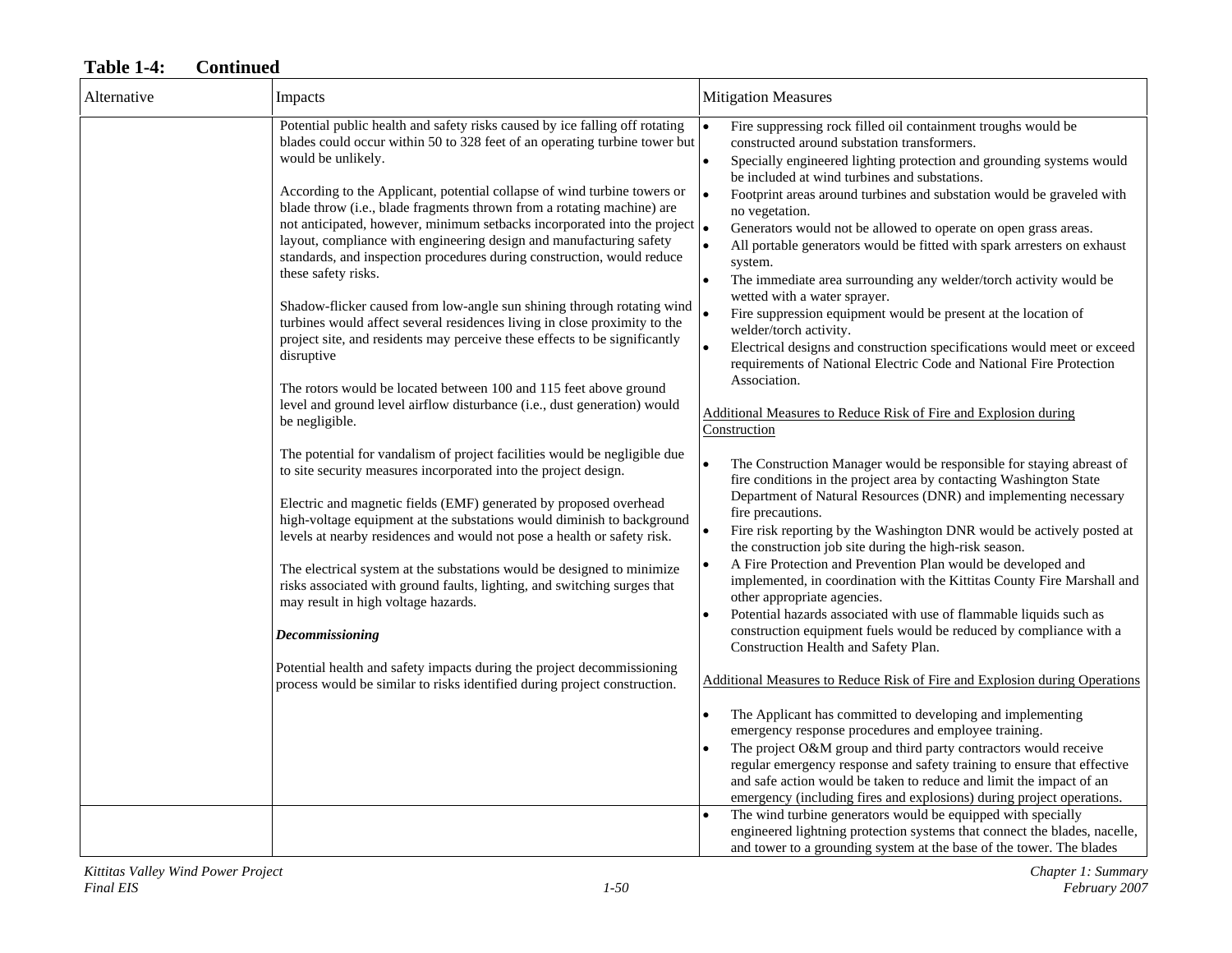| Alternative | Impacts | <b>Mitigation Measures</b>                                                                                                                                                                                                                                                                                                                                                                                                                                                                                                                                                                                                                                                                                                                                                                                                                                                                                                                                                                                                                                                                                                                                                                                                                                                                                                                                                                                |
|-------------|---------|-----------------------------------------------------------------------------------------------------------------------------------------------------------------------------------------------------------------------------------------------------------------------------------------------------------------------------------------------------------------------------------------------------------------------------------------------------------------------------------------------------------------------------------------------------------------------------------------------------------------------------------------------------------------------------------------------------------------------------------------------------------------------------------------------------------------------------------------------------------------------------------------------------------------------------------------------------------------------------------------------------------------------------------------------------------------------------------------------------------------------------------------------------------------------------------------------------------------------------------------------------------------------------------------------------------------------------------------------------------------------------------------------------------|
|             |         | would be constructed with an internal copper conductor and an<br>additional lightning rod that extends above the wind vane and<br>anemometer at the rear of the nacelle.<br>The turbine control system would detect overheating in turbine<br>$\bullet$<br>machinery. Internal fires would be detected by these sensors, causing the<br>machine to shutdown immediately and to send an alarm signal to the<br>central Supervisory Control and Data Acquisition (SCADA) system<br>which would notify operators of the alarm by cell phone or pager.<br>The proposed substations would be equipped with specially engineered<br>lightning protection systems to minimize the risk of fire during<br>substation operations.<br>Permanent meteorological monitoring towers would be installed with a<br>grounding system that protects the meteorological sensors and loggers<br>from electrostatic discharge and provides lightning protection to the<br>tower.<br>Only qualified personnel would perform maintenance on the electrical<br>cables. Sufficient clearance would be provided for all types of vehicles<br>traveling under the overhead segments of the electrical lines.                                                                                                                                                                                                                        |
|             |         | Measures to Reduce Potential Releases of Hazardous Materials to the                                                                                                                                                                                                                                                                                                                                                                                                                                                                                                                                                                                                                                                                                                                                                                                                                                                                                                                                                                                                                                                                                                                                                                                                                                                                                                                                       |
|             |         | <b>Environment during Construction</b>                                                                                                                                                                                                                                                                                                                                                                                                                                                                                                                                                                                                                                                                                                                                                                                                                                                                                                                                                                                                                                                                                                                                                                                                                                                                                                                                                                    |
|             |         | To avoid spills, fueling trucks would be equipped with auto shut-off<br>valves and other safety devices. The fuel trucks would be properly<br>licensed and would incorporate features in equipment and operation,<br>such as automatic shut-off devices, to prevent accidental spills.<br>The oil truck used to fill substation transformers would be properly<br>licensed and would incorporate several special features in equipment and<br>operation, such as automatic shut-off devices, to prevent accidental<br>spills.<br>The details of how lubricating oils and other materials would be stored<br>and contained at the construction staging area would be documented in a<br>construction spill prevention and control plan developed and approved<br>by EFSEC prior to commencement of construction. This plan would<br>show storage, detention, and response procedures for all potential<br>chemicals used onsite.<br>The EPC contractor would be responsible for compliance with applicable<br>federal, state, and local laws, ordinances, regulations, and standards to<br>ensure that the risk of release does not create an adverse health and<br>safety or environmental impact. The EPC contractor would also be<br>responsible for training its personnel in spill prevention and control.<br>Spills would be addressed in accordance with the construction spill<br>prevention plan. |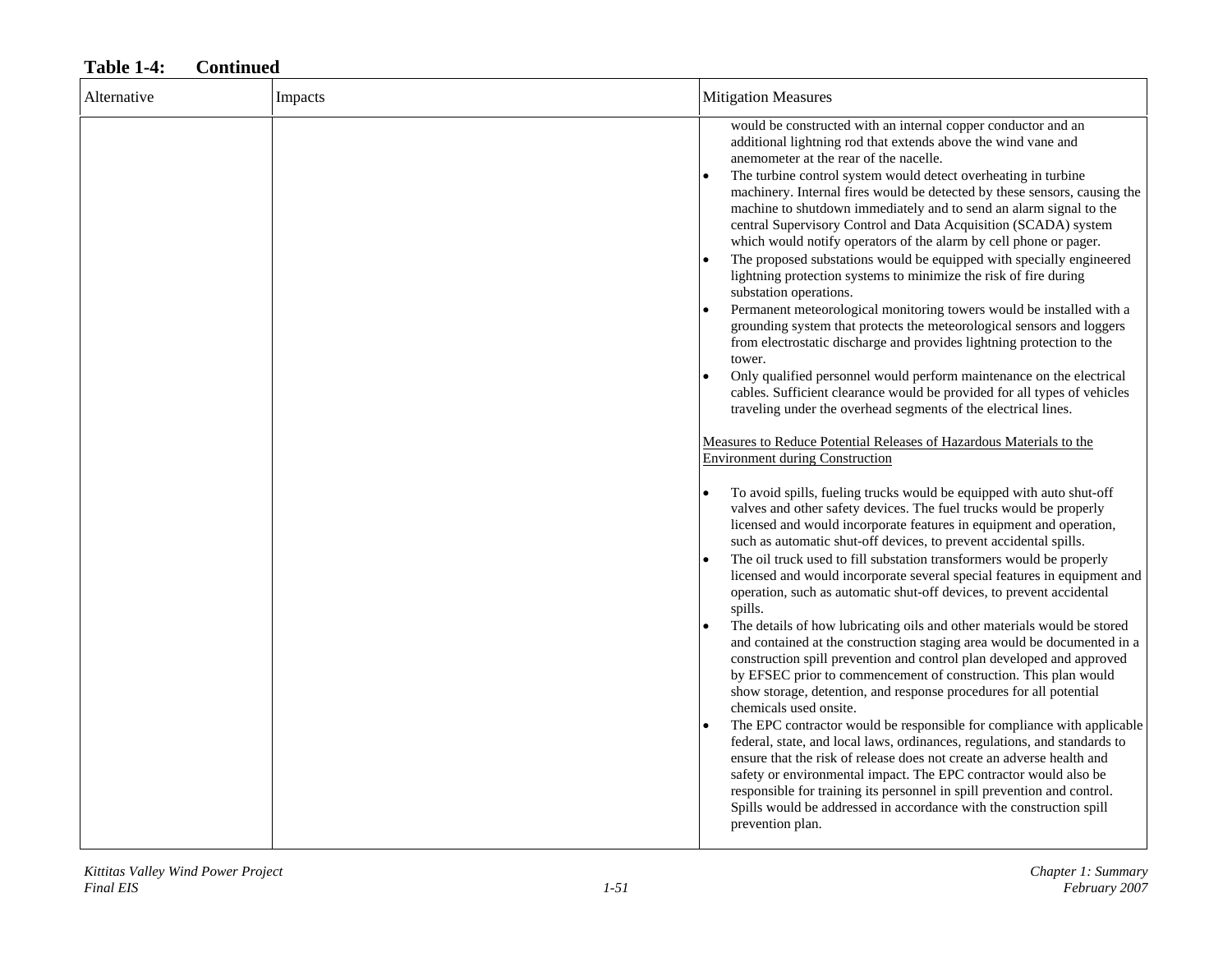#### Alternative Impacts **Impacts** Impacts **Impacts** Alternative **Impacts** Alternative **Impacts Impacts Impacts Impacts Impacts Impacts Impacts Impacts Impacts Impacts Impacts Impacts Impacts Impacts** Measures to Reduce Potential Releases of Hazardous Materials to the Environment during Operations • The wind turbines would be equipped with sensors to automatically detect loss in fluid pressure and/or increases in temperature; these sensors would enable the turbines to be shut down in case of a fluid leak. The turbines would be designed with fluid catch basins and containment systems to prevent accidental releases from leaving the nacelle. The pad-mounted transformers would be designed to meet stringent electrical industry standards, including containment tank weldment and corrosion protection specifications. These transformers would also be equipped with oil level indicators to detect potential spills. • The substation transformers would have a specifically designed containment system to ensure that any accidental fluid leak does not result in discharge to the environment. • Waste fluids would be stored in appropriate containers on a concrete surface inside the O&M facility for collection by a licensed collection service for recycling or disposal. The storage area inside the O&M facility would be surrounded by a berm or trough to trap any leaks or spills. Measures to Minimize Risk of Ice Throw• Potential impacts at the project site associated with risk of ice throw would be minimized through implementation of standard safety setbacks. Proposed safety setbacks for the KVWPP turbines include a setback of at least 1,320 feet from any residences. This proposed safety setback is consistent with setback distances implemented at other wind power projects operating across the country. • For additional safety, selected turbine rows within 328 feet of public roads would also be equipped with a fail-safe icing sensor system, which would shut the turbines down and activate a local alarm during rare icing events. The affected machine(s) would remain dormant until icing conditions are no longer present. Measures to Minimize Risk of Tower Collapse and Blade Throw • The Applicant proposes setbacks of at least the height of the tower plus the blade (overall tip-height) from any public roads and a 1,320-foot setback from neighboring residences. These proposed safety setbacks are consistent with setback distances implemented at other wind power projects operating across the country. The size of the tip-height setback would vary depending on the selected proposed action scenario. • The wind turbines would meet international engineering design and manufacturing safety standards. This includes tower, blade, and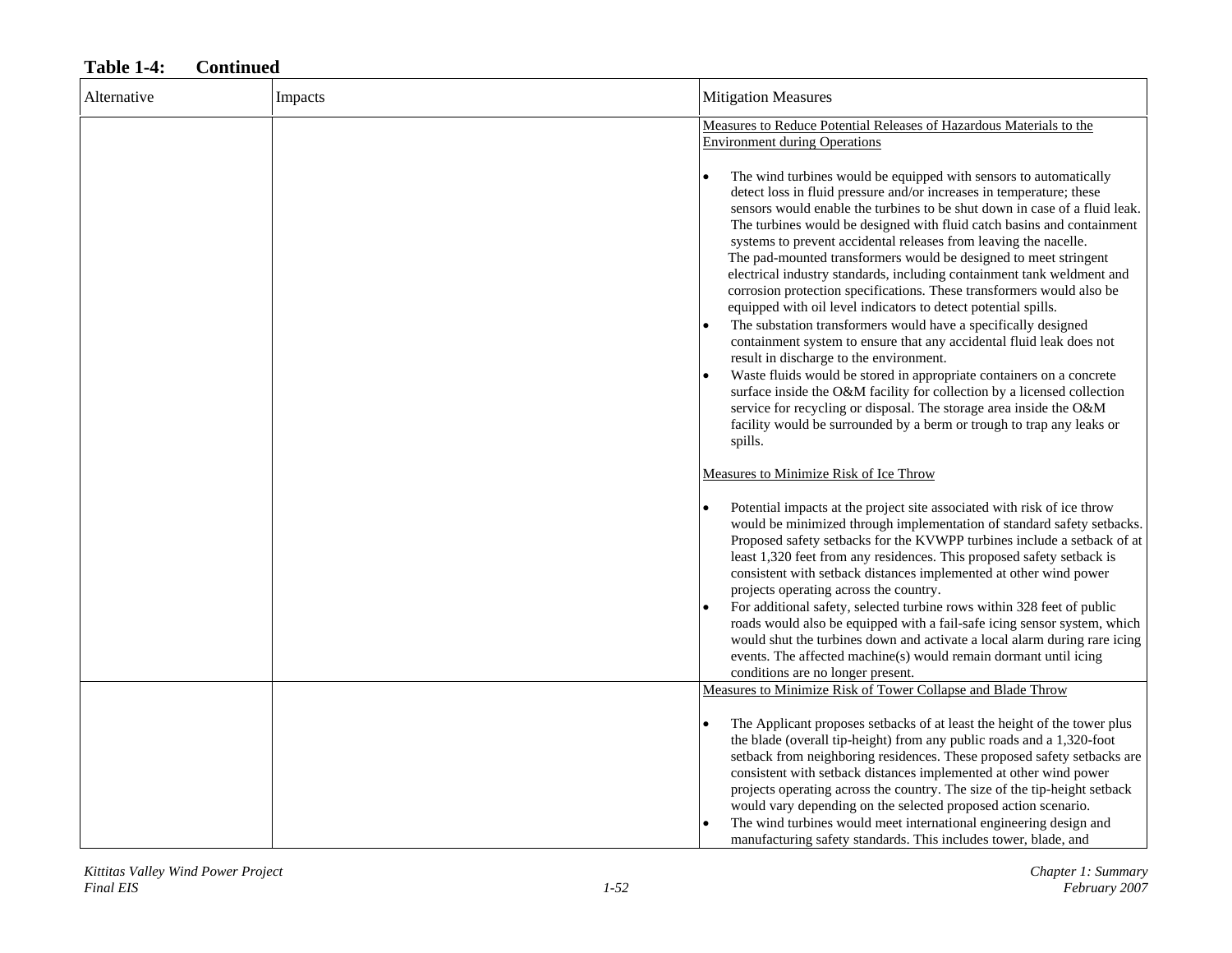| Alternative | Impacts | <b>Mitigation Measures</b>                                                                                                                                                                                                                                                                                                                                                                                                                                                                                                                                                                                                       |
|-------------|---------|----------------------------------------------------------------------------------------------------------------------------------------------------------------------------------------------------------------------------------------------------------------------------------------------------------------------------------------------------------------------------------------------------------------------------------------------------------------------------------------------------------------------------------------------------------------------------------------------------------------------------------|
|             |         | generator design. There is an international quality control assurance<br>program for turbines, and a number of relevant safety and design<br>standards.                                                                                                                                                                                                                                                                                                                                                                                                                                                                          |
|             |         | Measures to Minimize Exposure to Shadow Flicker                                                                                                                                                                                                                                                                                                                                                                                                                                                                                                                                                                                  |
|             |         | The Applicant has committed to turning off those turbines that cause<br>shadow-flicker annoyance effects during the times the annoyance occurs.<br>This mitigation measure would be implemented for non-participating<br>landowners whose residence falls within 2,500 feet of a turbine and has a<br>line of sight view of the turbine in question.                                                                                                                                                                                                                                                                             |
|             |         | Measures to Minimize Exposure to EMF                                                                                                                                                                                                                                                                                                                                                                                                                                                                                                                                                                                             |
|             |         | Proposed high voltage transmission lines would be designed and built<br>according to industry standards to avoid EMF impacts.                                                                                                                                                                                                                                                                                                                                                                                                                                                                                                    |
|             |         | <b>Measures to Minimize Electric Shock</b>                                                                                                                                                                                                                                                                                                                                                                                                                                                                                                                                                                                       |
|             |         | The substations would be designed and constructed to have a robust<br>grounding grid that would divert stray surges and faults.                                                                                                                                                                                                                                                                                                                                                                                                                                                                                                  |
|             |         | <b>Measures during Decommissioning</b>                                                                                                                                                                                                                                                                                                                                                                                                                                                                                                                                                                                           |
|             |         | An audit would be performed of the relevant operation records and a<br>project site survey would be conducted to determine if a release of<br>hazardous material has occurred. A review of all facilities would be<br>performed to determine if hazardous or dangerous materials (as then<br>defined by regulation) are present as construction materials or materials<br>used in the operation of any facility components such as cleaning and<br>maintenance fluids, lubricating oils, and gases. The project site<br>inspection would determine and record the location, quantity, and status<br>of all identified materials. |
|             |         | <b>Additional Recommended Mitigation Measures</b>                                                                                                                                                                                                                                                                                                                                                                                                                                                                                                                                                                                |
|             |         | In addition to the mitigation measures proposed by the Applicant<br>above, the following measures would further reduce health and safety<br>related impacts and risks.                                                                                                                                                                                                                                                                                                                                                                                                                                                           |
|             |         | Fire and Explosion Risk Mitigation Plan (Construction and Operations)                                                                                                                                                                                                                                                                                                                                                                                                                                                                                                                                                            |
|             |         | The Applicant's proposed Fire Explosion and Risk Mitigation Plan<br>should be developed with, approved by, and implemented in                                                                                                                                                                                                                                                                                                                                                                                                                                                                                                    |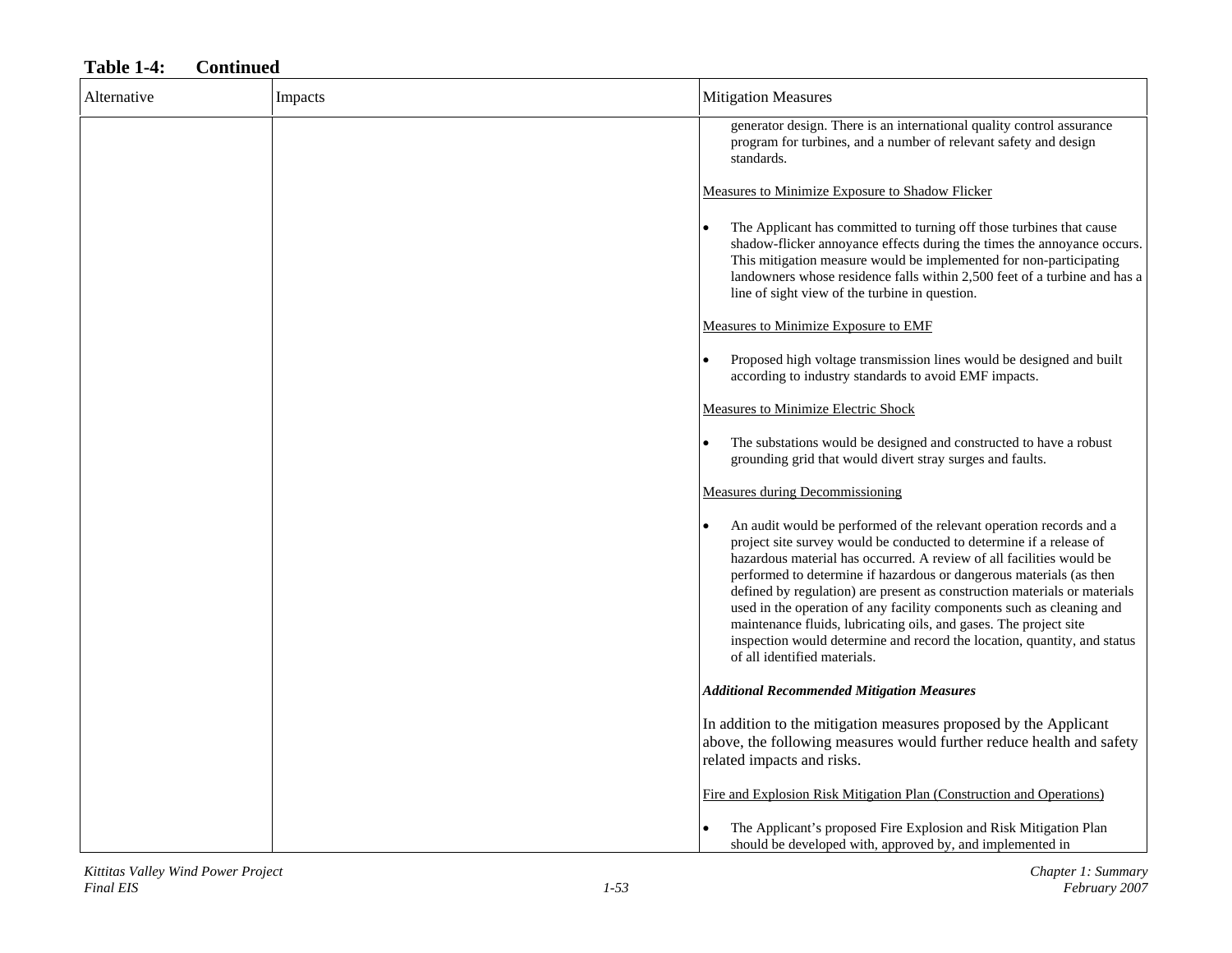# Alternative Impacts Mitigation Measures coordination with the Kittitas County Fire Marshal and other appropriate agencies. The Plan should be approved prior to construction of the facility. Measures to Reduce Risk of Fire and Explosion during Operations • A Fire Protection and Prevention Plan for project operations should be developed with, approved by, and implemented in coordination with, the Kittitas County Fire Marshal and other appropriate agencies. The Plan should be approved prior to facility operations. Measures to Minimize Risk of Ice Throw • The Applicant proposes to equip selected turbines within 328 feet of public roads with a fail-safe icing sensor system. However, some of the residents in the project area travel on private roads to access their properties. Because some roads appear to be close to the proposed turbines, the Applicant should install a similar icing sensor system on any turbine located within 328 feet of private roads. Measures to Minimize Risk of Tower Collapse and Blade Throw The Applicant proposes setbacks of at least the turbine tip-height from public roads and residences as a safety measure to reduce the risk of tower collapse or blade throw. However, some of the residents in the project area travel on private roads to access their properties. Because some roads appear to be close to the proposed turbines, the Applicant should adjust the siting of individual turbines, as necessary, to avoid encroaching upon a 260- to 410 foot tip height setback from established and frequently used private roads. These setbacks would not apply to new private roads constructed by the Applicant specifically for the project.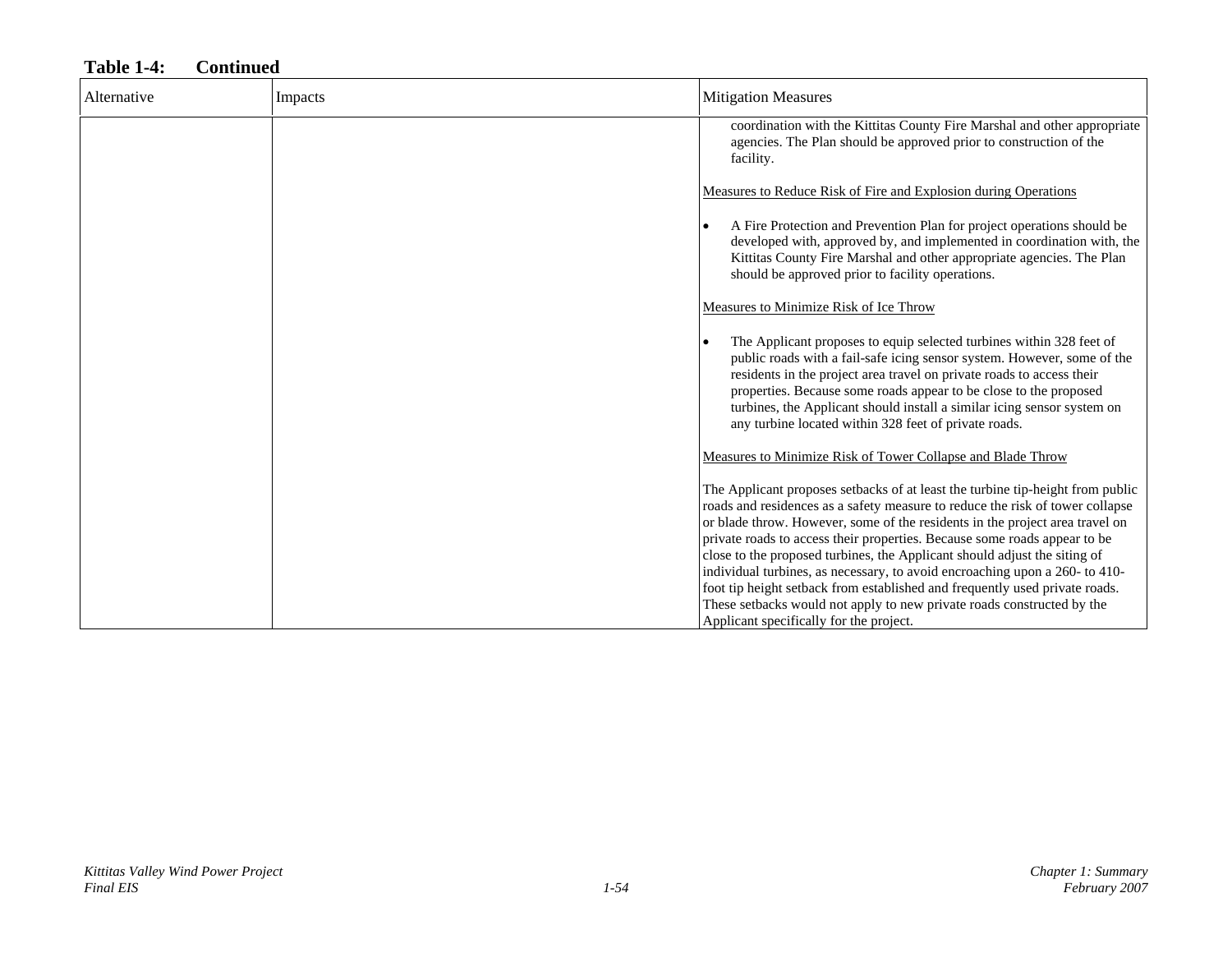| Alternative                      | Impacts                                                                                                                                                                                                                                                                                                                                                                                                                                                                                                                                                                                                                                                                                                                                                                                                                                                                                                                                                                                                                                                                                                                                   | <b>Mitigation Measures</b> |
|----------------------------------|-------------------------------------------------------------------------------------------------------------------------------------------------------------------------------------------------------------------------------------------------------------------------------------------------------------------------------------------------------------------------------------------------------------------------------------------------------------------------------------------------------------------------------------------------------------------------------------------------------------------------------------------------------------------------------------------------------------------------------------------------------------------------------------------------------------------------------------------------------------------------------------------------------------------------------------------------------------------------------------------------------------------------------------------------------------------------------------------------------------------------------------------|----------------------------|
| No Action Alternative            | Under the No Action Alternative, the project would not be constructed or<br>operated and the existing risk of fire caused by natural sources or human<br>activities not associated with the project would remain. However,<br>development by others, and of a different nature, including residential<br>development, could occur at the project site in accordance with Kittitas<br>County's existing Comprehensive Plan and zoning regulations.<br>Depending on the location, type, and extent of future development at the<br>project site, health and safety impacts could be similar to or even greater<br>than the proposed action. However, the risks associated with tower<br>collapse and detachment or failure of turbine parts would not occur if<br>development other than a wind power project were proposed.<br>It is assumed that a power-generating facility would need to be built at<br>another location should the KVWPP not be built. This would likely be a<br>base load gas-fired combustion turbine facility. An example of greater<br>potential for health and safety risks associated with a base load gas-fired |                            |
|                                  | combustion turbine plant is the higher risk of fire or explosion associated<br>with the transmission and use of large quantities of natural gas.                                                                                                                                                                                                                                                                                                                                                                                                                                                                                                                                                                                                                                                                                                                                                                                                                                                                                                                                                                                          |                            |
| 3.5 Energy and Natural Resources |                                                                                                                                                                                                                                                                                                                                                                                                                                                                                                                                                                                                                                                                                                                                                                                                                                                                                                                                                                                                                                                                                                                                           |                            |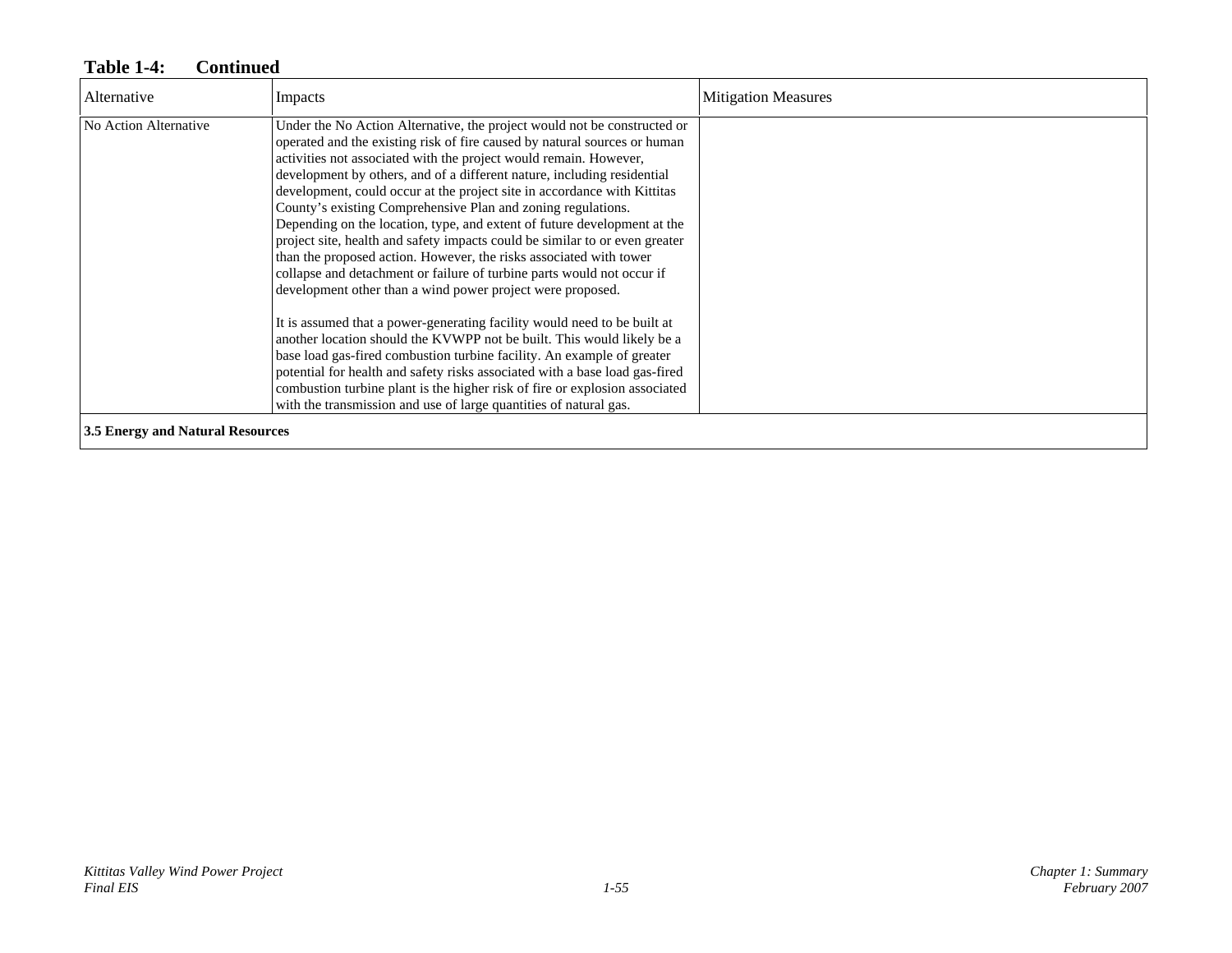| Alternative     | Impacts                                                                                                                                                                                                                                                                                                                                                                                                                                                                                                                                                                                                                                                                                                                                  | <b>Mitigation Measures</b>                                                                                                                                                                                                                                                                                                                                                               |
|-----------------|------------------------------------------------------------------------------------------------------------------------------------------------------------------------------------------------------------------------------------------------------------------------------------------------------------------------------------------------------------------------------------------------------------------------------------------------------------------------------------------------------------------------------------------------------------------------------------------------------------------------------------------------------------------------------------------------------------------------------------------|------------------------------------------------------------------------------------------------------------------------------------------------------------------------------------------------------------------------------------------------------------------------------------------------------------------------------------------------------------------------------------------|
| Proposed Action | <b>Construction</b>                                                                                                                                                                                                                                                                                                                                                                                                                                                                                                                                                                                                                                                                                                                      | <b>Mitigation Measures Proposed by Applicant</b>                                                                                                                                                                                                                                                                                                                                         |
|                 | Portable generators would produce the electricity required for<br>construction activities.<br>Estimated fuel consumption during construction would be<br>approximately 25,000 gallons (diesel and gasoline).<br>Between 5 and 6.4 million gallons of water would be consumed for<br>dust suppression and other construction purposes.<br>If lignin (a non-toxic, non-hazardous compound derived from trees)<br>or another dust palliative is used, it is anticipated that between 2.0<br>and 2.6 million gallons of water would be required.<br>Approximately 8,650 tons of steel would be required.<br>Approximately25,000 cubic yards of concrete would be required.<br>Approximately 129,442 cubic yards of gravel would be required. | Use lignin (a non-toxic wood byproduct) as a dust palliative to reduce<br>water consumption for dust suppression during construction;<br>Encourage carpooling of onsite construction crews;<br>$\bullet$<br>Use high-efficiency electrical fixtures and appliances in the O&M<br>facility and substation<br>control house; and<br>Use low-water-use flush toilets in the O&M facilities. |
|                 | <b>Operations and Maintenance</b>                                                                                                                                                                                                                                                                                                                                                                                                                                                                                                                                                                                                                                                                                                        |                                                                                                                                                                                                                                                                                                                                                                                          |
|                 | The project would generate between 154,685 and 309,369 megawatt<br>hours (MWh) of electricity annually and would result in an increase<br>in the availability of renewable energy in the Pacific Northwest, a<br>beneficial effect.                                                                                                                                                                                                                                                                                                                                                                                                                                                                                                      |                                                                                                                                                                                                                                                                                                                                                                                          |
|                 | The projected increased demand for electricity would be<br>approximately 800 MWh per year.                                                                                                                                                                                                                                                                                                                                                                                                                                                                                                                                                                                                                                               |                                                                                                                                                                                                                                                                                                                                                                                          |
|                 | Fuel consumption is estimated to be about 8,500 gallons per year.<br>Project operations are expected to consume less than 1,000 gallon of<br>water per day.                                                                                                                                                                                                                                                                                                                                                                                                                                                                                                                                                                              |                                                                                                                                                                                                                                                                                                                                                                                          |
|                 | Lubricating oils, hydraulic fluids, and other nonrenewable resources<br>used to operate project equipment and to maintain the wind turbine<br>generators would not result in impacts on the availability of these<br>resources locally or regionally.                                                                                                                                                                                                                                                                                                                                                                                                                                                                                    |                                                                                                                                                                                                                                                                                                                                                                                          |
|                 | <b>Decommissioning</b>                                                                                                                                                                                                                                                                                                                                                                                                                                                                                                                                                                                                                                                                                                                   |                                                                                                                                                                                                                                                                                                                                                                                          |
|                 | Impacts attributable to energy consumption during project<br>decommissioning would be similar to those described for the<br>construction phase of the project. Energy consumption,<br>predominantly in the form of gasoline, diesel fuel, and electricity,<br>would be required to operate equipment such as cranes, trucks, tools,<br>and vehicles used to dismantle and remove most project facilities and<br>reclaim disturbed areas. Demolition or removal of equipment and<br>facilities would occur, to the extent necessary, to salvage<br>economically recoverable materials such as steel towers                                                                                                                                |                                                                                                                                                                                                                                                                                                                                                                                          |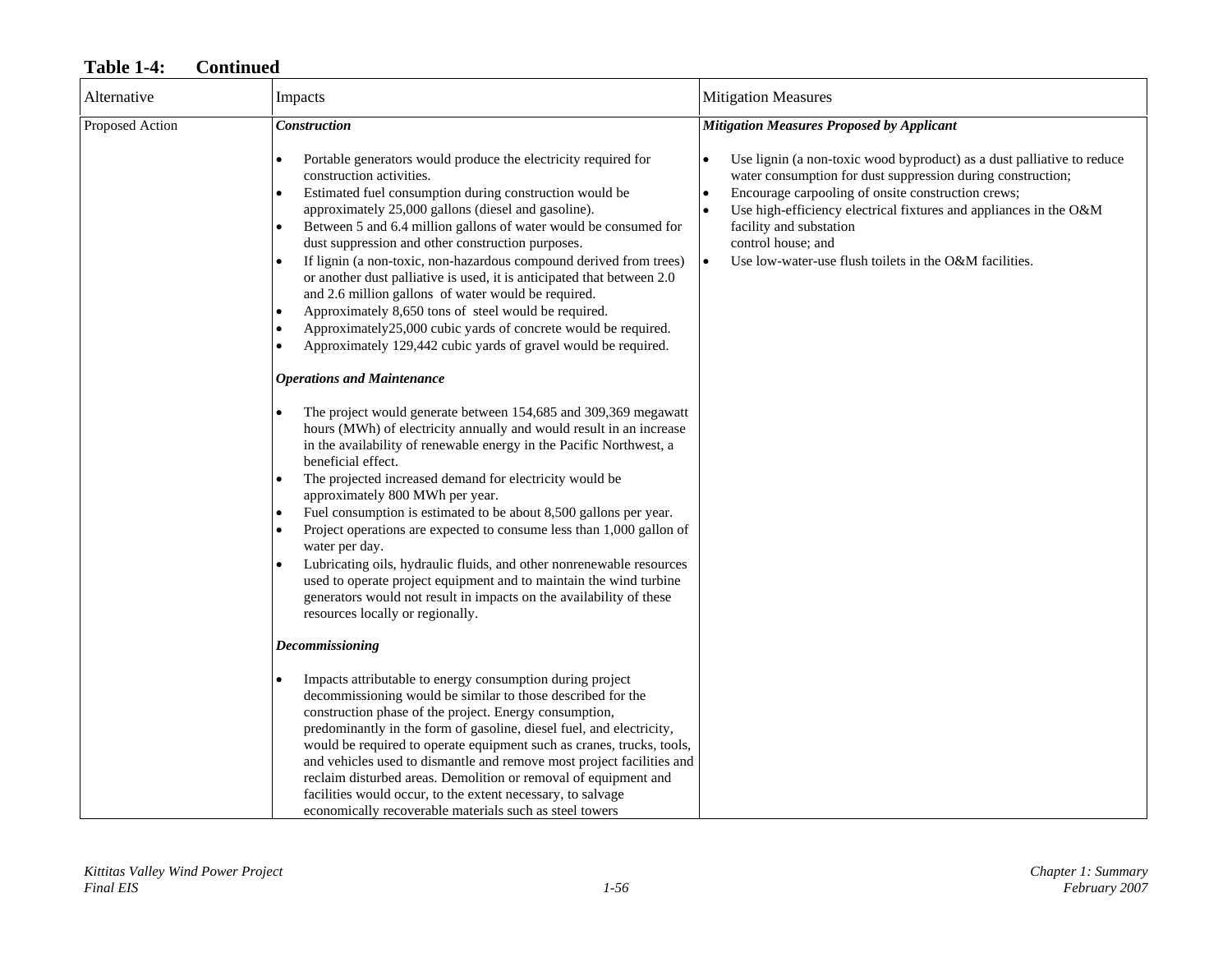| Alternative                        | Impacts                                                                                                                                                                                                                                                                                                                                                                                                                                                                                                                                                                                                                                                                                                                                                                                                                                                                                                                                                                                                                                                                                                                                                                                                                                                                                           | <b>Mitigation Measures</b> |
|------------------------------------|---------------------------------------------------------------------------------------------------------------------------------------------------------------------------------------------------------------------------------------------------------------------------------------------------------------------------------------------------------------------------------------------------------------------------------------------------------------------------------------------------------------------------------------------------------------------------------------------------------------------------------------------------------------------------------------------------------------------------------------------------------------------------------------------------------------------------------------------------------------------------------------------------------------------------------------------------------------------------------------------------------------------------------------------------------------------------------------------------------------------------------------------------------------------------------------------------------------------------------------------------------------------------------------------------|----------------------------|
| No Action Alternative              | The No Action Alternative assumes that future development at the site<br>would comply with existing zoning requirements for the project area,<br>which is zoned Agriculture-20 and Forest and Range. Depending on the<br>location, type, and magnitude of future developments at the project site,<br>impacts on energy and natural resources could be similar to or even<br>greater than the proposed action.<br>If the proposed action were not constructed, it is likely that the region's<br>power needs would be addressed by user-end energy efficiency and<br>conservation measures, by existing power generation sources, or by the<br>development of new renewable and nonrenewable generation sources.<br>Base load demand would likely be filled through expansion of existing, or<br>development of new, thermal generation such as gas-fired combustion<br>turbine technology. A base load natural gas-fired turbine facility would<br>have to generate approximately 60 aMW of power to replace an<br>equivalent amount of power generated by the project. Impacts on energy<br>and natural resources would depend on the type, location, and magnitude<br>of facility proposed. The significance of such impacts would depend on<br>the site-specific location and project design. |                            |
| <b>3.6 Land Use and Recreation</b> |                                                                                                                                                                                                                                                                                                                                                                                                                                                                                                                                                                                                                                                                                                                                                                                                                                                                                                                                                                                                                                                                                                                                                                                                                                                                                                   |                            |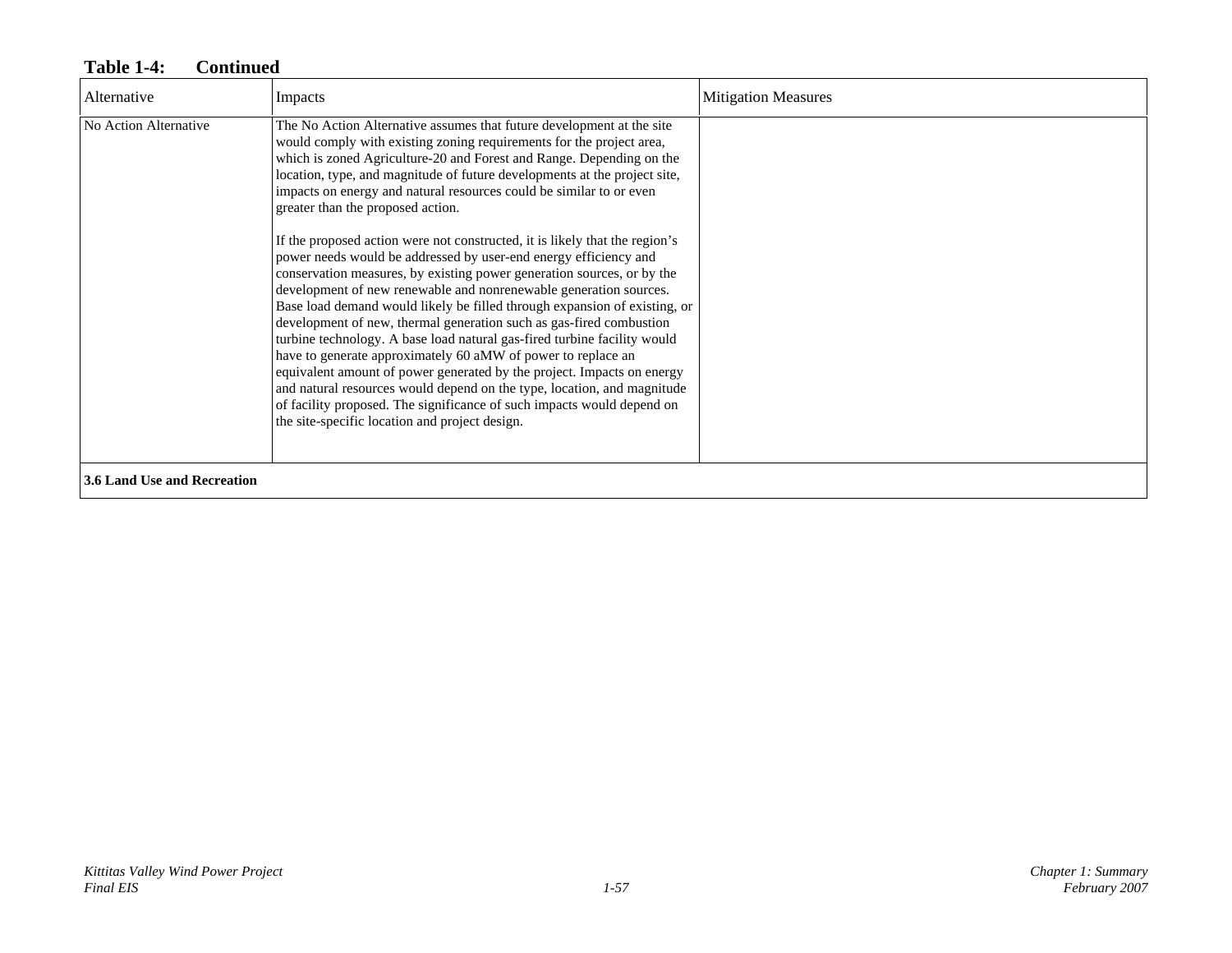| Alternative     | Impacts                                                                                                                                                                                                                                                                                                                                     | <b>Mitigation Measures</b>                                                                                                                                                                                                                                                                                 |
|-----------------|---------------------------------------------------------------------------------------------------------------------------------------------------------------------------------------------------------------------------------------------------------------------------------------------------------------------------------------------|------------------------------------------------------------------------------------------------------------------------------------------------------------------------------------------------------------------------------------------------------------------------------------------------------------|
| Proposed Action | <b>Construction</b>                                                                                                                                                                                                                                                                                                                         | <b>Mitigation Measures Proposed by Applicant</b>                                                                                                                                                                                                                                                           |
|                 | Conflicts between proposed construction activities and existing grazing<br>operations are anticipated, and cattle or other livestock would need to be<br>removed from areas where blasting or heavy equipment operations are<br>taking place                                                                                                | During project construction, it would be necessary to remove cattle from<br>areas where blasting or heavy equipment operations are taking place.<br>The Applicant proposes to make arrangements with property owners and<br>livestock owners to keep livestock out of these areas during those<br>periods. |
|                 | Temporary impacts on private landowner-approved recreational activities<br>such as hunting or rock hounding could occur during project construction.                                                                                                                                                                                        | After construction is completed, disturbed areas would be returned as<br>closely as possible to their original state, excluding service and access<br>roads, which would remain in place for the life of the facility.                                                                                     |
|                 | Potential conflicts between recreation users on DNR property and wind<br>turbine construction activities could impair the use and enjoyment of                                                                                                                                                                                              | <b>Additional Recommended Mitigation Measures</b>                                                                                                                                                                                                                                                          |
|                 | recreational activities such as hunting and hiking in the project area. This<br>impact would be greatest under the upper end scenario.                                                                                                                                                                                                      | If DNR determines that potential conflicts between turbine construction<br>$\bullet$<br>and/or operations and existing recreational uses on DNR property would                                                                                                                                             |
|                 | Project construction would not likely have significant adverse direct<br>effects on offsite recreation resources or their users. Furthermore, it is<br>anticipated that there would be an adequate supply of recreational<br>lodgings to accommodate the temporary increased demand for facilities<br>by the project's transient workforce. | occur, the agency could take steps to limit access to its property. For<br>example, DNR could post appropriate signs on its property limiting<br>public pedestrian and/or vehicle access to portions of the project area<br>during construction or operations.                                             |
|                 | <b>Operations and Maintenance</b>                                                                                                                                                                                                                                                                                                           |                                                                                                                                                                                                                                                                                                            |
|                 | Proposed project facilities would result in the conversion of 108 acres of<br>land from cattle grazing/rangeland to energy production.                                                                                                                                                                                                      |                                                                                                                                                                                                                                                                                                            |
|                 | Impacts on private landowner-approved recreation activities such as<br>hunting or rock hounding could occur during project operations. However,<br>these impacts are expected to be minimal.                                                                                                                                                |                                                                                                                                                                                                                                                                                                            |
|                 | The presence of wind turbines on publicly accessible DNR property could<br>impair the use and enjoyment of recreational activities in the project area.                                                                                                                                                                                     |                                                                                                                                                                                                                                                                                                            |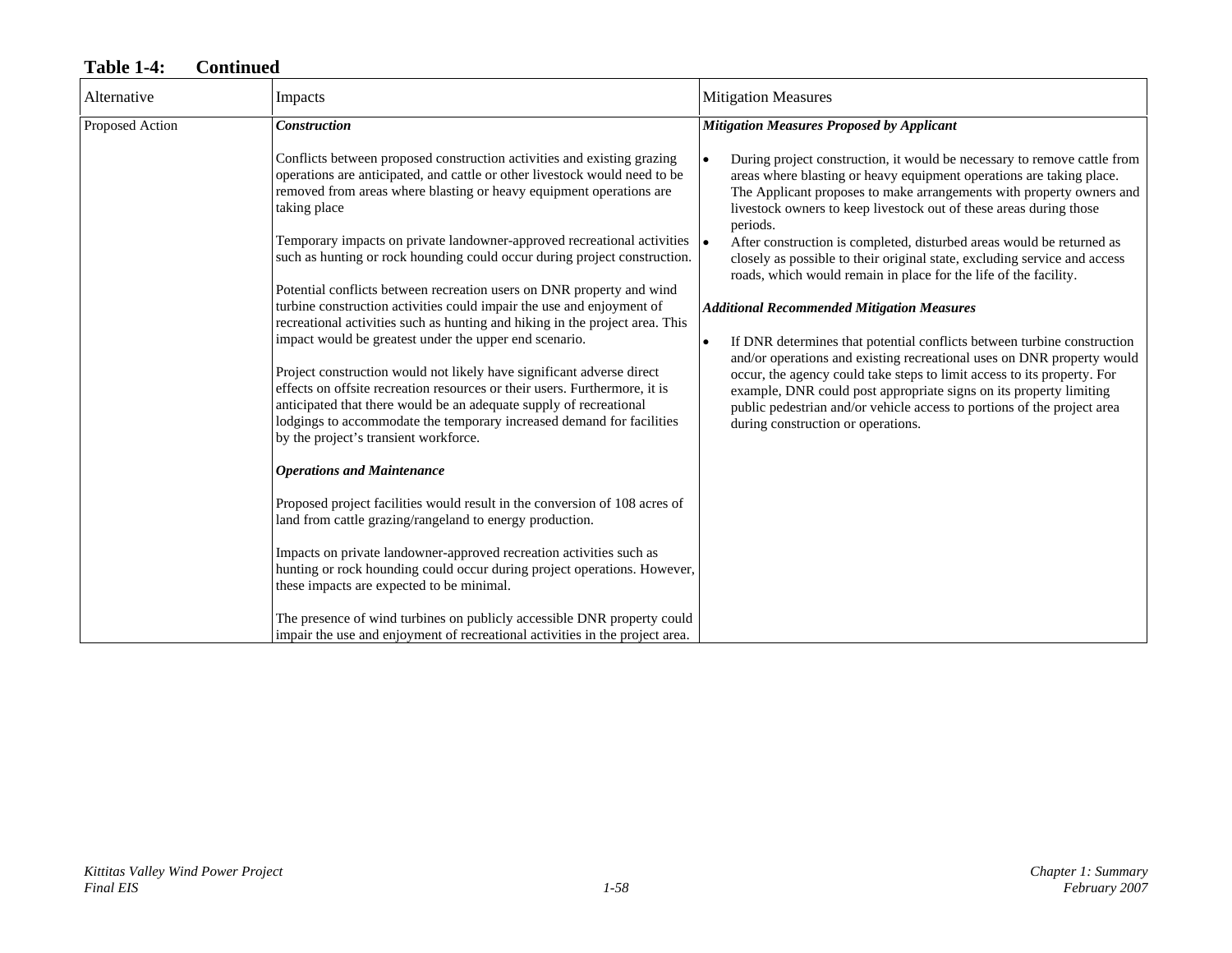| Alternative               | Impacts                                                                                                                                                                                                                                                                                                                                                                                                                                                                | <b>Mitigation Measures</b>                                                                          |
|---------------------------|------------------------------------------------------------------------------------------------------------------------------------------------------------------------------------------------------------------------------------------------------------------------------------------------------------------------------------------------------------------------------------------------------------------------------------------------------------------------|-----------------------------------------------------------------------------------------------------|
|                           | Operating wind turbines would be visible from the southern portion of the<br>Wenatchee National Forest and from the John Wayne Trail but it is<br>unlikely that views of the new wind turbines would have significant<br>adverse impacts on the experience of recreational users in the project<br>vicinity.                                                                                                                                                           |                                                                                                     |
|                           | Because of the small size of the operating work force, there would be no<br>significant increase in the demand for recreational services and<br>opportunities in the project area.                                                                                                                                                                                                                                                                                     |                                                                                                     |
|                           | Decommissioning                                                                                                                                                                                                                                                                                                                                                                                                                                                        |                                                                                                     |
|                           | If the KVWPP facility were decommissioned, temporary land disturbance<br>of the type and magnitude described for project construction would be<br>anticipated. Temporarily disturbed lands would be restored to their<br>original condition through grading and planting. Upon decommissioning,<br>land use impacts from facility operations would be largely reversible. No<br>permanent land use impacts would result from decommissioning.                          |                                                                                                     |
|                           | Limited impacts on recreational activities on the site could occur during<br>project decommissioning activities. However, once the site is reclaimed to<br>pre-project conditions, recreational use in the affected area could resume.                                                                                                                                                                                                                                 |                                                                                                     |
| No Action Alternative     | Under the No Action Alternative, the project would not be constructed<br>and existing land and recreation uses in the project area would continue<br>without the influence of the proposed project. The specific type, nature,<br>and extent of future developments at the project site are unknown, and<br>would depend primarily on county growth trends. The Kittitas County<br>Comprehensive Plan and Zoning Code would govern development at the<br>project site. |                                                                                                     |
|                           | Under the No Action alternative, the region's power needs could be<br>addressed through development of other energy facilities. Such<br>development could occur at appropriate locations throughout the state of<br>Washington. The specific type, nature, and extent of land use impacts<br>under the No Action Alternative would depend on the location of the<br>projects.                                                                                          |                                                                                                     |
| <b>3.7 Socioeconomics</b> |                                                                                                                                                                                                                                                                                                                                                                                                                                                                        |                                                                                                     |
| Proposed Action           | <b>Construction</b>                                                                                                                                                                                                                                                                                                                                                                                                                                                    | No mitigation measures are required or have been identified for potential<br>socioeconomic impacts. |
|                           | A maximum of 177 new workers would be temporary residents (in-<br>migrants) in the project area. It is anticipated that there would be an<br>adequate local housing supply available to accommodate project-related                                                                                                                                                                                                                                                    |                                                                                                     |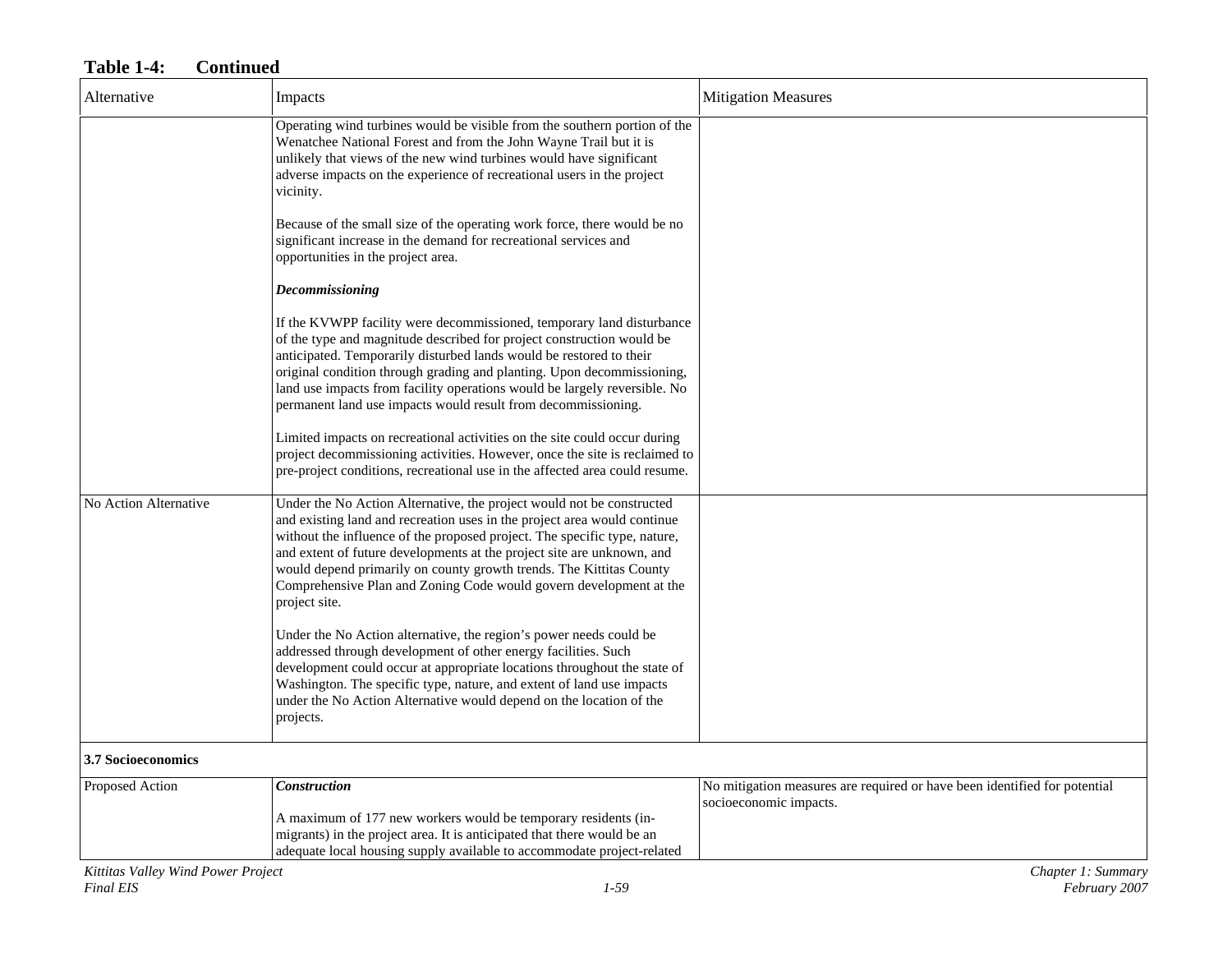| Alternative | Impacts                                                                                                                                                                                                                                                                                                                                                                                                                                                                                                                                                                                                                                                                        | <b>Mitigation Measures</b> |
|-------------|--------------------------------------------------------------------------------------------------------------------------------------------------------------------------------------------------------------------------------------------------------------------------------------------------------------------------------------------------------------------------------------------------------------------------------------------------------------------------------------------------------------------------------------------------------------------------------------------------------------------------------------------------------------------------------|----------------------------|
|             | demand for temporary rental and short-term (transient) housing.                                                                                                                                                                                                                                                                                                                                                                                                                                                                                                                                                                                                                |                            |
|             | The direct construction employment impact of the project would be<br>approximately 253 new temporary jobs.                                                                                                                                                                                                                                                                                                                                                                                                                                                                                                                                                                     |                            |
|             | The total number of direct construction jobs in Kittitas County would be<br>40. The total indirect and induced workforce associated with the<br>construction stage of the project in Kittitas County is predicted to be 14<br>and 28 jobs, respectively. Construction jobs created by the project would<br>result in short-term benefits to overall county and regional employment.                                                                                                                                                                                                                                                                                            |                            |
|             | Total income (direct, indirect, and induced) generated during the<br>construction phase of the project is estimated to be \$10.15 million (in<br>2002 dollars) in Kittitas County, a temporary but beneficial effect to the<br>Kittitas County economy.                                                                                                                                                                                                                                                                                                                                                                                                                        |                            |
|             | <b>Operations and Maintenance</b>                                                                                                                                                                                                                                                                                                                                                                                                                                                                                                                                                                                                                                              |                            |
|             | Project operation is projected to require between 12 to 14 full-time<br>employees. It is estimated that approximately one-half of the total<br>permanent workforce employed would be represented by local workers<br>from Kittitas County. The projected increase in demand for local housing<br>would be nominal and the permanent jobs created would result in long-<br>term benefits to overall county employment.                                                                                                                                                                                                                                                          |                            |
|             | The comprehensive statistical analysis provided in the May 2003 study<br>evaluating the correlation between wind development projects and nearby<br>property values in the U.S. by the Renewable Energy Policy Project<br>(REPP) provides no evidence that wind development had harmed property<br>values within the viewshed of the projects (defined as properties within 5<br>miles of the outermost turbines in a wind power project). The conclusions<br>of the REPP study are supported by the project site property value study<br>conducted by DeLacy in 2004. Therefore, no long-term impacts on<br>property values are expected as a result of the proposed project. |                            |
|             | During operations, it is estimated that 9 local workers from Kittitas<br>County would be employed to operate and manage the wind project. The<br>total indirect and induced employment impact during project operations<br>is predicted to be 1 and 8 jobs, respectively, for a total of 18 additional<br>jobs in Kittitas County. The project is also projected to result in nearly<br>\$1.5 million per year in added income in Kittitas County.                                                                                                                                                                                                                             |                            |
|             | Impacts from employment induced through a potential increase in local<br>tourism are not considered to be significant, although local businesses are<br>likely to experience increases in income.                                                                                                                                                                                                                                                                                                                                                                                                                                                                              |                            |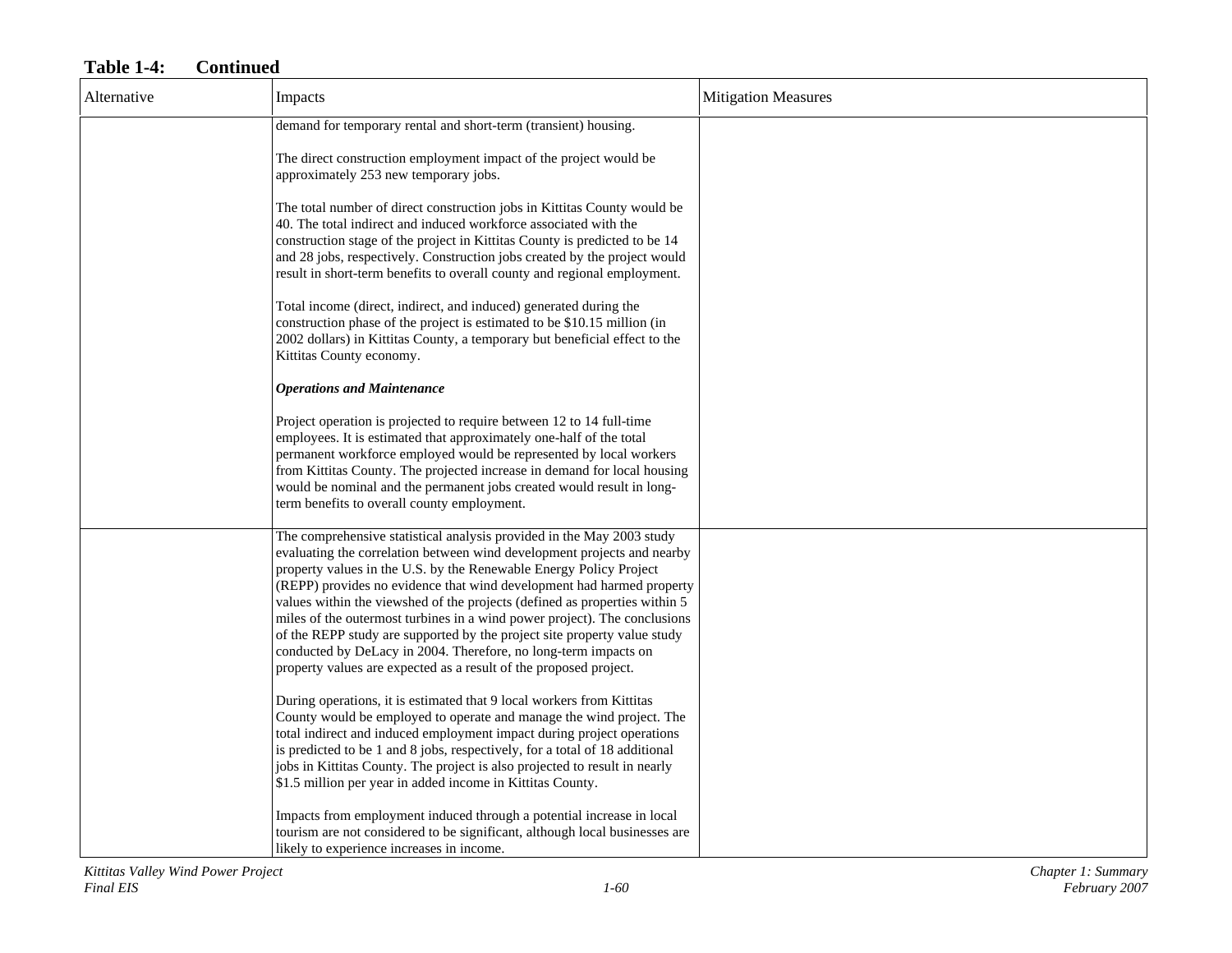| Alternative                   | Impacts                                                                                                                                                                                                                                                                                                                                                                                                                                                                                                                                                                                                                                                                                                                                                                                                                                                                                                                                                                                                                                                                                                                                                                                                                                                                                                                                                                                                                                                                                                                                                                                                                                                                                                                                                                                                                                                                                                                                                                                           | <b>Mitigation Measures</b> |
|-------------------------------|---------------------------------------------------------------------------------------------------------------------------------------------------------------------------------------------------------------------------------------------------------------------------------------------------------------------------------------------------------------------------------------------------------------------------------------------------------------------------------------------------------------------------------------------------------------------------------------------------------------------------------------------------------------------------------------------------------------------------------------------------------------------------------------------------------------------------------------------------------------------------------------------------------------------------------------------------------------------------------------------------------------------------------------------------------------------------------------------------------------------------------------------------------------------------------------------------------------------------------------------------------------------------------------------------------------------------------------------------------------------------------------------------------------------------------------------------------------------------------------------------------------------------------------------------------------------------------------------------------------------------------------------------------------------------------------------------------------------------------------------------------------------------------------------------------------------------------------------------------------------------------------------------------------------------------------------------------------------------------------------------|----------------------------|
| No Action Alternative         | Decommissioning<br>Upon decommissioning, if subsequent economic uses of the project site<br>were not developed, facility closure would represent a long-term loss of<br>employment and associated economic activity for the local and regional<br>economy and a loss of tax base. However, the number of jobs eliminated<br>would be small compared to the number of jobs in Kittitas County as a<br>whole, therefore, a very minor adverse impact on County employment<br>would be anticipated.<br>If facilities were removed from the study area, property tax revenues<br>would decrease accordingly. This loss of revenue would likely have a<br>slight adverse impact on the local economy. Decommissioning would<br>require removing most project facilities and reclaiming disturbed areas.<br>These activities would result in beneficial but temporary employment<br>similar to that projected for facility construction.<br>Under the No Action Alternative, the project would not be constructed or<br>operated and the region's socioeconomic conditions would remain<br>unchanged from current patterns and trends. Local providers of transient<br>housing and other goods and services would not experience temporary<br>increases in demand for their facilities, and the County would not benefit<br>from the tax revenues and employment opportunities resulting from the<br>proposed project.<br>Under the No Action Alternatives, development by others and of a<br>different nature could occur at the project site in accordance with the<br>County's existing Comprehensive Plan and zoning regulations. Permitted<br>land uses in the project area include ranching, resource management uses<br>such as agricultural practices, and residential.<br>If the project were not constructed, the region's power needs could be<br>delivered through development of other generation facilities. The<br>socioeconomic impacts of other facilities would largely depend on the |                            |
| <b>3.8 Cultural Resources</b> | revenue generated, and the temporary and permanent direct and indirect<br>employment generated.                                                                                                                                                                                                                                                                                                                                                                                                                                                                                                                                                                                                                                                                                                                                                                                                                                                                                                                                                                                                                                                                                                                                                                                                                                                                                                                                                                                                                                                                                                                                                                                                                                                                                                                                                                                                                                                                                                   |                            |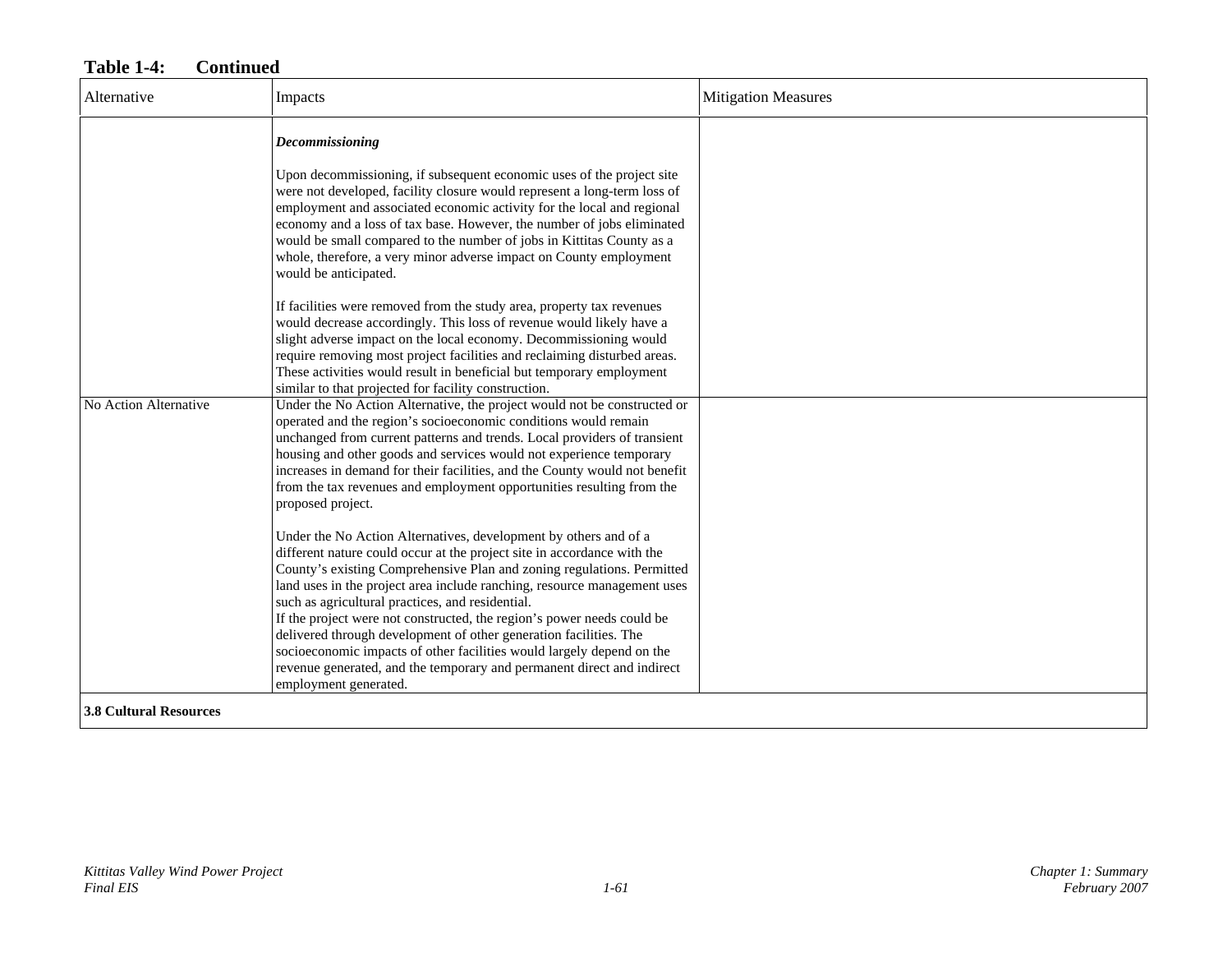| Alternative     | Impacts                                                                                                                                                                                                                                                                                                                       | <b>Mitigation Measures</b>                                                                                                                                                                                                                                                                                                                                                                                                                                                                                                                                                                                                                                                                                                                                                                                                                                                                                                                                                                                                                                                                                                                                                                                                                                                                                                |
|-----------------|-------------------------------------------------------------------------------------------------------------------------------------------------------------------------------------------------------------------------------------------------------------------------------------------------------------------------------|---------------------------------------------------------------------------------------------------------------------------------------------------------------------------------------------------------------------------------------------------------------------------------------------------------------------------------------------------------------------------------------------------------------------------------------------------------------------------------------------------------------------------------------------------------------------------------------------------------------------------------------------------------------------------------------------------------------------------------------------------------------------------------------------------------------------------------------------------------------------------------------------------------------------------------------------------------------------------------------------------------------------------------------------------------------------------------------------------------------------------------------------------------------------------------------------------------------------------------------------------------------------------------------------------------------------------|
| Proposed Action | <b>Construction</b>                                                                                                                                                                                                                                                                                                           | <b>Mitigation Measures Proposed by Applicant</b>                                                                                                                                                                                                                                                                                                                                                                                                                                                                                                                                                                                                                                                                                                                                                                                                                                                                                                                                                                                                                                                                                                                                                                                                                                                                          |
|                 | There are two prehistoric archaeological sites recorded at the project site.<br>The Applicant has agreed to avoid ground-disturbing activity within 100<br>feet of all documented cultural resource sites. Therefore, no direct impacts<br>to known archaeological sites are expected as a result of project<br>construction. | The Applicant has agreed to avoid ground-disturbing activity within 100 feet<br>of all documented cultural resource sites. A qualified archaeologist would<br>monitor the ground-disturbing activities; the Yakama Nation would be<br>contacted prior to these activities and invited to have representatives present<br>during all ground disturbances. If intact archaeological resources or human<br>burials are encountered during construction, the construction foreman would<br>immediately direct activities that could further disturb the deposits away from<br>their vicinity. The construction foreman or Sagebrush Power Partners would<br>then contact Dr. Robert G. Whitlam, Washington State Archaeologist, the                                                                                                                                                                                                                                                                                                                                                                                                                                                                                                                                                                                           |
|                 | Tribal consultation with the Yakama Nation is ongoing. If significant<br>resources are identified that would be directly or indirectly affected by the<br>project, appropriate mitigation measures should be devised before<br>construction begins.                                                                           | Yakama Nation, and other pertinent parties who would determine how the<br>materials should be treated. The area would be secured and placed off limits<br>for anyone but authorized personnel. In addition, if any future changes to the<br>project layout occur that involves impacts to areas not previously surveyed<br>for cultural resources, additional surveys would be conducted to document<br>and avoid archaeological sites.                                                                                                                                                                                                                                                                                                                                                                                                                                                                                                                                                                                                                                                                                                                                                                                                                                                                                   |
|                 | <b>Operations and Maintenance</b>                                                                                                                                                                                                                                                                                             | <b>Additional Recommended Mitigation Measures</b>                                                                                                                                                                                                                                                                                                                                                                                                                                                                                                                                                                                                                                                                                                                                                                                                                                                                                                                                                                                                                                                                                                                                                                                                                                                                         |
|                 | No direct impacts on any known cultural resources would occur during<br>normal operation and maintenance of the project.<br>Project operations would not result in indirect impacts on potentially<br>significant cultural resources in the project area.                                                                     | Because tribal consultation is on-going and cultural resources significant<br>$\bullet$<br>to the Yakama Nation may yet be identified, mitigation measures<br>appropriate for these resources should be developed by the Applicant,<br>and approved by EFSEC and the Yakama Nation, before construction<br>begins. It is recommended that the Yakama Nation be involved in<br>establishing procedures to be followed in the event of any unanticipated<br>finds during the construction and decommissioning phases of the<br>proposed project.<br>For example, the project area may contain plants that are important to<br>the Yakama Nation. Protection of these resources as a significant<br>cultural property would be addressed through the formal government to<br>government consultation process, and sensitive areas nominated and<br>documented as TCPs. Areas that contain eligible TCP's would then be<br>avoided using the same protocol that is in place for protection of<br>archaeological sites. Furthermore, the Applicant intends to offer<br>members of the Yakama Nation the ability to use the project's<br>approximate 550-acre mitigation parcel for cultural and spiritual<br>practices, including the gathering of traditional foods and medicines,<br>throughout the lifetime of the project. |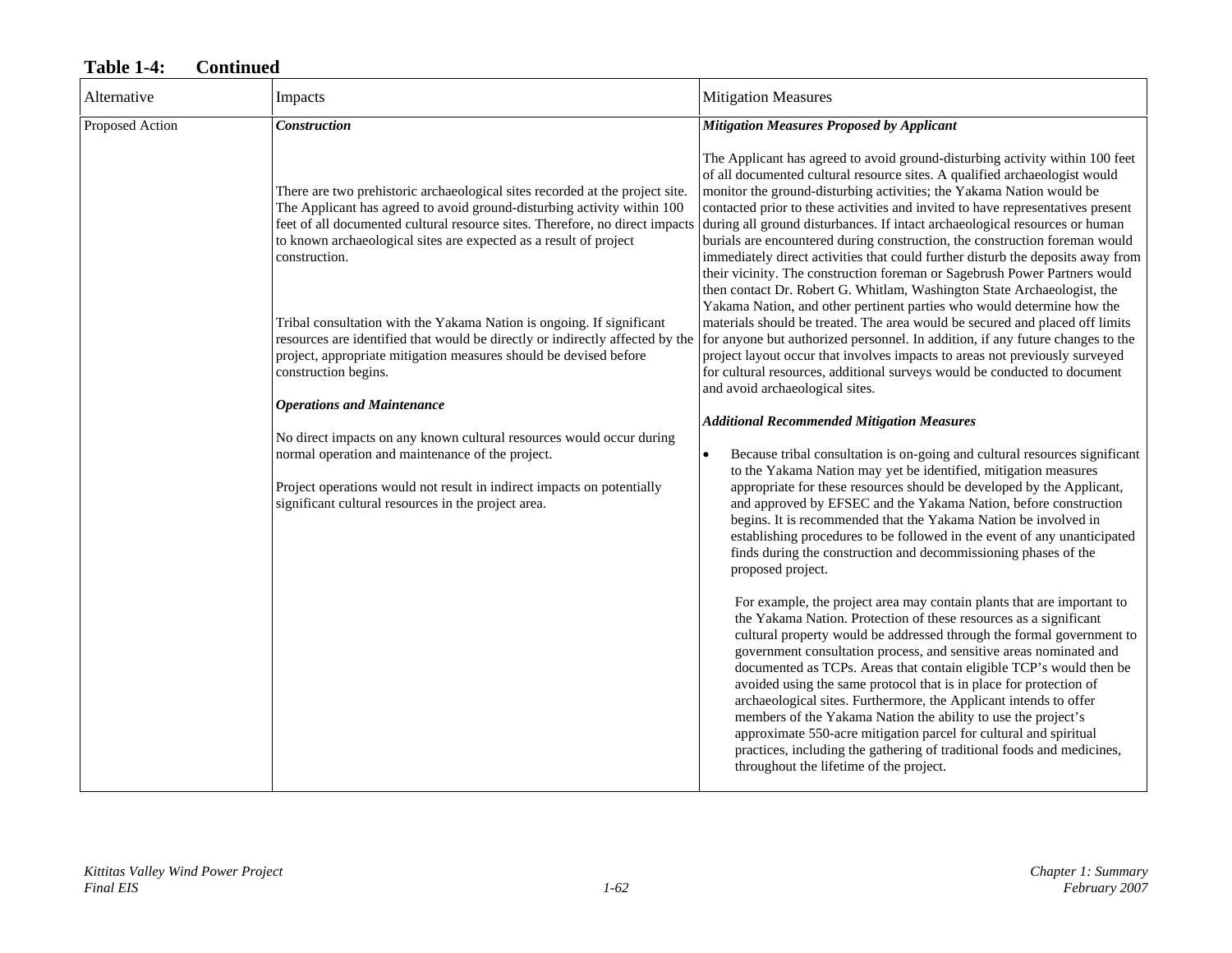| Alternative                 | Impacts                                                                                                                                                                                                                                                                                                                                                                                                                                                                                                                                                                                                                                                                                                                                                                                                                                                                                                                                                                                                                                                                                                                                                                                                         | <b>Mitigation Measures</b>                                                                                                                                                                                                                                                                                                                                                                                                                                                                                                                                                                                                                                                                                                                                                                                                                                                                                                                                                                                                                                                                                                                                                                                                                                                                                                                                                                                                                                                                                                                                                                                                                                                                                                       |
|-----------------------------|-----------------------------------------------------------------------------------------------------------------------------------------------------------------------------------------------------------------------------------------------------------------------------------------------------------------------------------------------------------------------------------------------------------------------------------------------------------------------------------------------------------------------------------------------------------------------------------------------------------------------------------------------------------------------------------------------------------------------------------------------------------------------------------------------------------------------------------------------------------------------------------------------------------------------------------------------------------------------------------------------------------------------------------------------------------------------------------------------------------------------------------------------------------------------------------------------------------------|----------------------------------------------------------------------------------------------------------------------------------------------------------------------------------------------------------------------------------------------------------------------------------------------------------------------------------------------------------------------------------------------------------------------------------------------------------------------------------------------------------------------------------------------------------------------------------------------------------------------------------------------------------------------------------------------------------------------------------------------------------------------------------------------------------------------------------------------------------------------------------------------------------------------------------------------------------------------------------------------------------------------------------------------------------------------------------------------------------------------------------------------------------------------------------------------------------------------------------------------------------------------------------------------------------------------------------------------------------------------------------------------------------------------------------------------------------------------------------------------------------------------------------------------------------------------------------------------------------------------------------------------------------------------------------------------------------------------------------|
|                             | Decommissioning<br>Impacts from decommissioning of the project would be similar to those<br>described for construction activities. The two recorded prehistoric sites at<br>the project site would be avoided during facility removal to prevent any<br>damage to the sites.                                                                                                                                                                                                                                                                                                                                                                                                                                                                                                                                                                                                                                                                                                                                                                                                                                                                                                                                    |                                                                                                                                                                                                                                                                                                                                                                                                                                                                                                                                                                                                                                                                                                                                                                                                                                                                                                                                                                                                                                                                                                                                                                                                                                                                                                                                                                                                                                                                                                                                                                                                                                                                                                                                  |
| No Action Alternative       | Because no construction is proposed under this alternative, no impacts on<br>cultural resources would occur, as long as land use in the project area<br>remains the same. Other energy generation facilities would likely be<br>constructed in the region and could cause impacts on cultural resources<br>but specific impacts would depend on the location and design of the<br>facility and the density of cultural resources on the affected site(s)                                                                                                                                                                                                                                                                                                                                                                                                                                                                                                                                                                                                                                                                                                                                                        |                                                                                                                                                                                                                                                                                                                                                                                                                                                                                                                                                                                                                                                                                                                                                                                                                                                                                                                                                                                                                                                                                                                                                                                                                                                                                                                                                                                                                                                                                                                                                                                                                                                                                                                                  |
| <b>3.9 Visual Resources</b> |                                                                                                                                                                                                                                                                                                                                                                                                                                                                                                                                                                                                                                                                                                                                                                                                                                                                                                                                                                                                                                                                                                                                                                                                                 |                                                                                                                                                                                                                                                                                                                                                                                                                                                                                                                                                                                                                                                                                                                                                                                                                                                                                                                                                                                                                                                                                                                                                                                                                                                                                                                                                                                                                                                                                                                                                                                                                                                                                                                                  |
| Proposed Action             | Construction<br>In close-up views, particularly those seen by travelers on the segment of<br>US 97 that passes through the project site and those seen from the closest<br>residences, the visual changes associated with the construction activities<br>would be highly visible and would have a moderate to high visual impact.<br>From more distant locations, the visual effects would be relatively minor<br>and would have little or no impact on the quality of views.<br>Some construction activities may occur during evening (dusk) or<br>nighttime hours, and lighting may be needed. The effects of construction<br>lighting would be temporary, lasting only during the specific activity<br>period (for turbine erection, estimated at six months).<br><b>Operations and Maintenance</b><br>The project has the potential to create high levels of visual impact at<br>several locations, including from vantages along US 97, from the<br>ridgelands east of US 97, and from the ridgelands west of US 97. The use<br>of brown turbines (as opposed to gray) would accentuate the visibility of<br>the turbines and corresponding visual impact in views where they are seen<br>against the sky. | <b>Mitigation Measures Proposed by Applicant</b><br>During the construction period, active dust suppression would be<br>implemented to minimize the creation of dust clouds.<br>$\bullet$<br>When construction is complete, areas disturbed during the construction<br>process would be restored to natural conditions.<br>$\bullet$<br>The wind turbine towers, nacelles, and rotors used would be uniform in<br>design throughout the project.<br>The turbines would have neutral gray finish to minimize contrast with<br>the sky backdrop. Because the turbines are most frequently seen against<br>the sky, particularly in close-range views where visual concerns are the<br>greatest, the gray finish is the most effective choice for minimizing<br>project aesthetic impacts.<br>A low-reflectivity finish would be used for all surfaces of the turbines to<br>minimize the reflections that can call attention to structures in a<br>landscape setting.<br>Because of the prevailing wind conditions and the high level of<br>reliability of the equipment being used, the rotors would be turning<br>approximately 80-85% of the time, minimizing the amount of time that<br>turbines would appear to be not operating.<br>The small cabinets containing pad-mounted equipment that would be<br>located at the base of each turbine would have an earth-tone finish to<br>help them blend into the surrounding ground plane.<br>The only exterior lighting on the turbines would be the aviation warning<br>lighting required by the FAA. The warning lighting would be the<br>minimum required intensity to meet the current FAA standards.<br>Most of the project's electrical collection system would be buried. |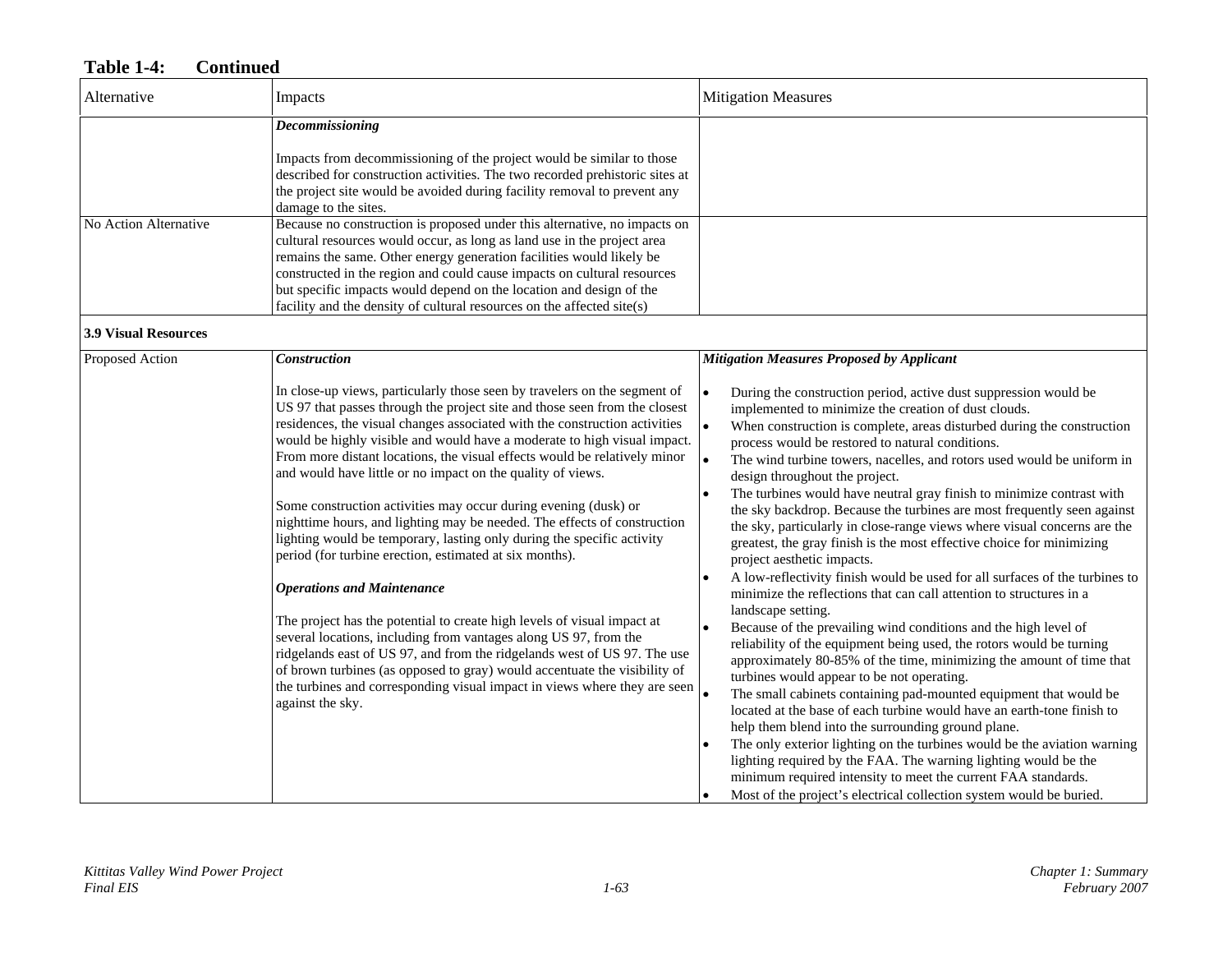| Alternative | Impacts                                                                                                                                                                                                                                                                                                                                                                                                                                                                                                                                                                                                                                                                                                                                                                                                                                                                                                                                                                                                                                                                                                                                                                                                                                                                                                                                                                                                                                                | <b>Mitigation Measures</b>                                                                                                                                                                                                                                                                                                                                                                                                                                                                                                                                                                                                                                                                                                                                                                                                                                                                                                                                                                                                                                                                                                                                                                                                                                                                                                                                                                                                                                                                                                                                                                                                                                                                                                                                                                                                                                                                                                                                                                                                                                                                                                                                                                                                                           |
|-------------|--------------------------------------------------------------------------------------------------------------------------------------------------------------------------------------------------------------------------------------------------------------------------------------------------------------------------------------------------------------------------------------------------------------------------------------------------------------------------------------------------------------------------------------------------------------------------------------------------------------------------------------------------------------------------------------------------------------------------------------------------------------------------------------------------------------------------------------------------------------------------------------------------------------------------------------------------------------------------------------------------------------------------------------------------------------------------------------------------------------------------------------------------------------------------------------------------------------------------------------------------------------------------------------------------------------------------------------------------------------------------------------------------------------------------------------------------------|------------------------------------------------------------------------------------------------------------------------------------------------------------------------------------------------------------------------------------------------------------------------------------------------------------------------------------------------------------------------------------------------------------------------------------------------------------------------------------------------------------------------------------------------------------------------------------------------------------------------------------------------------------------------------------------------------------------------------------------------------------------------------------------------------------------------------------------------------------------------------------------------------------------------------------------------------------------------------------------------------------------------------------------------------------------------------------------------------------------------------------------------------------------------------------------------------------------------------------------------------------------------------------------------------------------------------------------------------------------------------------------------------------------------------------------------------------------------------------------------------------------------------------------------------------------------------------------------------------------------------------------------------------------------------------------------------------------------------------------------------------------------------------------------------------------------------------------------------------------------------------------------------------------------------------------------------------------------------------------------------------------------------------------------------------------------------------------------------------------------------------------------------------------------------------------------------------------------------------------------------|
|             | The nighttime flashing red lights would be a new visual element into the<br>project area's nighttime landscape. They would be most noticeable within<br>1 mile of the project and are likely to have an adverse effect on views<br>from residential properties in these areas.<br>The proposed project facilities, including turbines, substation equipment,<br>aboveground electrical collection system, and the O&M facility have the<br>potential to be constructed of materials that could create a new source of<br>glare in the project area.<br>Decommissioning<br>Decommissioning would consist of removing above ground equipment<br>such as turbines and meteorological towers and their associated<br>foundations to a depth of 3 feet below ground. Wind turbine foundations<br>greater than 3 feet below the ground surface would remain. The ground<br>surface would be regraded to natural appearing contours and revegetated<br>to a natural condition.<br>A close examination of the sites for several years after decommissioning<br>would reveal that the surface had been disturbed. The visual impact of<br>aboveground facilities not removed during decommissioning would<br>remain. During the decommissioning process, similar impacts on those<br>experienced during construction would occur but to a lesser extent<br>because less construction material would be removed than was delivered<br>to the wind turbine sites. | The 1.2-mile aboveground segment of the electrical collection system<br>would include wood poles, low-reflectivity conductors and nonreflective<br>insulators. The aboveground segment would be located along two sets of<br>existing overhead high voltage transmission.<br>To the extent feasible, existing road alignments would be used to provide<br>access to the turbines, minimizing the amount of additional surface<br>disturbance required. The roads would have a gravel surface and would<br>have grades of not more than 15% to reduce unsightly soil erosion.<br>The O&M facility would have a low-reflectivity earthtone finish to<br>reduce visual contrast with the surrounding landscape.<br>The colors of the asphalt and gravel used for circulation and parking<br>areas at the O&M facility would be selected to minimize contrast with<br>the site's soil colors.<br>Outdoor night lighting at the O&M facility and substations would be the<br>minimum necessary for safety and security. All lights would be shielded<br>to reduce offsite light trespass.<br>All substation equipment would have a low-reflectivity neutral gray<br>finish to reduce visual impact.<br>All insulators in the substations and on takeoff towers would be<br>nonreflective and nonrefractive.<br>The control buildings located at each substation would have a low-<br>reflectivity earthtone finish.<br>The chain-link fences surrounding the substations would have a<br>nonreflective, dark finish to reduce their contrast with the surroundings.<br>In the areas surrounding the O&M facility and substations, naturalistic<br>groupings of indigenous trees and shrubs would be established to provide<br>partial screening and to help visually integrate the facilities into the<br>landscape.<br>An information kiosk and public viewing area would be constructed near<br>the proposed O&M facility off Bettas Road. Signs would be provided to<br>direct tourists to this viewing area. There is evidence from viewer survey<br>results that people who have an understanding of the technology and<br>characteristics of wind energy facilities are less likely to find views of<br>turbines in the landscape as objectionable. |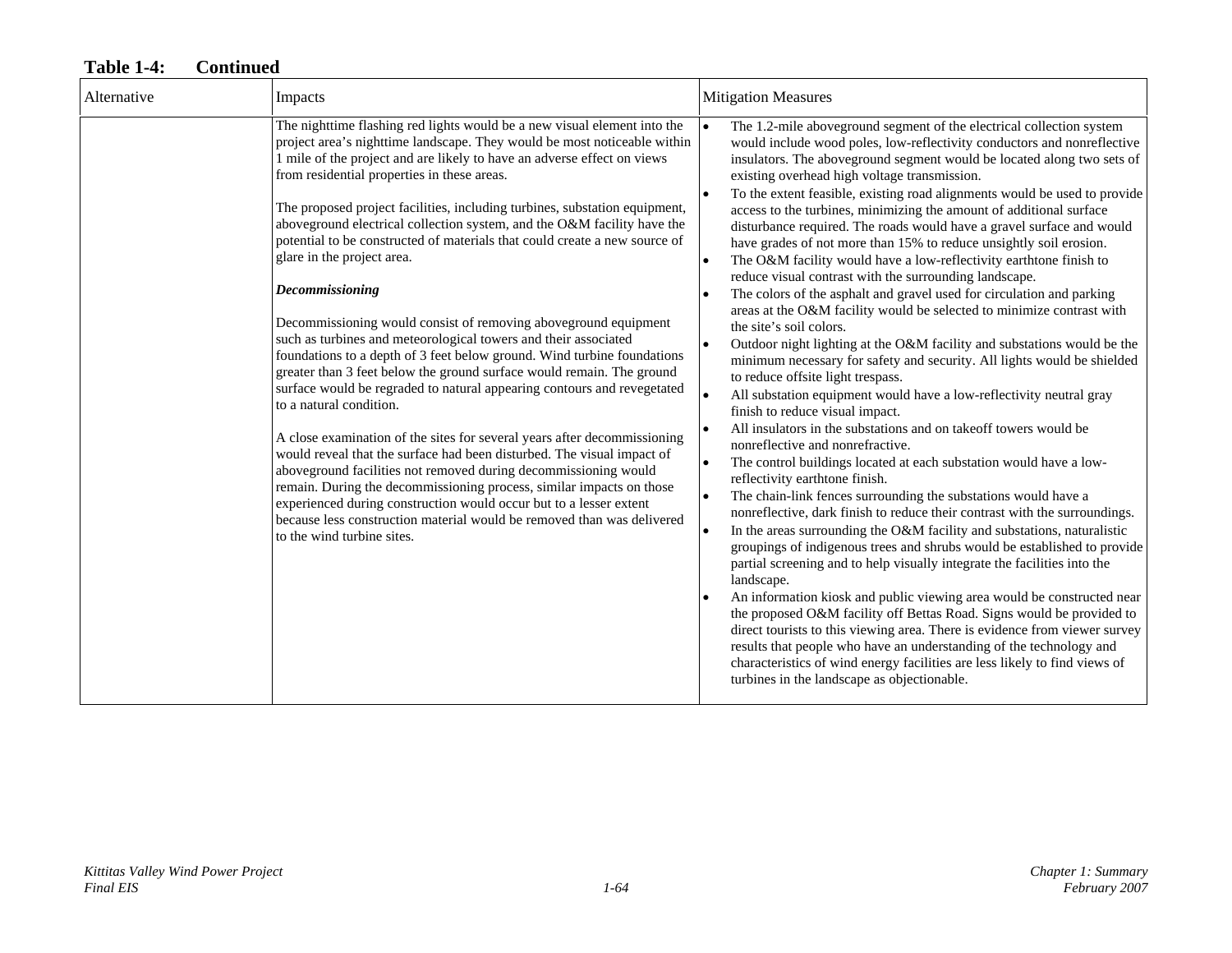| Alternative           | Impacts                                                                                                                                                                                                                                                                                                                                                                                                                                                                                                                                                                                                                                                                                                                                                                                                                                                                                                                                                                                                                                                                                                                                                                                                                                                                                                                                                                                                                                                                                                                                                                                                                                                                                                                                                       | <b>Mitigation Measures</b>                                                                                                                                                                                                                                                                                                                                                                                                                                                                                                                                                                                                                                                                                                                                                                                                                                                                                                                                                                                                                                                                                                                                                                                                                                                                                                                                                                                                                                                                                                                                                                                                                                                                                                                                                        |
|-----------------------|---------------------------------------------------------------------------------------------------------------------------------------------------------------------------------------------------------------------------------------------------------------------------------------------------------------------------------------------------------------------------------------------------------------------------------------------------------------------------------------------------------------------------------------------------------------------------------------------------------------------------------------------------------------------------------------------------------------------------------------------------------------------------------------------------------------------------------------------------------------------------------------------------------------------------------------------------------------------------------------------------------------------------------------------------------------------------------------------------------------------------------------------------------------------------------------------------------------------------------------------------------------------------------------------------------------------------------------------------------------------------------------------------------------------------------------------------------------------------------------------------------------------------------------------------------------------------------------------------------------------------------------------------------------------------------------------------------------------------------------------------------------|-----------------------------------------------------------------------------------------------------------------------------------------------------------------------------------------------------------------------------------------------------------------------------------------------------------------------------------------------------------------------------------------------------------------------------------------------------------------------------------------------------------------------------------------------------------------------------------------------------------------------------------------------------------------------------------------------------------------------------------------------------------------------------------------------------------------------------------------------------------------------------------------------------------------------------------------------------------------------------------------------------------------------------------------------------------------------------------------------------------------------------------------------------------------------------------------------------------------------------------------------------------------------------------------------------------------------------------------------------------------------------------------------------------------------------------------------------------------------------------------------------------------------------------------------------------------------------------------------------------------------------------------------------------------------------------------------------------------------------------------------------------------------------------|
| No Action Alternative | Under the No Action Alternative, the visual character of the project area<br>would remain rural assuming that land uses would continue to follow<br>recent trends and that no area-wide rezoning would occur in the near<br>future. However, even under the current zoning, the rural character could<br>slowly become more urban if large parcels are subdivided and residences<br>are constructed on smaller lots.<br>The demand for electrical power in the region would increase and some<br>other energy production facility would likely be constructed elsewhere in                                                                                                                                                                                                                                                                                                                                                                                                                                                                                                                                                                                                                                                                                                                                                                                                                                                                                                                                                                                                                                                                                                                                                                                    |                                                                                                                                                                                                                                                                                                                                                                                                                                                                                                                                                                                                                                                                                                                                                                                                                                                                                                                                                                                                                                                                                                                                                                                                                                                                                                                                                                                                                                                                                                                                                                                                                                                                                                                                                                                   |
|                       | the region. The visual impacts of another facility are not predictable and<br>would range from incompatible to acceptable depending on the type and<br>location of the facility.                                                                                                                                                                                                                                                                                                                                                                                                                                                                                                                                                                                                                                                                                                                                                                                                                                                                                                                                                                                                                                                                                                                                                                                                                                                                                                                                                                                                                                                                                                                                                                              |                                                                                                                                                                                                                                                                                                                                                                                                                                                                                                                                                                                                                                                                                                                                                                                                                                                                                                                                                                                                                                                                                                                                                                                                                                                                                                                                                                                                                                                                                                                                                                                                                                                                                                                                                                                   |
| 3.10 Transportation   |                                                                                                                                                                                                                                                                                                                                                                                                                                                                                                                                                                                                                                                                                                                                                                                                                                                                                                                                                                                                                                                                                                                                                                                                                                                                                                                                                                                                                                                                                                                                                                                                                                                                                                                                                               |                                                                                                                                                                                                                                                                                                                                                                                                                                                                                                                                                                                                                                                                                                                                                                                                                                                                                                                                                                                                                                                                                                                                                                                                                                                                                                                                                                                                                                                                                                                                                                                                                                                                                                                                                                                   |
| Proposed Action       | <b>Construction</b>                                                                                                                                                                                                                                                                                                                                                                                                                                                                                                                                                                                                                                                                                                                                                                                                                                                                                                                                                                                                                                                                                                                                                                                                                                                                                                                                                                                                                                                                                                                                                                                                                                                                                                                                           | <b>Mitigation Measures Proposed by Applicant</b>                                                                                                                                                                                                                                                                                                                                                                                                                                                                                                                                                                                                                                                                                                                                                                                                                                                                                                                                                                                                                                                                                                                                                                                                                                                                                                                                                                                                                                                                                                                                                                                                                                                                                                                                  |
|                       | Assuming gravel is imported from an offsite source located in or around<br>Ellensburg or from another location(s) south of the project area,<br>construction traffic generated by the lower end (i.e., worst case) scenario<br>would result in LOS D operations on US 97 north of I-90 during the PM<br>peak hour. However, the portion of US 97 north of I-90 most likely to<br>experience LOS D conditions would be at or near the 4-way intersection<br>of US 97 and Dolarway Road in the City of Ellensburg; this area is<br>classified as an urban-principal arterial. Therefore, for the urban portion<br>of US 97 north of I-90 the project's construction-generated traffic would<br>not exceed the County standard of LOS D for urban areas.<br>Assuming a peak workforce of 160 people, the worst-case scenario<br>(assuming no carpooling) would require approximately 2 acres for<br>parking. This parking area requirements would be the same under the two<br>proposed action scenarios.<br>The EPC contractor would use fuel trucks to refuel construction vehicles<br>and equipment onsite but there would not be significant safety risks<br>associated with hazardous materials transport.<br>Some of the construction delivery trucks would have a gross vehicle<br>weight that would exceed the state's legal load limit, which in turn could<br>degrade the condition of existing roadways in the project area. This<br>potential impact would be greatest for the lower end scenario because it<br>would require the greatest number of heavy duty truck trips.<br>Given the magnitude of truck trips generated during construction, the<br>additional traffic could temporarily increase the risk of accidents in the<br>project area. | <b>Construction Traffic Control</b><br>The Applicant would prepare a Transportation Management Plan (TMP)<br>$\bullet$<br>that would be reviewed and approved by the Washington State<br>Department of Transportation (WSDOT) and Kittitas County. The TMP<br>would direct and obligate the contractor to implement procedures that<br>would minimize traffic impacts;<br>The TMP would include coordination between project-related<br>$\bullet$<br>construction traffic and WSDOT planned construction projects;<br>Any oversize or overweight vehicles would comply with applicable state<br>and county requirements, as permitted by WSDOT and Kittitas County.<br>The Applicant would provide notice to landowners when construction<br>takes place to help minimize access disruptions;<br>The Applicant would provide proper road signs and warnings of<br>"Equipment on Road," "Truck Access," or "Road Crossings";<br>When slow or oversized wide loads are in transit to and from the site,<br>$\bullet$<br>advance signs and traffic diversion equipment would be used to improve<br>traffic safety. Pilot cars would be used as WSDOT codes dictate<br>depending on load size and weight. Permits would be obtained for these<br>oversized or overweight vehicles as required by WSDOT and Kittitas<br>County;<br>$\bullet$<br>The Applicant would construct necessary site access roads and entrance<br>driveways that would be able to service truck movements of legal<br>weight;<br>The Applicant would encourage carpooling for the construction<br>$\bullet$<br>workforce to reduce traffic volume;<br>In consultation with Kittitas County, the Applicant would provide detour<br>$\bullet$<br>plans and warning signs in advance of any traffic disturbances; |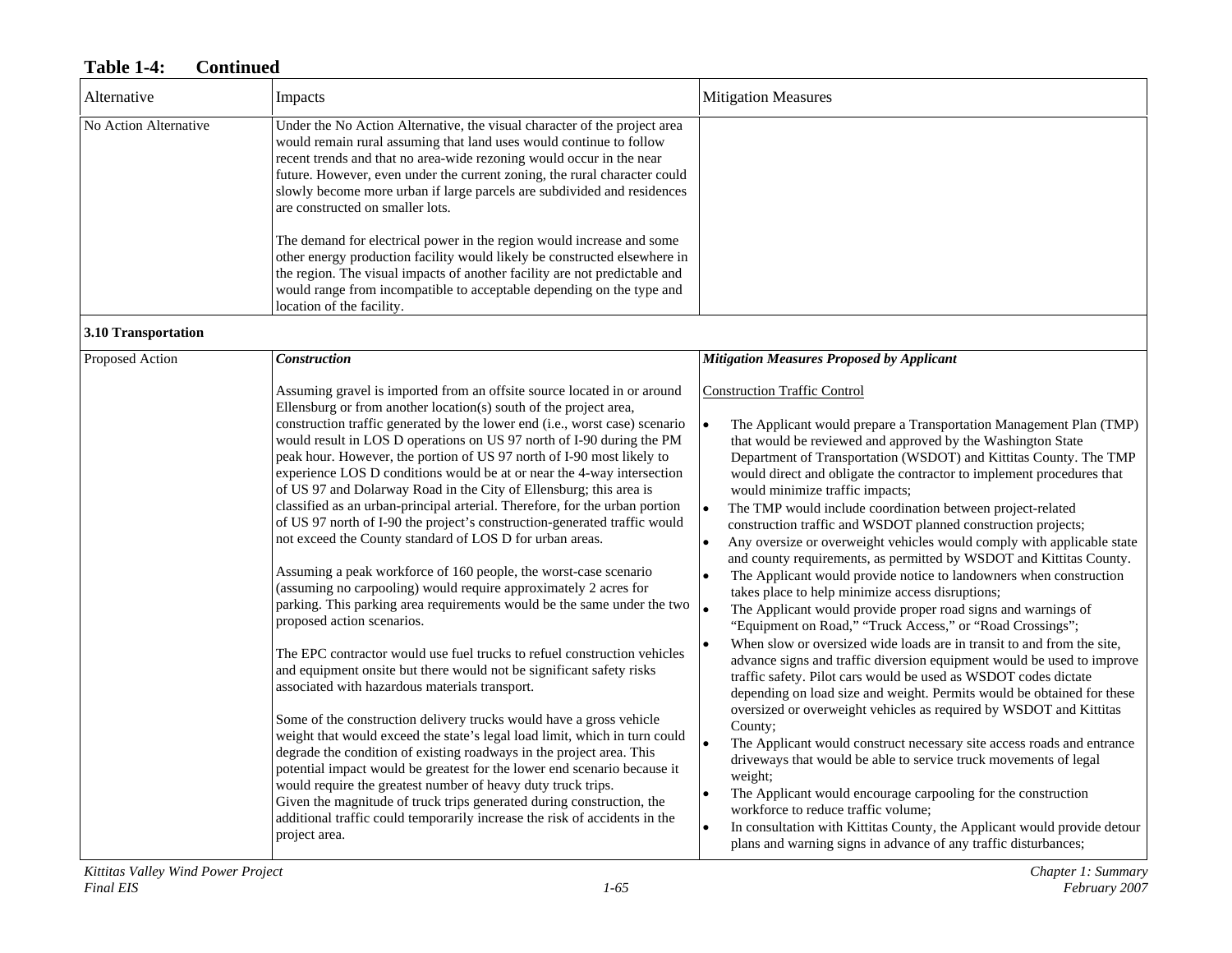| Alternative | Impacts                                                                                                                                                                                                                                                                                                                                                                                                                                                                                                                                                                                                                                                                                                                                                                                                                                                                                                  | <b>Mitigation Measures</b>                                                                                                                                                                                                                                                                                                                                                                                                                                                                                                                                                                                                                                                                                                                                                                                                                                                                                                                                                                                    |
|-------------|----------------------------------------------------------------------------------------------------------------------------------------------------------------------------------------------------------------------------------------------------------------------------------------------------------------------------------------------------------------------------------------------------------------------------------------------------------------------------------------------------------------------------------------------------------------------------------------------------------------------------------------------------------------------------------------------------------------------------------------------------------------------------------------------------------------------------------------------------------------------------------------------------------|---------------------------------------------------------------------------------------------------------------------------------------------------------------------------------------------------------------------------------------------------------------------------------------------------------------------------------------------------------------------------------------------------------------------------------------------------------------------------------------------------------------------------------------------------------------------------------------------------------------------------------------------------------------------------------------------------------------------------------------------------------------------------------------------------------------------------------------------------------------------------------------------------------------------------------------------------------------------------------------------------------------|
|             | Temporary construction equipment such as cranes and derricks that would $\sim$<br>be used to erect turbine towers could pose a hazard to aviation safety<br>during the construction period. However, the FAA has reviewed and<br>approved use of proposed construction equipment at the site and has<br>issued "Determinations of No Hazard to Air Navigation" for the project.<br><b>Operations and Maintenance</b><br>All roadways would operate at LOS C or better during evening peak<br>conditions.<br>The proposed O&M facility parking lot may not be sufficient to<br>accommodate future parking needs of both project employees and<br>potential visiting tourists.                                                                                                                                                                                                                             | The Applicant would employ flaggers as necessary to direct traffic when<br>large equipment is exiting or entering public roads to minimize risk of<br>accidents:<br>One travel lane would be maintained at all times.<br>During construction the Applicant would not restrict the flow of traffic<br>$\bullet$<br>for more than 20 minutes.<br>The Applicant would apply for County driveway access permits for<br>entryways, which would be wide enough to accommodate large loads<br>during construction.<br>The Applicant proposes to place signs in key locations to direct<br>construction traffic away from SR 10 and the southern portion of<br>Hayward Road.<br>Hazardous Materials Transport<br>Transportation of hazardous materials would be conducted in a manner<br>that protects human health and the environment and is in accordance<br>with applicable federal and WSDOT requirements.                                                                                                       |
|             | During project operations waste fluids would need to be changed<br>infrequently, and therefore would not result in a safety risk associated<br>with hazardous materials transport.<br>Vehicles used during operations and maintenance of the proposed project<br>would consist primarily of employees commuting to and from the site and<br>are not expected to be in excess of state or county legal roadway load<br>limits.                                                                                                                                                                                                                                                                                                                                                                                                                                                                            | <b>Access Road Construction</b><br>The access road from US 97 would be constructed with slopes and<br>$\bullet$<br>culverts designed according to WSDOT and Washington State access<br>management standards under Title 468 WAC and Chapter 47.50 RCW.<br>Access from county roads (Bettas or Hayward) would also be<br>constructed with the appropriate slopes and culverts in accordance with<br>Kittitas County standards.                                                                                                                                                                                                                                                                                                                                                                                                                                                                                                                                                                                 |
|             | Projected traffic volumes during project operations could result in<br>increases in the number of accidents at the intersection of US 97 and<br>Bettas Road. This potential impact would be greatest under the upper end<br>scenario because it would involve the greatest number of trips.<br>The proposed KVWPP would not have an impact on protected airspace at<br>Bowers Field. All traffic using existing approach and departure<br>procedures to and from Bowers Field stay well clear of the KVWPP<br>project area.<br>The FAA reviewed plans for the proposed project and concluded that the<br>project would not interfere with aviation operations.<br>Turbine maintenance roads would be available for the use of the fee<br>owners of the affected parcels. The Applicant would also provide a master $\vert_{\bullet}$<br>key to local emergency responders to allow access to all project | Roadway Maintenance<br>The Applicant proposes to upgrade the northern portion of Hayward<br>Road prior to construction to allow passage of heavy equipment and<br>trucks and to restore this portion of Hayward Road to a condition equal<br>to or better than its present condition after construction is completed.<br>The Applicant would consult with the Kittitas County Department of<br>$\bullet$<br>Public Works to determine the specific requirements for any<br>improvement and restoration to Hayward Road (and any other county<br>roads used by the project.)<br>The Applicant proposes to take responsibility for ongoing maintenance<br>to the northern portion of Hayward Road (approximately one mile of<br>road) during project construction and operation to ensure that any<br>damage to the road due to the project is repaired.<br>The Applicant would also be responsible for maintaining turbine string<br>access roads, access ways, and other roads built to construct and operate |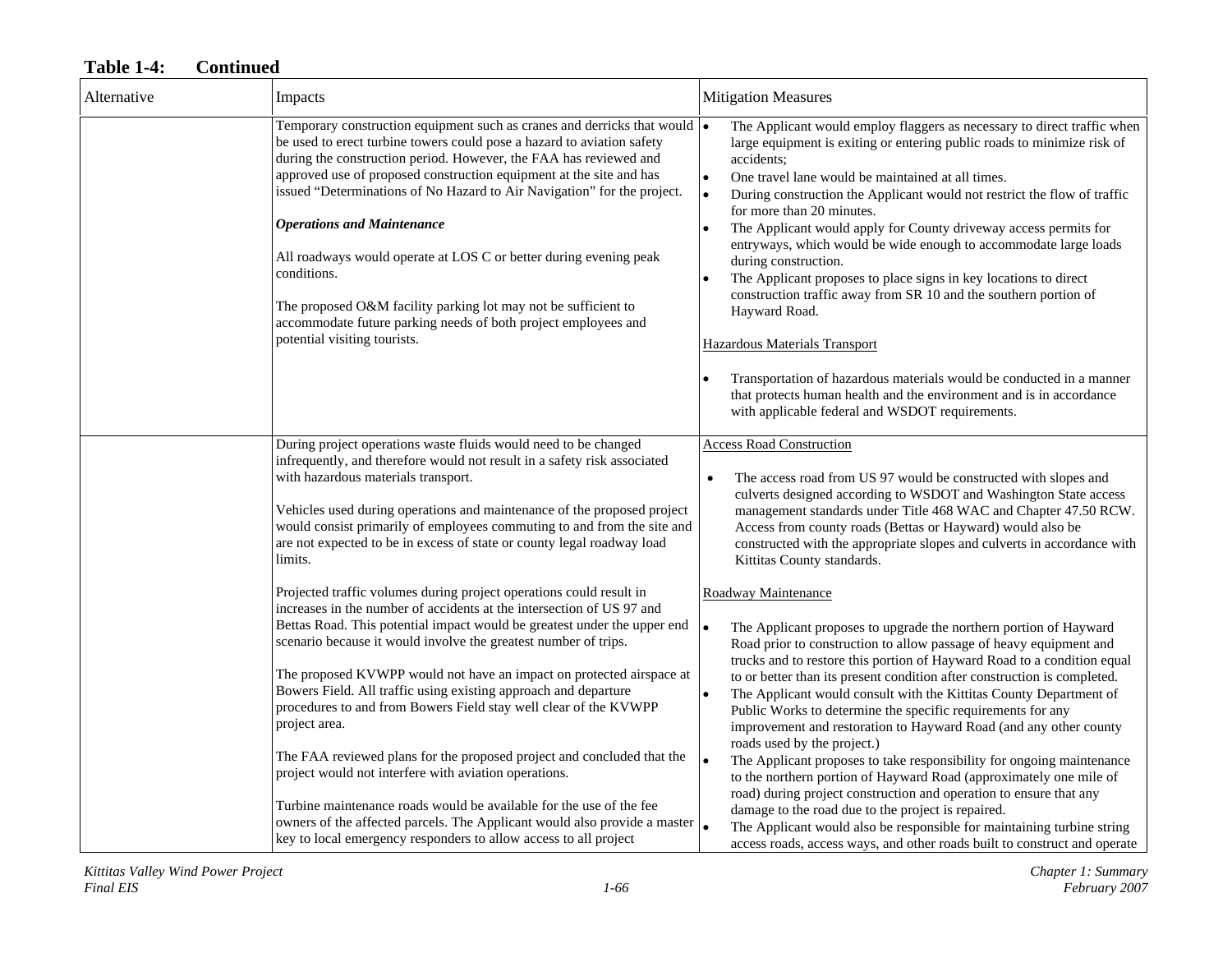| Alternative | Impacts                                                                                                                                                                                                                                                                                                                                                                                                                                                                                                                                                                                                                                                                                                                                                                                                                                | <b>Mitigation Measures</b>                                                                                                                                                                                                                                                                                                                                                                                                                                                                                                                                                                                                                                                                                                                                                                                                                                                                                                                                                                                                                                                                                                                                                                                                                                                                                                                                                                                                                                                                                                                                                  |
|-------------|----------------------------------------------------------------------------------------------------------------------------------------------------------------------------------------------------------------------------------------------------------------------------------------------------------------------------------------------------------------------------------------------------------------------------------------------------------------------------------------------------------------------------------------------------------------------------------------------------------------------------------------------------------------------------------------------------------------------------------------------------------------------------------------------------------------------------------------|-----------------------------------------------------------------------------------------------------------------------------------------------------------------------------------------------------------------------------------------------------------------------------------------------------------------------------------------------------------------------------------------------------------------------------------------------------------------------------------------------------------------------------------------------------------------------------------------------------------------------------------------------------------------------------------------------------------------------------------------------------------------------------------------------------------------------------------------------------------------------------------------------------------------------------------------------------------------------------------------------------------------------------------------------------------------------------------------------------------------------------------------------------------------------------------------------------------------------------------------------------------------------------------------------------------------------------------------------------------------------------------------------------------------------------------------------------------------------------------------------------------------------------------------------------------------------------|
|             | maintenance roads.                                                                                                                                                                                                                                                                                                                                                                                                                                                                                                                                                                                                                                                                                                                                                                                                                     | the project.                                                                                                                                                                                                                                                                                                                                                                                                                                                                                                                                                                                                                                                                                                                                                                                                                                                                                                                                                                                                                                                                                                                                                                                                                                                                                                                                                                                                                                                                                                                                                                |
|             | Tourists would probably visit the project area. The specific number of<br>vehicle trips that would be associated with the project as a tourist<br>attraction is unknown. However, the Applicant's proposed kiosk and other<br>proposed measures would minimize potential tourist-generated traffic<br>impacts on state and county roads.<br><b>Decommissioning</b><br>Impacts from decommissioning activities would be similar to those for<br>construction. However, assuming that the roadways would remain in<br>place, heavy vehicle trips would consist primarily of trucks carrying wind<br>turbines and transformers and the resulting workforce and vehicle trips<br>would be smaller. Mitigation at the time of decommissioning would be<br>implemented, and would likely be similar to that recommended for<br>construction. | If snow removal is required to support project construction or operations,<br>$\bullet$<br>it shall be performed only by snow removal equipment operators with a<br>valid county permit and conducted to ensure that it is performed safely<br>and in a manner that does not degrade road conditions.<br>The Applicant proposes to perform a joint inspection with the County<br>$\bullet$<br>Department of Public Works to photograph and video record Hayward<br>Road conditions before and after construction. The purpose of this<br>inspection is to ensure that after construction is complete this road is<br>reinstated to as good or better condition as it existed prior to construction<br>activities. Specifically, at the intersection of Hayward and Bettas Roads,<br>the Applicant proposes to widen the radius and build-out this section of<br>gravel road, at the expense of the project, to allow large construction<br>vehicles to safely maneuver around this corner. After construction is<br>complete, the Applicant proposes to reinstate this gravel intersection to<br>comply with Kittitas County Road Standards, also at the expense of the<br>project.<br>The Applicant plans to submit an Application for Proposed Use of right-<br>of-way (ROW) to Bonneville for joint use of the one mile section of<br>ROW between Hayward Road and the proposed Bonneville substation<br>and turbine string E. The Applicant proposes to upgrade this section of<br>ROW from dirt to gravel surface and to assume responsibility for its<br>maintenance. |
|             |                                                                                                                                                                                                                                                                                                                                                                                                                                                                                                                                                                                                                                                                                                                                                                                                                                        | <b>Tourism-Induced Traffic</b><br>The Applicant proposes to construct an information kiosk and public<br>viewing area near the proposed O&M facility off Bettas Road. Signs<br>would be provided to direct tourists to this site.<br>The Applicant also proposes to monitor traffic levels before and after<br>project construction to determine if the project results in a traffic<br>increase above the 150 average daily traffic (ADT) level on Hayward<br>Road. In the event the project boosts local tourist traffic above 150 ADT<br>as measured by a third party, the Applicant agrees that the project would<br>be responsible for making provisions to first attempt to reduce this<br>amount of traffic to below 150 ADT within the first year following<br>project operation. If it is not possible to achieve a reduction to below 150<br>ADT through signage or other means, the Applicant would agree to pay<br>a pro rata share of the costs to improve Hayward Road. The cost would<br>be based on the amount of additional new traffic introduced solely by the<br>project above the 150 ADT level on this road.<br>The Applicant proposes to place signs in key locations to direct tourist<br>traffic away from SR 10 and the southern portion of Hayward Road.                                                                                                                                                                                                                                                                                         |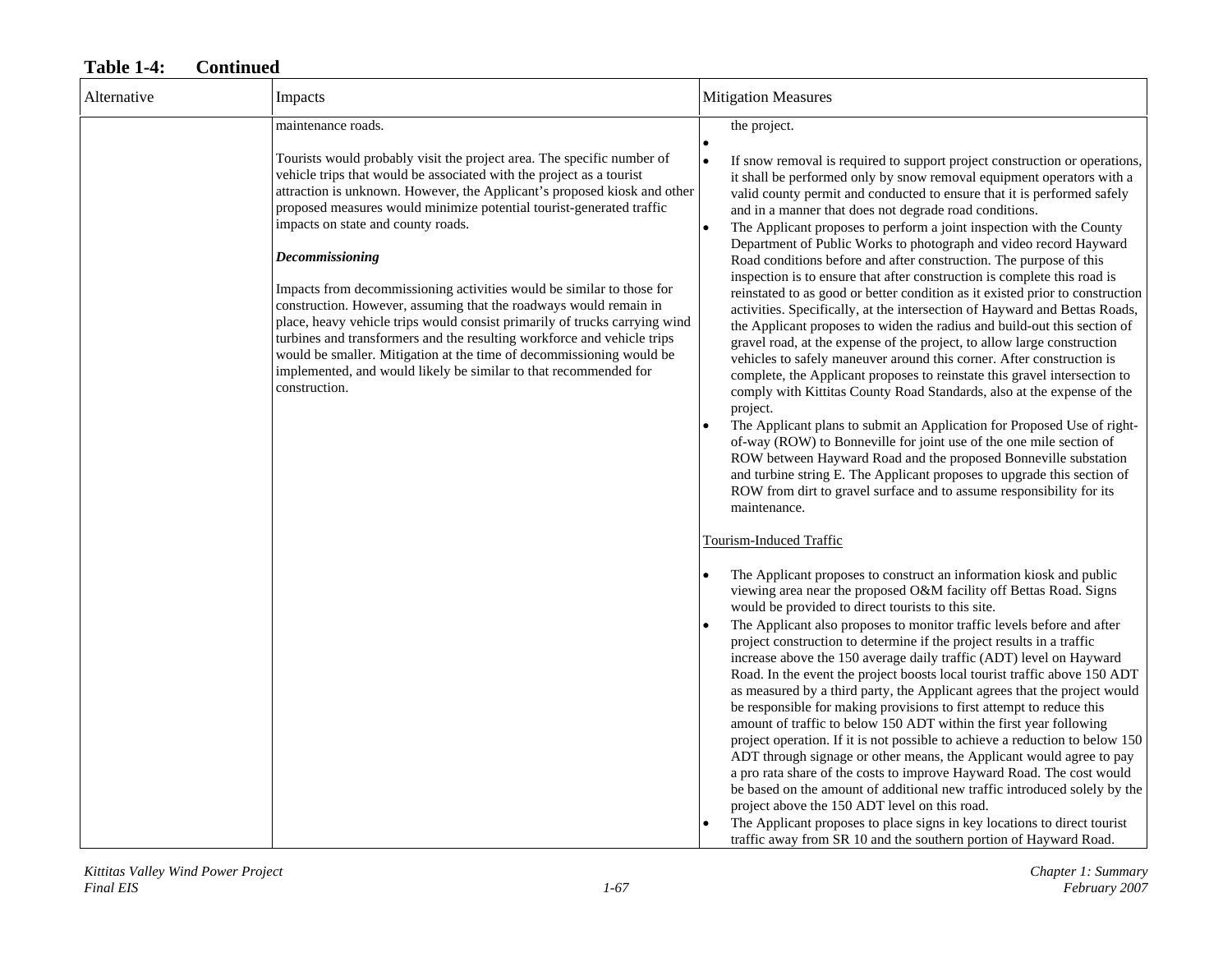| Alternative | Impacts | <b>Mitigation Measures</b>                                                                                                                                                                                                                                                                                                                                                                                                                                                                                                                                                                                                   |
|-------------|---------|------------------------------------------------------------------------------------------------------------------------------------------------------------------------------------------------------------------------------------------------------------------------------------------------------------------------------------------------------------------------------------------------------------------------------------------------------------------------------------------------------------------------------------------------------------------------------------------------------------------------------|
|             |         | <b>Additional Recommended Mitigation Measures</b>                                                                                                                                                                                                                                                                                                                                                                                                                                                                                                                                                                            |
|             |         | <b>Construction Traffic Control</b>                                                                                                                                                                                                                                                                                                                                                                                                                                                                                                                                                                                          |
|             |         | The Applicant should consult and coordinate with WSDOT and Kittitas<br>County to identify additional temporary measures that could be<br>implemented to improve LOS along US 97 north during the construction<br>period.                                                                                                                                                                                                                                                                                                                                                                                                     |
|             |         | Parking                                                                                                                                                                                                                                                                                                                                                                                                                                                                                                                                                                                                                      |
|             |         | The Applicant should monitor the volume of tourists visiting the<br>proposed viewing area to determine if overflow parking is required. If<br>additional parking is needed, the Applicant could identify and create an<br>adjacent overflow parking area. The specific location of an overflow<br>parking area should be sited so that tourist traffic does not conflict with<br>employee access into and out of the O&M facility, and no additional<br>environmental impacts are caused.                                                                                                                                    |
|             |         | <b>Traffic Safety</b>                                                                                                                                                                                                                                                                                                                                                                                                                                                                                                                                                                                                        |
|             |         | WSDOT would monitor the incidence of traffic accidents at the<br>intersection of US 97 and Bettas Road. If, within a five-year time period,<br>WSDOT determines that channelization improvements at the intersection<br>of US 97/Bettas Road are necessary to reduce accidents caused by<br>additional turning traffic, the Applicant should be responsible for all<br>costs associated with the safety improvement. The safety improvement<br>would be limited to a northbound left-turn lane, a southbound right-turn<br>lane, or both. The time period for monitoring would begin at the time of<br>development approval. |
|             |         | If a development is proposed during the five year period that would<br>contribute significant turning traffic at Bettas Road, WSDOT would<br>encourage the County to assess a proportionate share of the financial<br>responsibility for the turn lane improvement. Otherwise, if the turn lane<br>is warranted during the five year period, and no other development<br>activity has occurred, WSDOT expects the applicant to fund the entire<br>cost of the improvement (Holmstrom, pers. comm. 2004).                                                                                                                     |
|             |         | <b>Aviation Safety</b>                                                                                                                                                                                                                                                                                                                                                                                                                                                                                                                                                                                                       |
|             |         | If the Applicant's final proposal differs from the proposal submitted to,<br>reviewed, and approved by the FAA in terms of number, siting, or size<br>of proposed turbines, the Applicant should notify the FAA of these                                                                                                                                                                                                                                                                                                                                                                                                     |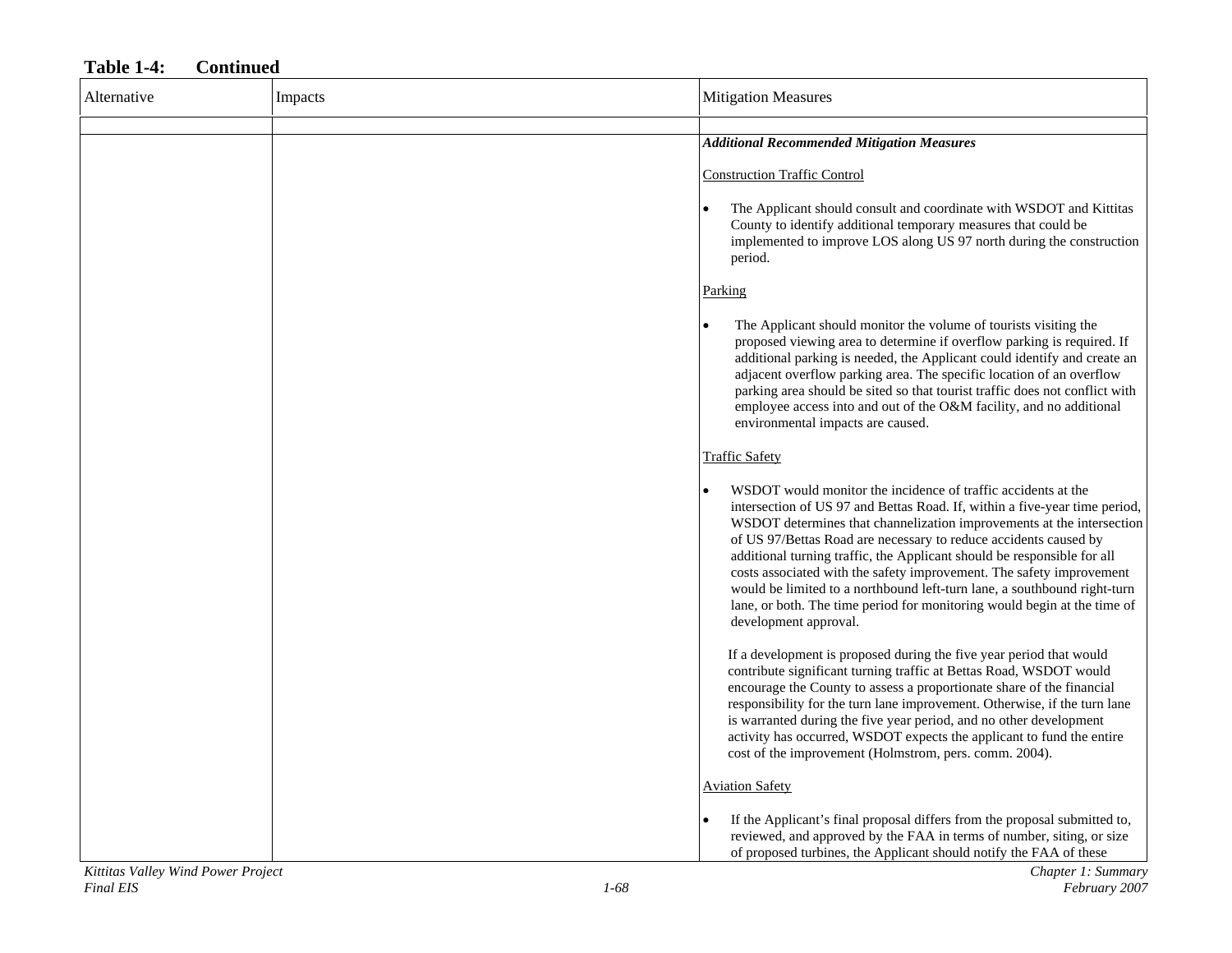| Alternative           | Impacts                                                                                                                                                                                                                                                                                                                                                                                                                                                                                                                                                                                                                                                                                                                                                                                                                                                                                                                                                                                                                                                  | <b>Mitigation Measures</b>                                                                                                                                                                                                                                                                                                                                                                                                                                                                                                                                                                                                                                                                                                                                                                                                                                                                                                                                                                              |
|-----------------------|----------------------------------------------------------------------------------------------------------------------------------------------------------------------------------------------------------------------------------------------------------------------------------------------------------------------------------------------------------------------------------------------------------------------------------------------------------------------------------------------------------------------------------------------------------------------------------------------------------------------------------------------------------------------------------------------------------------------------------------------------------------------------------------------------------------------------------------------------------------------------------------------------------------------------------------------------------------------------------------------------------------------------------------------------------|---------------------------------------------------------------------------------------------------------------------------------------------------------------------------------------------------------------------------------------------------------------------------------------------------------------------------------------------------------------------------------------------------------------------------------------------------------------------------------------------------------------------------------------------------------------------------------------------------------------------------------------------------------------------------------------------------------------------------------------------------------------------------------------------------------------------------------------------------------------------------------------------------------------------------------------------------------------------------------------------------------|
|                       |                                                                                                                                                                                                                                                                                                                                                                                                                                                                                                                                                                                                                                                                                                                                                                                                                                                                                                                                                                                                                                                          | changes and secure any additional "Determinations of No Hazard to Air<br>Navigation," as warranted.                                                                                                                                                                                                                                                                                                                                                                                                                                                                                                                                                                                                                                                                                                                                                                                                                                                                                                     |
| No Action Alternative | The No Action Alternative assumes that future development would<br>comply with existing zoning requirements for the project area, which is<br>zoned Agriculture-20 and Forest and Range. It is estimated that during the<br>peak hour in 2004, all roadways in the project vicinity would function at<br>LOS C or better without the project. If the proposed project is not<br>constructed, additional renewable and nonrenewable energy facilities may<br>have to be constructed to meet the region's need for power. The intensity<br>and significance of transportation impacts would depend on the design<br>and location of such projects and current transportation services available<br>in the vicinity of the sites.                                                                                                                                                                                                                                                                                                                           |                                                                                                                                                                                                                                                                                                                                                                                                                                                                                                                                                                                                                                                                                                                                                                                                                                                                                                                                                                                                         |
| 3.11 Air Quality      |                                                                                                                                                                                                                                                                                                                                                                                                                                                                                                                                                                                                                                                                                                                                                                                                                                                                                                                                                                                                                                                          |                                                                                                                                                                                                                                                                                                                                                                                                                                                                                                                                                                                                                                                                                                                                                                                                                                                                                                                                                                                                         |
| Proposed Action       | <b>Construction</b><br>Heavy trucks and construction equipment powered by gasoline and<br>diesel engines would generate carbon monoxide (CO), hydrocarbons,<br>nitrogen oxides (NOx), and particulate matter in exhaust emissions.<br>Construction would also create fugitive dust emissions from<br>construction-related traffic and additional wind-blown dust as a result of<br>ground disturbance.<br>The Applicant proposes to secure gravel from local offsite quarries,<br>resulting in heavy truck transportation of materials to the project site.<br>Fugitive dust emissions would occur due to ground disturbance.<br><b>Operations and Maintenance</b><br>During project operations, travel on the new and upgraded private gravel<br>access roads would generate limited amounts of fugitive dust and CO,<br>hydrocarbon, NOx, and particulate matter emissions. The number of<br>vehicle trips associated with workers commuting to and from the O&M<br>facility on paved state and county roads would range from 28 to 40 daily<br>trips. | <b>Mitigation Measures Proposed by Applicant</b><br>All vehicles used during construction would comply with applicable<br>federal and state air quality and vehicle emission regulations;<br>Operational measures such as limiting engine idling time and shutting<br>$\bullet$<br>down equipment when not in use would be implemented;<br>Active dust suppression would be implemented on unpaved construction<br>access roads, parking areas and staging areas, using water-based dust<br>suppression materials in compliance with state and local regulations;<br>Traffic speeds on unpaved access roads would be kept to 25 mph to<br>minimize generation of dust;<br>Carpooling among construction workers would be encouraged to<br>$\bullet$<br>minimize construction-related traffic and associated emissions;<br>Disturbed areas would be replanted or graveled to reduce wind-blown<br>dust; and<br>Erosion control measures would be implemented to limit deposition of<br>silt to roadways. |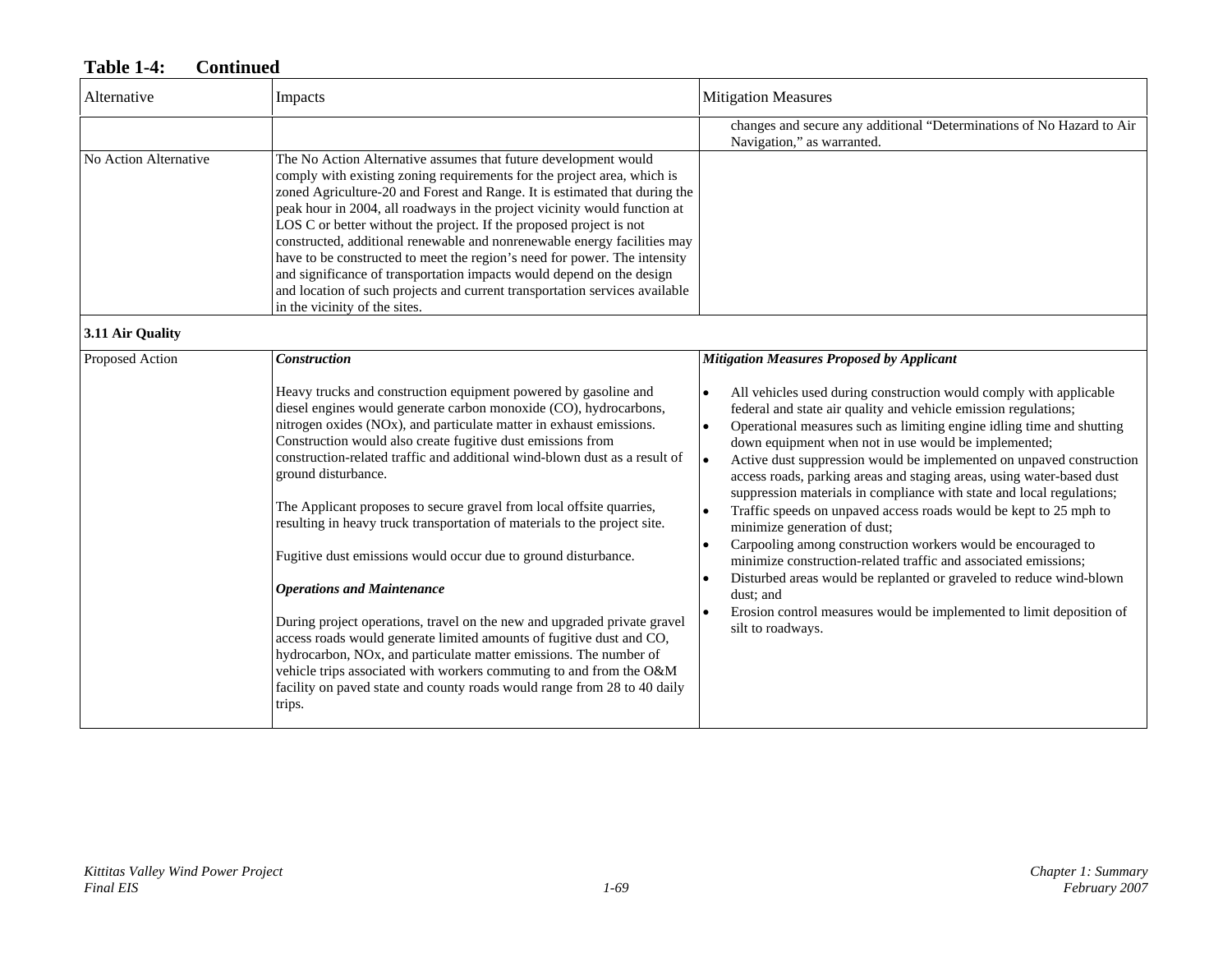| Alternative                          | Impacts                                                                                                                                                                                                                                                                                                                                                                                                                                                                                                                                                                                                                                                                                                                                                                                                                                                                                                                                                                  | <b>Mitigation Measures</b>                                                                                                                                                                                                                                                                                                                                                      |
|--------------------------------------|--------------------------------------------------------------------------------------------------------------------------------------------------------------------------------------------------------------------------------------------------------------------------------------------------------------------------------------------------------------------------------------------------------------------------------------------------------------------------------------------------------------------------------------------------------------------------------------------------------------------------------------------------------------------------------------------------------------------------------------------------------------------------------------------------------------------------------------------------------------------------------------------------------------------------------------------------------------------------|---------------------------------------------------------------------------------------------------------------------------------------------------------------------------------------------------------------------------------------------------------------------------------------------------------------------------------------------------------------------------------|
|                                      | The proposed project would not generate regulated air pollutants. The<br>specific process of generating electricity with wind turbines does not<br>produce air emissions because no fuel is burned to produce energy.<br>Although operation of the proposed wind turbines themselves would not<br>produce emissions, the project could still contribute to generation of<br>greenhouse gas emissions taking into consideration its "total fuel cycle,"<br>which includes the processes of manufacturing and transporting project<br>parts and equipment. The actual effect on global warming caused solely<br>by project emissions, either from fabrication, transport, construction, or<br>operations, is unknown. However, the project would likely displace<br>emissions from other sources of power generation such as coal or natural<br>gas-fired power plants that would have otherwise been built or operated to<br>produce an equivalent amount of electricity. |                                                                                                                                                                                                                                                                                                                                                                                 |
|                                      | <b>Decommissioning</b>                                                                                                                                                                                                                                                                                                                                                                                                                                                                                                                                                                                                                                                                                                                                                                                                                                                                                                                                                   |                                                                                                                                                                                                                                                                                                                                                                                 |
|                                      | Potential air quality impacts during project decommissioning would be<br>similar to those described for construction. However, access roads may be<br>left in place so impacts could be lower.                                                                                                                                                                                                                                                                                                                                                                                                                                                                                                                                                                                                                                                                                                                                                                           |                                                                                                                                                                                                                                                                                                                                                                                 |
| No Action Alternative                | The No Action Alternative assumes that future development at the site<br>would comply with existing zoning requirements for the project area,<br>which is zoned Agriculture-20 and Forest and Range. The specific type,<br>nature, and extent of future developments at the project site are unknown,<br>and would depend primarily on county growth trends.                                                                                                                                                                                                                                                                                                                                                                                                                                                                                                                                                                                                             |                                                                                                                                                                                                                                                                                                                                                                                 |
|                                      | If the proposed project were not built, regional electricity needs would<br>either not be filled, leading to long-term shortages, or would be filled<br>through the development and operation of additional renewable and<br>nonrenewable energy facilities. Construction related emissions would be<br>commensurate with the land area being disturbed for such projects.<br>If the proposed project were not built, a base load natural gas-fired turbine<br>facility generating 60 aMW might replace the power that would have been<br>produced by the proposed project. Estimated carbon dioxide emissions<br>from such a facility would be in excess of 2,000,000 tons per year,<br>nitrogen dioxide emissions would be in excess of 30 tons per year, and<br>CO emissions would be in excess of 50 tons per year.                                                                                                                                                  |                                                                                                                                                                                                                                                                                                                                                                                 |
| 3.12 Noise                           |                                                                                                                                                                                                                                                                                                                                                                                                                                                                                                                                                                                                                                                                                                                                                                                                                                                                                                                                                                          |                                                                                                                                                                                                                                                                                                                                                                                 |
| Proposed Action                      | <b>Construction</b>                                                                                                                                                                                                                                                                                                                                                                                                                                                                                                                                                                                                                                                                                                                                                                                                                                                                                                                                                      | <b>Mitigation Measures Proposed by Applicant</b>                                                                                                                                                                                                                                                                                                                                |
| $\mathbf{U} \mathbf{U}$ $\mathbf{U}$ | Noise generated by construction equipment is expected to vary, depending $\cdot$<br>on the construction phase. Temporary blasting noise would be the most<br>noticeable imapct. Due to the intermittent and temporary nature of<br>proposed construction activities and the distance of the project site from<br>residents, noise from these activities would not be expected to                                                                                                                                                                                                                                                                                                                                                                                                                                                                                                                                                                                         | Substation transformers and high-voltage switching equipment would be<br>specified or designed to comply with the 70 dBA limit at all Class C<br>environmental designation for noise abatement (EDNA) property lines<br>and 50 dBA at all Class A EDNA structures.<br>Blasting notification signage and temporary traffic control zones would<br>$\bullet$<br>$\alpha$ $\alpha$ |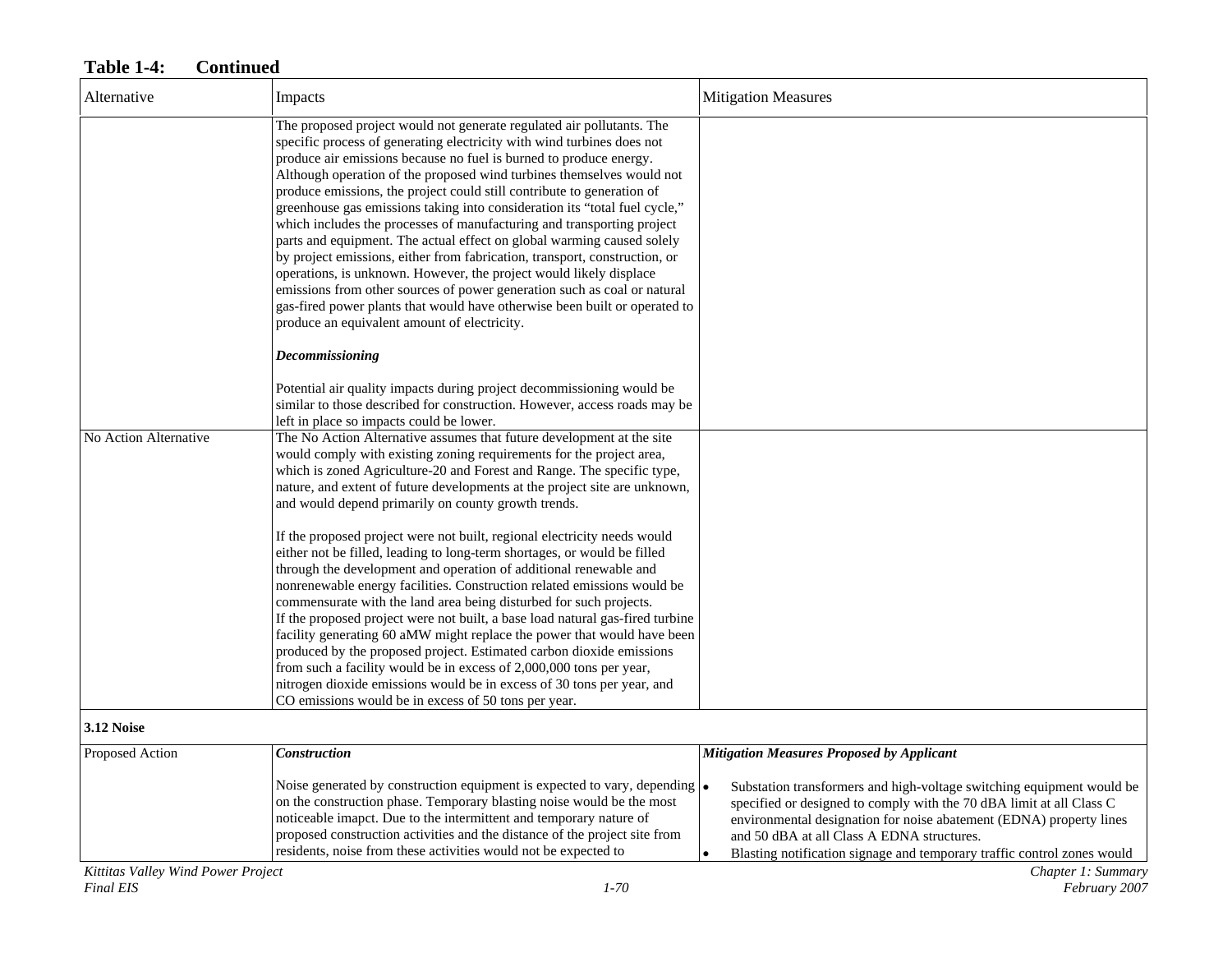| Alternative | Impacts                                                                                                                                                                                                                                                                                                                                                                                                                                                                                                                                                                                                                                                                                                                                                                                                                                                                                                                                                                                                                              | <b>Mitigation Measures</b>                                                                                                                                                                                                                                                                                                                                                                                                                                                                                                                                                                                                                                                                                                                                                                                                                                                                                                                                                                                                                                                                                                                                                                                                                                                                                                                                                              |
|-------------|--------------------------------------------------------------------------------------------------------------------------------------------------------------------------------------------------------------------------------------------------------------------------------------------------------------------------------------------------------------------------------------------------------------------------------------------------------------------------------------------------------------------------------------------------------------------------------------------------------------------------------------------------------------------------------------------------------------------------------------------------------------------------------------------------------------------------------------------------------------------------------------------------------------------------------------------------------------------------------------------------------------------------------------|-----------------------------------------------------------------------------------------------------------------------------------------------------------------------------------------------------------------------------------------------------------------------------------------------------------------------------------------------------------------------------------------------------------------------------------------------------------------------------------------------------------------------------------------------------------------------------------------------------------------------------------------------------------------------------------------------------------------------------------------------------------------------------------------------------------------------------------------------------------------------------------------------------------------------------------------------------------------------------------------------------------------------------------------------------------------------------------------------------------------------------------------------------------------------------------------------------------------------------------------------------------------------------------------------------------------------------------------------------------------------------------------|
|             | substantially impair nearby residential land uses.<br>Construction vehicles traveling on local roadways and other nearby roads<br>would temporarily increase noise levels.<br>These impacts would be temporary and are not anticipated to be an                                                                                                                                                                                                                                                                                                                                                                                                                                                                                                                                                                                                                                                                                                                                                                                      | be implemented along stretches of road within 1,000 feet of proposed<br>blasting activities modeled after current WSDOT blasting notification<br>standards.<br><b>Additional Recommended Mitigation Measures</b>                                                                                                                                                                                                                                                                                                                                                                                                                                                                                                                                                                                                                                                                                                                                                                                                                                                                                                                                                                                                                                                                                                                                                                        |
|             | adverse impact.<br><b>Operations and Maintenance</b>                                                                                                                                                                                                                                                                                                                                                                                                                                                                                                                                                                                                                                                                                                                                                                                                                                                                                                                                                                                 | Construction                                                                                                                                                                                                                                                                                                                                                                                                                                                                                                                                                                                                                                                                                                                                                                                                                                                                                                                                                                                                                                                                                                                                                                                                                                                                                                                                                                            |
|             | Assuming a turbine sound power level of approximately 103 dBA, noise<br>modeling results indicate that noise levels during project operations would<br>be below the most restrictive nighttime regulation of 50 dBA. However,<br>given that a sound level between 98 and 108 dBA is representative of the<br>range of noise test data for turbines under consideration for the project,<br>the estimated noise levels at structures and property lines may increase or<br>decrease by 5 dBA depending on final turbine selection.<br>There are no state or Kittitas County regulatory limits regarding an<br>allowable increase above background noise levels caused by industrial<br>projects. However, there is the possibility that changes in background<br>noise levels could be perceived as adverse depending on the magnitude of<br>that change and the nature of the receptor.<br>Corona noise associated with operation of high-voltage transmission lines<br>at the substation would not pose a significant noise impact. | Implement work-hour controls so that noisy activities occur between 7<br>a.m. and 10 p.m., which would reduce the impact during sensitive<br>nighttime hours.<br>Maintain equipment in good working order and use adequate mufflers<br>and engine enclosures to reduce equipment noise during operation.<br>Turn off engines when not in use to eliminate needless engine idle noise.<br>Locate stationary equipment away from receiving properties to help<br>reduce the noise through increased distance between source and receiver.<br>Organize construction vehicle travel to reduce the times passing by<br>sensitive receivers.<br>Schedule noisy activities to occur at the same time since additional<br>sources of noise generally do not add a significant amount of noise.<br><b>Operations and Maintenance</b><br>Prior to construction, an acoustical analysis of the final turbine layout should<br>be prepared for all wind turbines to be located within one mile of an existing<br>residence prior to project construction. The analysis should be conducted<br>using noise level data for the final turbine type, size, and layout and would<br>demonstrate compliance with the WAC (173-60). If compliance is not<br>demonstrated, turbines should be relocated or removed, to the extent<br>necessary, so that the project meets applicable regulatory thresholds. |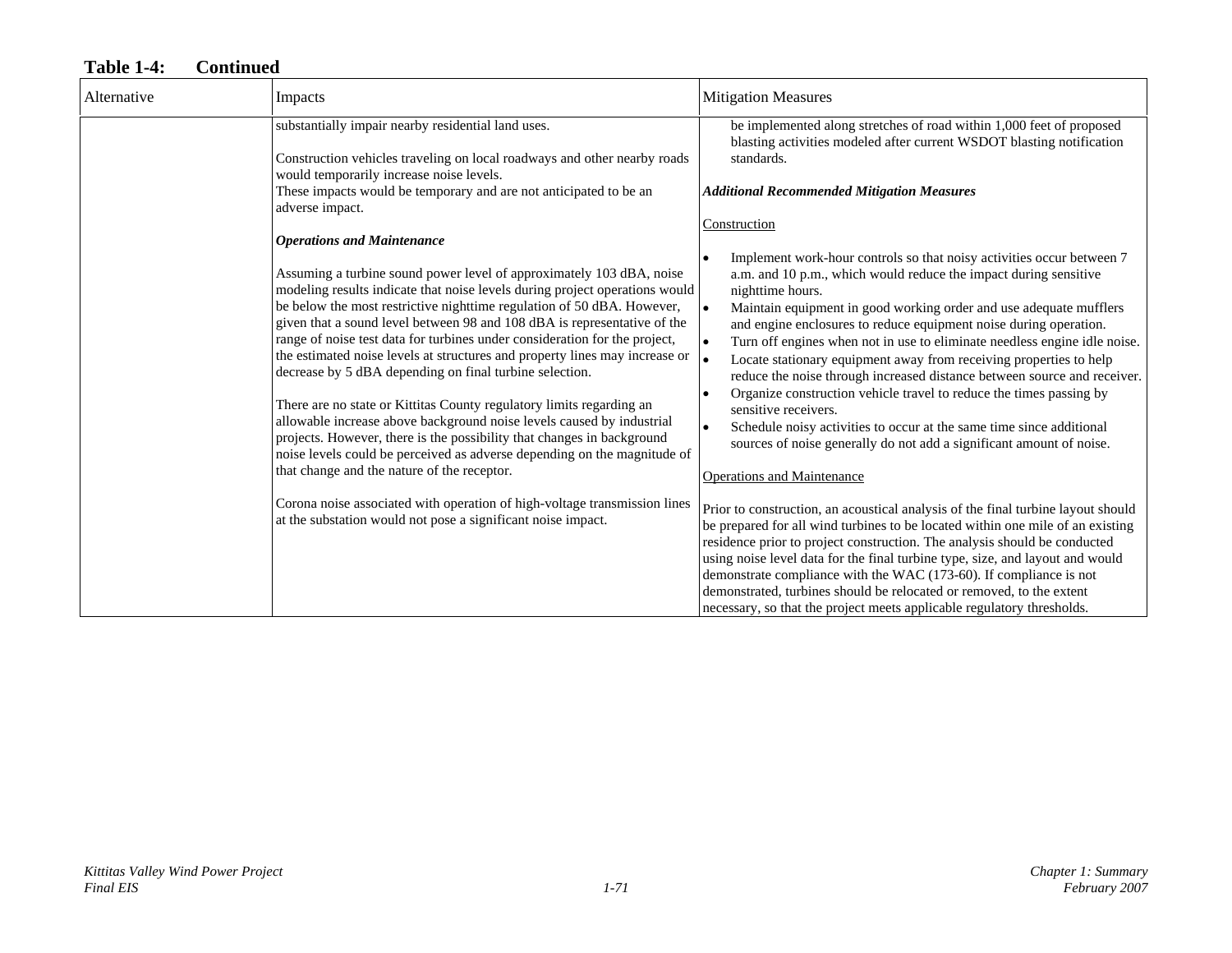| Alternative                                     | Impacts                                                                                                                                                                                                                                                                                                                                                                                                                                                                                                                                                                                                                                                                                                                                                                                                                                                                                                                                                                                                                                                                                                                                                                                                                                                                                                                                                                                                                                                | <b>Mitigation Measures</b>                       |
|-------------------------------------------------|--------------------------------------------------------------------------------------------------------------------------------------------------------------------------------------------------------------------------------------------------------------------------------------------------------------------------------------------------------------------------------------------------------------------------------------------------------------------------------------------------------------------------------------------------------------------------------------------------------------------------------------------------------------------------------------------------------------------------------------------------------------------------------------------------------------------------------------------------------------------------------------------------------------------------------------------------------------------------------------------------------------------------------------------------------------------------------------------------------------------------------------------------------------------------------------------------------------------------------------------------------------------------------------------------------------------------------------------------------------------------------------------------------------------------------------------------------|--------------------------------------------------|
|                                                 | The projected minor increase in traffic along US 97 and project access<br>roads during project operations would not be expected to generate<br>substantial adverse noise effects.                                                                                                                                                                                                                                                                                                                                                                                                                                                                                                                                                                                                                                                                                                                                                                                                                                                                                                                                                                                                                                                                                                                                                                                                                                                                      |                                                  |
|                                                 | The proposed project would not result in any significant impacts from<br>ground-borne vibration.                                                                                                                                                                                                                                                                                                                                                                                                                                                                                                                                                                                                                                                                                                                                                                                                                                                                                                                                                                                                                                                                                                                                                                                                                                                                                                                                                       |                                                  |
|                                                 | Low-frequency noise impacts are not anticipated because of project<br>design features including turning the rotor into the wind to place the<br>generator and tower behind the blades, streamlining towers and nacelles,<br>and increasing nacelle soundproofing.<br>Decommissioning                                                                                                                                                                                                                                                                                                                                                                                                                                                                                                                                                                                                                                                                                                                                                                                                                                                                                                                                                                                                                                                                                                                                                                   |                                                  |
|                                                 | Decommissioning activities would be similar in type but shorter in<br>duration compared to those anticipated for the construction phase. Noise<br>generated during decommissioning activities would be conducted between                                                                                                                                                                                                                                                                                                                                                                                                                                                                                                                                                                                                                                                                                                                                                                                                                                                                                                                                                                                                                                                                                                                                                                                                                               |                                                  |
|                                                 | 7 a.m. and 10 p.m. No blasting would be required, resulting in lower noise<br>levels than for construction. The same mitigation measures recommended<br>during construction could also be used during the decommissioning phase.                                                                                                                                                                                                                                                                                                                                                                                                                                                                                                                                                                                                                                                                                                                                                                                                                                                                                                                                                                                                                                                                                                                                                                                                                       |                                                  |
| No Action Alternative                           | The No Action Alternative assumes that future development at the site<br>would comply with existing zoning requirements for the project area,<br>which is zoned Agriculture-20 and Forest and Range. Agricultural activity<br>and low-density housing would generate no significant noise impacts at<br>residences. Any proposed mining or quarrying activity, which is allowed<br>under Forest and Range zoning, would be subject to noise restrictions<br>under Chapter 173-60 WAC, Maximum Environmental Noise Levels.<br>If the project is not constructed, it is likely that the region's need for<br>power would be addressed by developing other generation sources The<br>construction and operation of a base load gas-fired combustion turbine<br>would create more noise than the proposed wind generation project.<br>Construction impacts from a conventional gas turbine plant can exceed<br>110 dBA at 100 feet during steam blowdown activities, and operational<br>noise levels can exceed 80 dBA at 100 feet. The noise impacts of a gas<br>turbine generator would depend on its location and design. In some<br>settings, it could be considered highly incompatible with the existing<br>environment; however, in the appropriate location, noise impacts could be<br>minor. Development of renewable energy facilities could result in similar<br>noise levels of the KVWPP, the impacts depending on the proximity to<br>homes. |                                                  |
| 3.13 Public Services and Utilities              |                                                                                                                                                                                                                                                                                                                                                                                                                                                                                                                                                                                                                                                                                                                                                                                                                                                                                                                                                                                                                                                                                                                                                                                                                                                                                                                                                                                                                                                        |                                                  |
| Proposed Action                                 | Construction                                                                                                                                                                                                                                                                                                                                                                                                                                                                                                                                                                                                                                                                                                                                                                                                                                                                                                                                                                                                                                                                                                                                                                                                                                                                                                                                                                                                                                           | <b>Mitigation Measures Proposed by Applicant</b> |
|                                                 | Law Enforcement                                                                                                                                                                                                                                                                                                                                                                                                                                                                                                                                                                                                                                                                                                                                                                                                                                                                                                                                                                                                                                                                                                                                                                                                                                                                                                                                                                                                                                        | General                                          |
| Kittitas Valley Wind Power Project<br>Final EIS | $1 - 72$                                                                                                                                                                                                                                                                                                                                                                                                                                                                                                                                                                                                                                                                                                                                                                                                                                                                                                                                                                                                                                                                                                                                                                                                                                                                                                                                                                                                                                               | Chapter 1: Summary<br>February 2007              |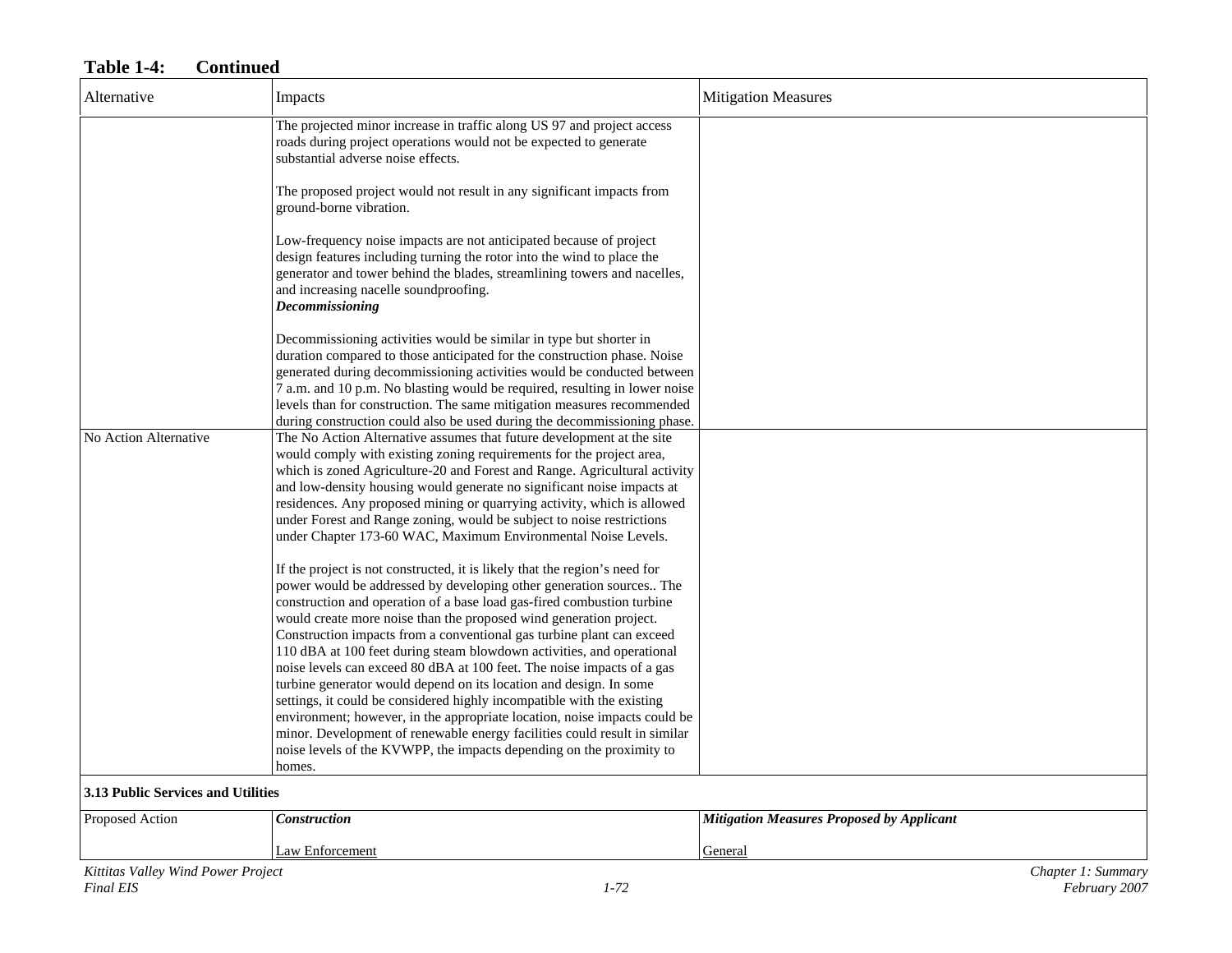| Alternative | Impacts                                                                                                                                                                                                                                                                                                                                                                                                                                                                                                                                                                | <b>Mitigation Measures</b>                                                                                                                                                                                                                                                                                                                                                                                                                                                                                                                                                                                                                                                                                                                                                                                                   |
|-------------|------------------------------------------------------------------------------------------------------------------------------------------------------------------------------------------------------------------------------------------------------------------------------------------------------------------------------------------------------------------------------------------------------------------------------------------------------------------------------------------------------------------------------------------------------------------------|------------------------------------------------------------------------------------------------------------------------------------------------------------------------------------------------------------------------------------------------------------------------------------------------------------------------------------------------------------------------------------------------------------------------------------------------------------------------------------------------------------------------------------------------------------------------------------------------------------------------------------------------------------------------------------------------------------------------------------------------------------------------------------------------------------------------------|
|             | There likely would be additional calls for response from law enforcement<br>agencies during the construction phase, primarily because of increased<br>traffic and accident potential. Other law enforcement concerns during<br>construction include construction site security against theft and<br>vandalism. Because the construction period is short, the increased service<br>calls are not anticipated to be sufficient in number to require additional<br>law enforcement staff resources in the project area.                                                   | Tax revenues generated by the Applicant's project would mitigate<br>$\bullet$<br>potential impacts to public services and utilities. Should there be<br>construction impacts requiring additional staffing levels during<br>construction or other impacts or costs related to services that would not<br>be covered in a timely manner by tax revenues, the Applicant would<br>enter into agreement(s) with the appropriate local governmental agency<br>for prepayment of taxes for mitigation of the cost impacts. This would<br>include fire, police, and county roads.                                                                                                                                                                                                                                                   |
|             | Fire Protection<br>Project construction could temporarily increase the risk of fire at the<br>project site and in the broader project area. This risk would be greatest for<br>the upper end scenario. Fire District No. 1's ability to provide adequate<br>fire protection services would be restricted by the unimproved condition<br>of the southern portion of Hayward Hill Road. Another concern is its<br>ability to provide emergency rescue services to project personnel working<br>on the wind turbines. The County Fire Marshal has raised the concern that | If emergency fire protection services are required during project<br>operations prior to having an agreement in place, local fire officials<br>informed the Applicant that the costs of these services could be billed to<br>the project on a cost-recovery basis.<br>$\bullet$<br>The Applicant would provide all local police, fire, and emergency<br>medical agencies with emergency response information for the project<br>including employee contact information, procedures for rescue<br>operations to the nacelles, and location of rescue basket.                                                                                                                                                                                                                                                                  |
|             | the demand for fire protection services would occur before project tax<br>revenues are realized, resulting in a temporary negative fiscal impact to                                                                                                                                                                                                                                                                                                                                                                                                                    | Law Enforcement                                                                                                                                                                                                                                                                                                                                                                                                                                                                                                                                                                                                                                                                                                                                                                                                              |
|             | the fire districts.<br><b>Emergency Medical Services</b><br>The local demand for emergency medical services (EMS) could increase<br>slightly due to construction accidents that could occur at the project site or<br>vicinity.<br>Schools<br>There would be no significant impacts to school facilities expected during<br>the construction phase of the project.                                                                                                                                                                                                     | The Applicant would consult with the county regarding the impact on<br>county law enforcement staffing. If additional staffing is required, the<br>Applicant proposes to mitigate by prepaying taxes in a sufficient amount<br>to provide adequate staffing levels during construction.<br>A full time security plan would be implemented during project<br>construction to reduce the potential need for increased police services to<br>the project site.<br>The plant operations group would prepare a detailed security plan to<br>protect the security of the project and project personnel. Site visitors<br>including vendor equipment personnel, maintenance contractors,<br>material suppliers, and all other third parties would require permission<br>for access from authorized project staff prior to entrance. |
|             | Water Supply                                                                                                                                                                                                                                                                                                                                                                                                                                                                                                                                                           | Fire Protection                                                                                                                                                                                                                                                                                                                                                                                                                                                                                                                                                                                                                                                                                                                                                                                                              |
|             | Due to the temporary nature of water demand during construction, no<br>impact is expected on the availability of adequate water supplies.<br>Wastewater                                                                                                                                                                                                                                                                                                                                                                                                                | Fire risk potential is constantly tracked and reported during the summer<br>fire season by the DNR; fire danger levels would be actively posted at<br>the construction job site during the high-risk season.                                                                                                                                                                                                                                                                                                                                                                                                                                                                                                                                                                                                                 |
|             | No significant impacts to community wastewater disposal systems are<br>anticipated because the project would not be connected to a sewer system<br>during construction.                                                                                                                                                                                                                                                                                                                                                                                                | The construction manager would be responsible for monitoring fire<br>conditions in the project area by contacting Washington DNR and<br>implementing necessary fire precautions. A Fire Protection and<br>Prevention Plan would be developed and implemented, in coordination<br>with the Kittitas County Fire Marshall and other appropriate agencies.<br>All turbines and towers and the substations would be built with                                                                                                                                                                                                                                                                                                                                                                                                   |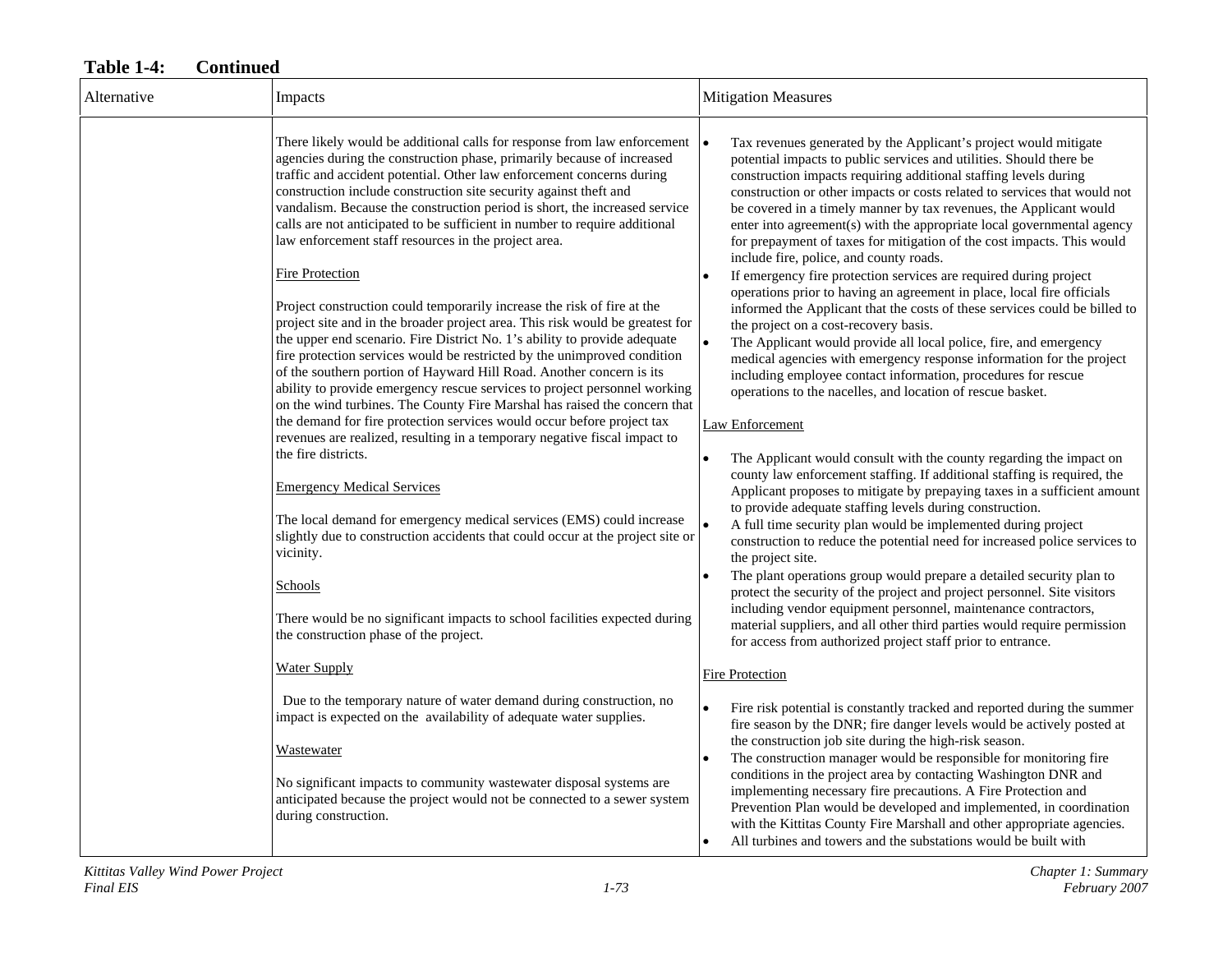| Alternative | Impacts                                                                                                                                                                                                                                                                                                                                                                                                                                                                                                                                                                                                                                                                                                                                                                                                                     | <b>Mitigation Measures</b>                                                                                                                                                                                                                                                                                                                                                                                                                                                                                                                                                                                                                                                                                                                                                                                                                                                                                                                                                                                                                                |
|-------------|-----------------------------------------------------------------------------------------------------------------------------------------------------------------------------------------------------------------------------------------------------------------------------------------------------------------------------------------------------------------------------------------------------------------------------------------------------------------------------------------------------------------------------------------------------------------------------------------------------------------------------------------------------------------------------------------------------------------------------------------------------------------------------------------------------------------------------|-----------------------------------------------------------------------------------------------------------------------------------------------------------------------------------------------------------------------------------------------------------------------------------------------------------------------------------------------------------------------------------------------------------------------------------------------------------------------------------------------------------------------------------------------------------------------------------------------------------------------------------------------------------------------------------------------------------------------------------------------------------------------------------------------------------------------------------------------------------------------------------------------------------------------------------------------------------------------------------------------------------------------------------------------------------|
|             |                                                                                                                                                                                                                                                                                                                                                                                                                                                                                                                                                                                                                                                                                                                                                                                                                             | engineered lightning protection systems and the footprint areas around<br>these facilities would be graveled with no vegetation.<br>All onsite operations employees would be responsible for contributing to<br>ongoing fire prevention in the project area.<br>Onsite emergency plans would be prepared for the project in case of a<br>major natural disaster or accident relating to or affecting the project. The<br>plans would describe the emergency response procedures to be<br>implemented during various emergency situations that may affect the<br>project or surrounding community or environment.                                                                                                                                                                                                                                                                                                                                                                                                                                          |
|             | Solid Waste<br>There is adequate capacity in the Ryegrass Landfill to accommodate the<br>anticipated amount of construction and demolition debris generated.<br>Garbage generated by construction workers in the project area would not<br>have a significant impact on the capacity of the Greater Wenatchee<br>Regional Landfill.<br><b>Operations and Maintenance</b><br>Law Enforcement<br>Project operation would not be expected to have a significant effect on<br>local long-term demands for law enforcement services.<br><b>Fire Protection</b><br>Impacts from fire, either from turbine nacelles due to mechanical failures<br>or wildland fire at the project site, could increase or be more difficult to<br>control unless provisions are made for fire fighters to have easy access to<br>the project site. | The Applicant would also be responsible for the following fire protection<br>and prevention measures:<br>- Contract with fire district(s) for protection services during<br>construction:<br>- Provide special training to fire district personnel on how to respond to<br>fires related to wind turbines, and to EMS personnel in how to use a<br>rescue basket that would be kept at the O&M facility for the purpose<br>of removing injured employees from the towers;<br>- Provide detailed maps that show all access roads to the project;<br>- Provide keys to a master lock system that would enable emergency<br>personnel to unlock gates that would otherwise limit access to the<br>project;<br>- Use spark arresters on all power equipment, e.g., cutting torches and<br>cutting tools;<br>- Inform workers at the project site of emergency contact phone<br>numbers and train them in emergency response procedures;<br>- Carry fire extinguishers in all maintenance vehicles; and<br>- Coordinate with DNR when the fire danger is high. |
|             | <b>Emergency Medical Services</b>                                                                                                                                                                                                                                                                                                                                                                                                                                                                                                                                                                                                                                                                                                                                                                                           | <b>Emergency Medical Services</b>                                                                                                                                                                                                                                                                                                                                                                                                                                                                                                                                                                                                                                                                                                                                                                                                                                                                                                                                                                                                                         |
|             | Project operation would not have significant impacts on emergency<br>medical service providers.<br>Schools<br>Because enrollment capacity is available in the region, no operational<br>impact to local schools is expected.                                                                                                                                                                                                                                                                                                                                                                                                                                                                                                                                                                                                | Onsite emergency plans would be prepared to protect the public health,<br>safety and environment on and off the project site in the case of a major<br>natural disaster or industrial accident relating to or affecting the project.<br>In the event that operations personnel are seriously injured and require<br>$\bullet$<br>evacuation from a remote location within the project area, the Applicant<br>would make arrangements with the Kittitas Valley Community Hospital<br>for helicopter transportation service.                                                                                                                                                                                                                                                                                                                                                                                                                                                                                                                                |
|             | <b>Water Supply</b>                                                                                                                                                                                                                                                                                                                                                                                                                                                                                                                                                                                                                                                                                                                                                                                                         | Schools                                                                                                                                                                                                                                                                                                                                                                                                                                                                                                                                                                                                                                                                                                                                                                                                                                                                                                                                                                                                                                                   |
|             | No significant impacts to water supply are anticipated because the project                                                                                                                                                                                                                                                                                                                                                                                                                                                                                                                                                                                                                                                                                                                                                  | Approximately \$5.6 million dollars would be generated by the project<br>$\bullet$                                                                                                                                                                                                                                                                                                                                                                                                                                                                                                                                                                                                                                                                                                                                                                                                                                                                                                                                                                        |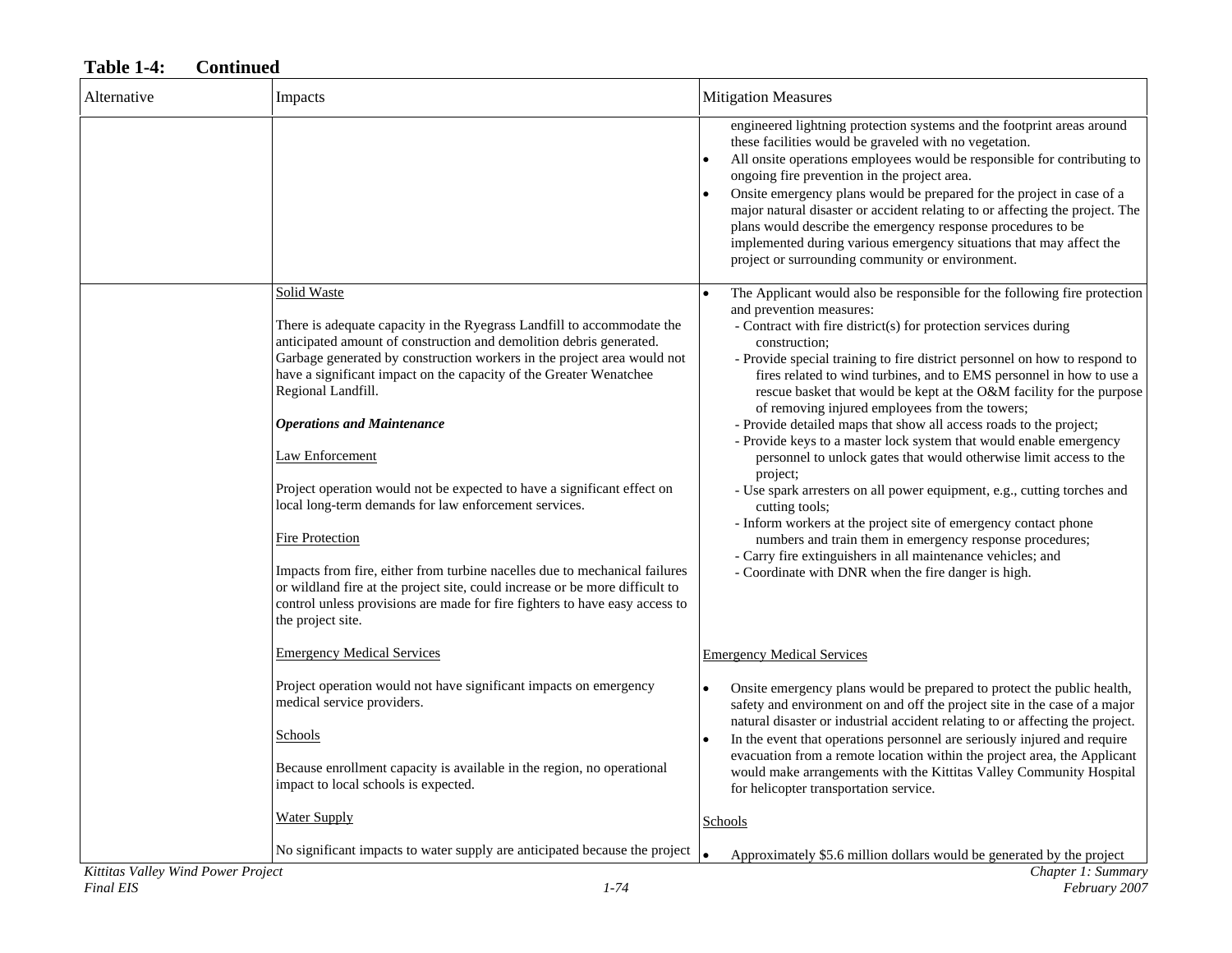| Alternative | Impacts                                                                                                                                                                                                                                                                                                                                                                                                                                                                                                                                                                                                                                                                                                                                                                                                                               | <b>Mitigation Measures</b>                                                                                                                                                                                                                                                                                                                                                                                                                                                                                                                                                                                                                                                                                                                                                                                                                                                                                                                                                                                                                                               |
|-------------|---------------------------------------------------------------------------------------------------------------------------------------------------------------------------------------------------------------------------------------------------------------------------------------------------------------------------------------------------------------------------------------------------------------------------------------------------------------------------------------------------------------------------------------------------------------------------------------------------------------------------------------------------------------------------------------------------------------------------------------------------------------------------------------------------------------------------------------|--------------------------------------------------------------------------------------------------------------------------------------------------------------------------------------------------------------------------------------------------------------------------------------------------------------------------------------------------------------------------------------------------------------------------------------------------------------------------------------------------------------------------------------------------------------------------------------------------------------------------------------------------------------------------------------------------------------------------------------------------------------------------------------------------------------------------------------------------------------------------------------------------------------------------------------------------------------------------------------------------------------------------------------------------------------------------|
|             | would not be connected to a public water utility, and would have its own<br>source of water.                                                                                                                                                                                                                                                                                                                                                                                                                                                                                                                                                                                                                                                                                                                                          | and diverted into a state trust fund for school construction over the life of<br>the project. This funding could be used to help offset the capacity issues<br>being faced by the local school districts.                                                                                                                                                                                                                                                                                                                                                                                                                                                                                                                                                                                                                                                                                                                                                                                                                                                                |
|             | Wastewater<br>No significant operational impacts on wastewater services are anticipated.                                                                                                                                                                                                                                                                                                                                                                                                                                                                                                                                                                                                                                                                                                                                              | <b>Water Supply</b><br>A licensed well contractor, in compliance with the requirements and standards<br>of Chapter 173-160 WAC (Department of Ecology Minimum Standards for<br>Construction and Maintenance of Wells) would install the domestic water<br>well.                                                                                                                                                                                                                                                                                                                                                                                                                                                                                                                                                                                                                                                                                                                                                                                                          |
|             | Solid Waste                                                                                                                                                                                                                                                                                                                                                                                                                                                                                                                                                                                                                                                                                                                                                                                                                           | Wastewater                                                                                                                                                                                                                                                                                                                                                                                                                                                                                                                                                                                                                                                                                                                                                                                                                                                                                                                                                                                                                                                               |
|             | There is sufficient existing capacity at the local transfer stations to<br>accommodate increased solid waste under project operations.<br><b>Communication Systems</b>                                                                                                                                                                                                                                                                                                                                                                                                                                                                                                                                                                                                                                                                | The Applicant would coordinate with Kittitas County and comply with<br>the county's septic tank and subsurface disposal field design,<br>installation, and maintenance requirements for systems with designed<br>flows of less than 3,500 gallons/day pursuant to Kittitas County Code<br>Title 13.04.                                                                                                                                                                                                                                                                                                                                                                                                                                                                                                                                                                                                                                                                                                                                                                   |
|             | Microwave Communication Pathways<br>It is not known how the location and dimension of turbines would affect<br>microwave paths in the project area.<br><b>Television Reception</b><br>Based on the location of television transmitters in relation to proposed<br>project turbines, impacts to televisions that rely on standard antennas are<br>not expected in Kittitas County population centers such as Ellensburg, Cle .<br>Elum, Roslyn, Kittitas, Thorp, and Vantage. However, it is possible that<br>the project could affect television reception in a small, sparsely populated<br>area immediately northwest of the project site known as Swauk Prairie. It<br>is anticipated that this area would still be able to receive reception from at<br>least three unobstructed off-air broadcasters after the project is built. | <b>Communications Systems</b><br>Once the specific location and configuration of the turbines is identified<br>on paper, the Applicant proposes to conduct final field measurement test<br>surveys of communication microwave paths. If the results of these final<br>surveys identify that the proposed turbines would interfere with or<br>obstruct communication microwave paths, the Applicant would adjust<br>the tower location, accordingly, to avoid line-of-sight interference.<br>The Applicant plans baseline field studies to more precisely determine<br>the existing quality of television reception in the Swauk Prairie prior to<br>construction of the project. After the project is built, the Applicant plans<br>follow-up field studies to determine if the quality of television reception<br>could be degraded by project operations. In the event that the project<br>creates significant television reception problems for residents in this<br>area, the Applicant would consult with affected residents to develop an<br>appropriate solution. |
|             | Cell Phone Interference                                                                                                                                                                                                                                                                                                                                                                                                                                                                                                                                                                                                                                                                                                                                                                                                               | <b>Additional Recommended Mitigation Measures</b>                                                                                                                                                                                                                                                                                                                                                                                                                                                                                                                                                                                                                                                                                                                                                                                                                                                                                                                                                                                                                        |
|             | Degradation of existing cell phone service resulting from the project is<br>unlikely. There is no documented evidence that wind turbines or towers<br>interfere with cellular phone service or coverage. Maintenance personnel<br>at wind power projects routinely use both cell phones and two-way radios<br>when they are out among the turbines for communicating with other staff<br>on and offsite.                                                                                                                                                                                                                                                                                                                                                                                                                              | General<br>The Applicant proposes to provide all local police, fire, and emergency<br>medical agencies with emergency response information for the project<br>including employee contact information, procedures for rescue operations to<br>the nacelles, and location of rescue basket. Additional measures<br>recommended by Kittitas County Community Development Services include<br>the following:                                                                                                                                                                                                                                                                                                                                                                                                                                                                                                                                                                                                                                                                 |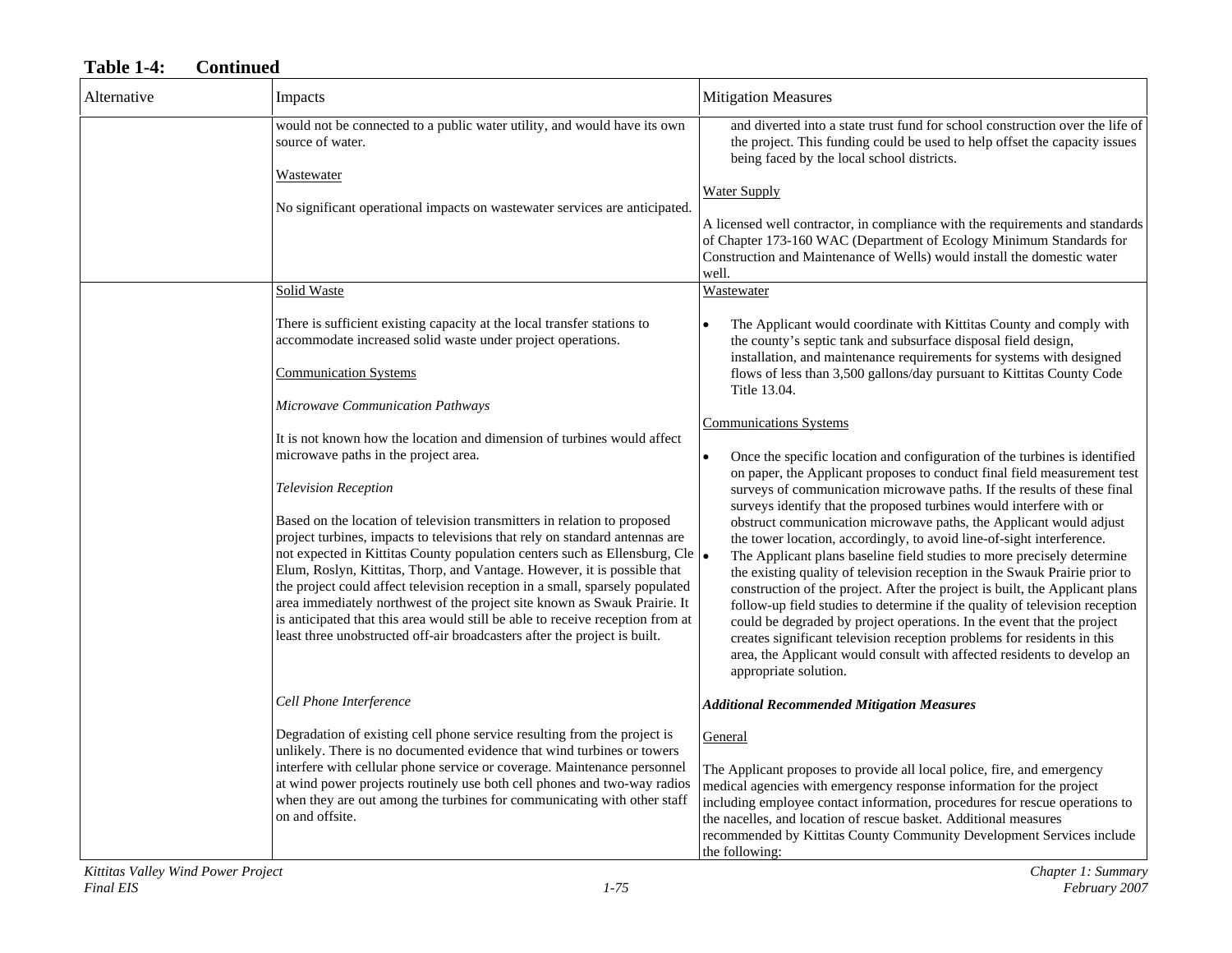| Alternative | Impacts                                                                                                                                                                                                                                                                                                                                                                                                                                                                                                                   | <b>Mitigation Measures</b>                                                                                                                                                                                                                                                                                                                                                                                                                                                                                                                                                                                                                                                                                          |
|-------------|---------------------------------------------------------------------------------------------------------------------------------------------------------------------------------------------------------------------------------------------------------------------------------------------------------------------------------------------------------------------------------------------------------------------------------------------------------------------------------------------------------------------------|---------------------------------------------------------------------------------------------------------------------------------------------------------------------------------------------------------------------------------------------------------------------------------------------------------------------------------------------------------------------------------------------------------------------------------------------------------------------------------------------------------------------------------------------------------------------------------------------------------------------------------------------------------------------------------------------------------------------|
|             | Radio Interference<br>The proposed wind turbines would not cause significant disturbance to<br>radio operations in the project area in excess of what is typical for<br>suburban areas from either electromagnetic interference or as a physical<br>obstruction.                                                                                                                                                                                                                                                          | Provide applicable emergency response information to local agencies<br>prior to project construction; and<br>Review and update employee contact information annually and provide<br>any changes to the appropriate agencies.<br><b>Fire Protection</b><br>Additional mitigation measures recommended by the County Fire Marshall<br>but not specified by the Applicant include the following:<br>Comply with equipment rules and regulations required by DNR for work<br>conducted in wildland/forested lands (e.g., fire extinguishers and shovels<br>would be required on each piece of equipment);<br>Limit parking areas for vehicles;<br>Provide garbage containers; and<br>Implement restrictions on burning. |
|             | Decommissioning<br>Potential fire risks and fire prevention measures associated with<br>decommissioning are similar in nature to those for project construction.<br>Anticipated effects on provision of other public services and utilities<br>would be expected to be similar to those described for during project<br>construction. Any solid waste generated during the facility shutdown or<br>decommissioning process would be disposed of, as necessary, to comply<br>with Kittitas County solid waste regulations. | <b>Communication Systems</b><br>If the Applicant's follow-up studies determine that the project creates<br>significant television reception problems in the area, additional mitigation<br>measures to minimize television interference impacts to be implemented by<br>the Applicant are recommended below:<br>Improve the receiving antenna system;<br>Install a remote antenna;<br>Install an antenna for TV stations less vulnerable to interference:<br>Connect affected residents to an existing cable system; or<br>Connect affected residents to an existing satellite system.                                                                                                                              |